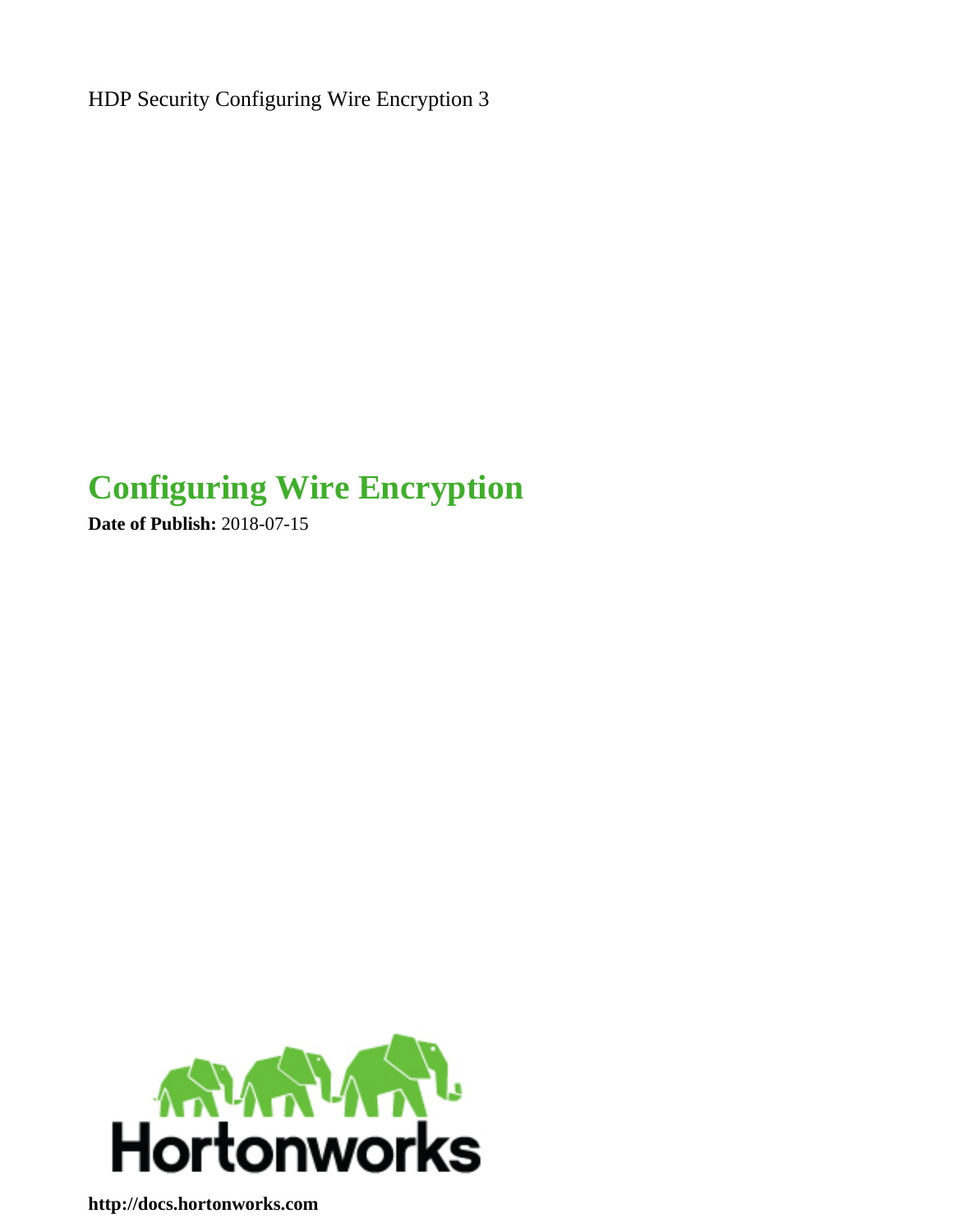# **Contents**

| Install Certificates in the Hadoop SSL Keystore Factory (HDFS, MapReduce, and YARN) 10      |  |
|---------------------------------------------------------------------------------------------|--|
| Installing Certificates in the Hadoop SSL Keystore Factory Using a CA Signed Certificate 11 |  |
|                                                                                             |  |
|                                                                                             |  |
|                                                                                             |  |
|                                                                                             |  |
|                                                                                             |  |
|                                                                                             |  |
|                                                                                             |  |
|                                                                                             |  |
|                                                                                             |  |
|                                                                                             |  |
|                                                                                             |  |
|                                                                                             |  |
|                                                                                             |  |
|                                                                                             |  |
|                                                                                             |  |
|                                                                                             |  |
|                                                                                             |  |
|                                                                                             |  |
|                                                                                             |  |
|                                                                                             |  |
|                                                                                             |  |
|                                                                                             |  |
|                                                                                             |  |
|                                                                                             |  |
|                                                                                             |  |
|                                                                                             |  |
|                                                                                             |  |
|                                                                                             |  |
|                                                                                             |  |
|                                                                                             |  |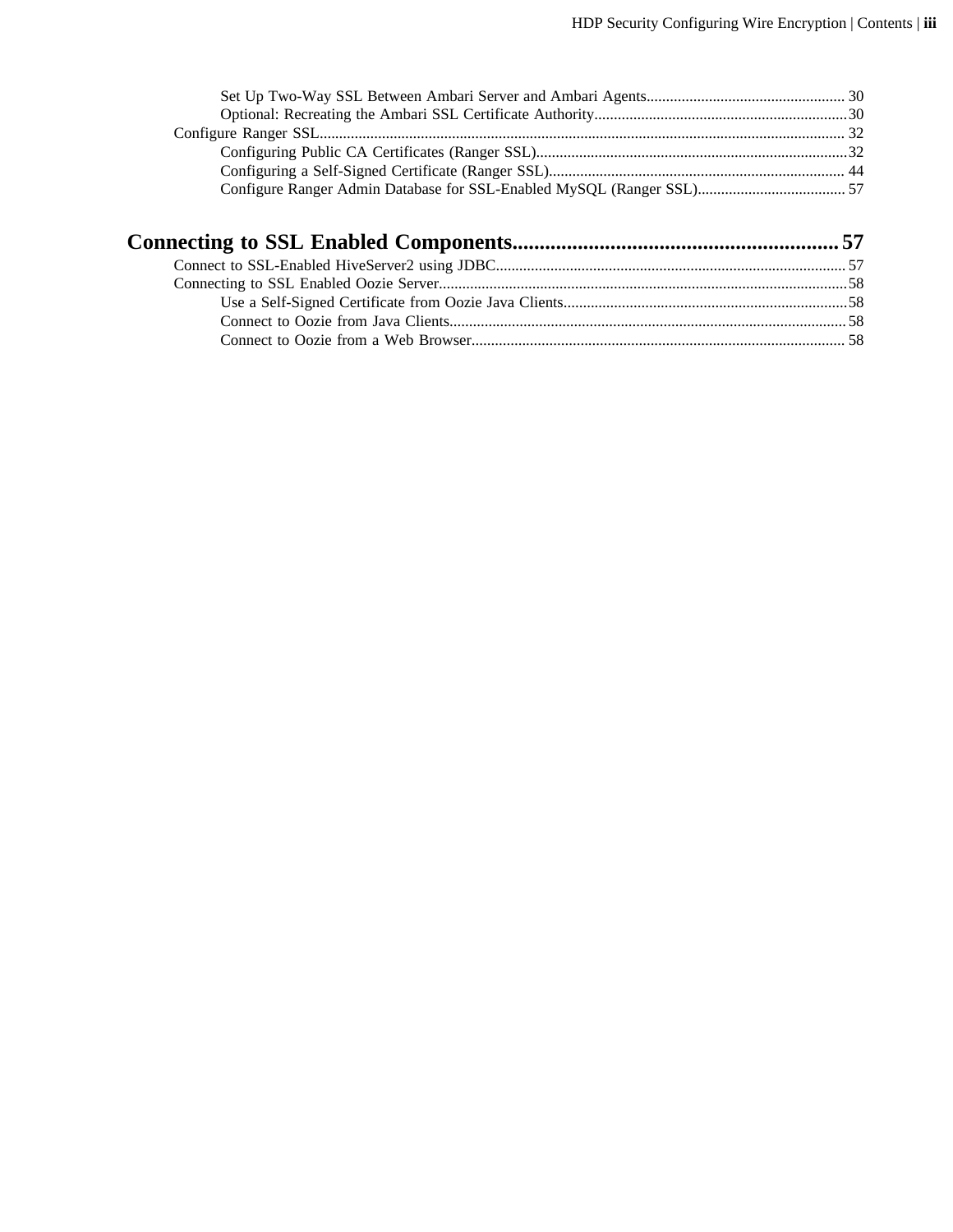# <span id="page-3-0"></span>**Wire Encryption**

Encryption is applied to electronic information to ensure its privacy and confidentiality. Wire encryption protects data as it moves into, through, and out of an Hadoop cluster over RPC, HTTP, Data Transfer Protocol (DTP), and JDBC.

:

- Clients typically communicate directly with the Hadoop cluster. Data can be protected using RPC encryption or Data Transfer Protocol:
	- RPC encryption: Clients interacting directly with the Hadoop cluster through RPC. A client uses RPC to connect to the NameNode (NN) to initiate file read and write operations. RPC connections in Hadoop use Java's Simple Authentication & Security Layer (SASL), which supports encryption.
	- Data Transfer Protocol: The NN gives the client the address of the first DataNode (DN) to read or write the block. The actual data transfer between the client and a DN uses Data Transfer Protocol.
- Users typically communicate with the Hadoop cluster using a Browser or a command line tools, data can be protected as follows:
	- HTTPS encryption: Users typically interact with Hadoop using a browser or component CLI, while applications use REST APIs or Thrift. Encryption over the HTTP protocol is implemented with the support for SSL across a Hadoop cluster and for the individual components such as Ambari.
	- JDBC: HiveServer2 implements encryption with Java SASL protocol's quality of protection (OOP) setting. With this the data moving between a HiveServer2 over JDBC and a JDBC client can be encrypted.
- Additionally, within-cluster communication between processes can be protected using HTTPS encryption during MapReduce shuffle:
	- HTTPS encryption during shuffle: When data moves between the Mappers and the Reducers over the HTTP protocol, this step is called shuffle. Reducer initiates the connection to the Mapper to ask for data; it acts as an SSL client.

This chapter provides information about configuring and connecting to wire-encrypted components.

# <span id="page-3-1"></span>**Enable RPC Encryption**

How to enabke RPC Encryption.

#### **About this task**

The most common way for a client to interact with a Hadoop cluster is through RPC. A client connects to a NameNode over RPC protocol to read or write a file. RPC connections in Hadoop use the Java Simple Authentication and Security Layer (SASL) which supports encryption. When the hadoop.rpc.protection property is set to privacy, the data over RPC is encrypted with symmetric keys.

### **Procedure**

Enable Encrypted RPC by setting the following properties in core-site.xml:

hadoop.rpc.protection=privacy

(Also supported are the 'authentication' and 'integrity' settings.)

# <span id="page-3-2"></span>**Enable Data Transfer Protocol**

How to enable Data Transfer Protocol.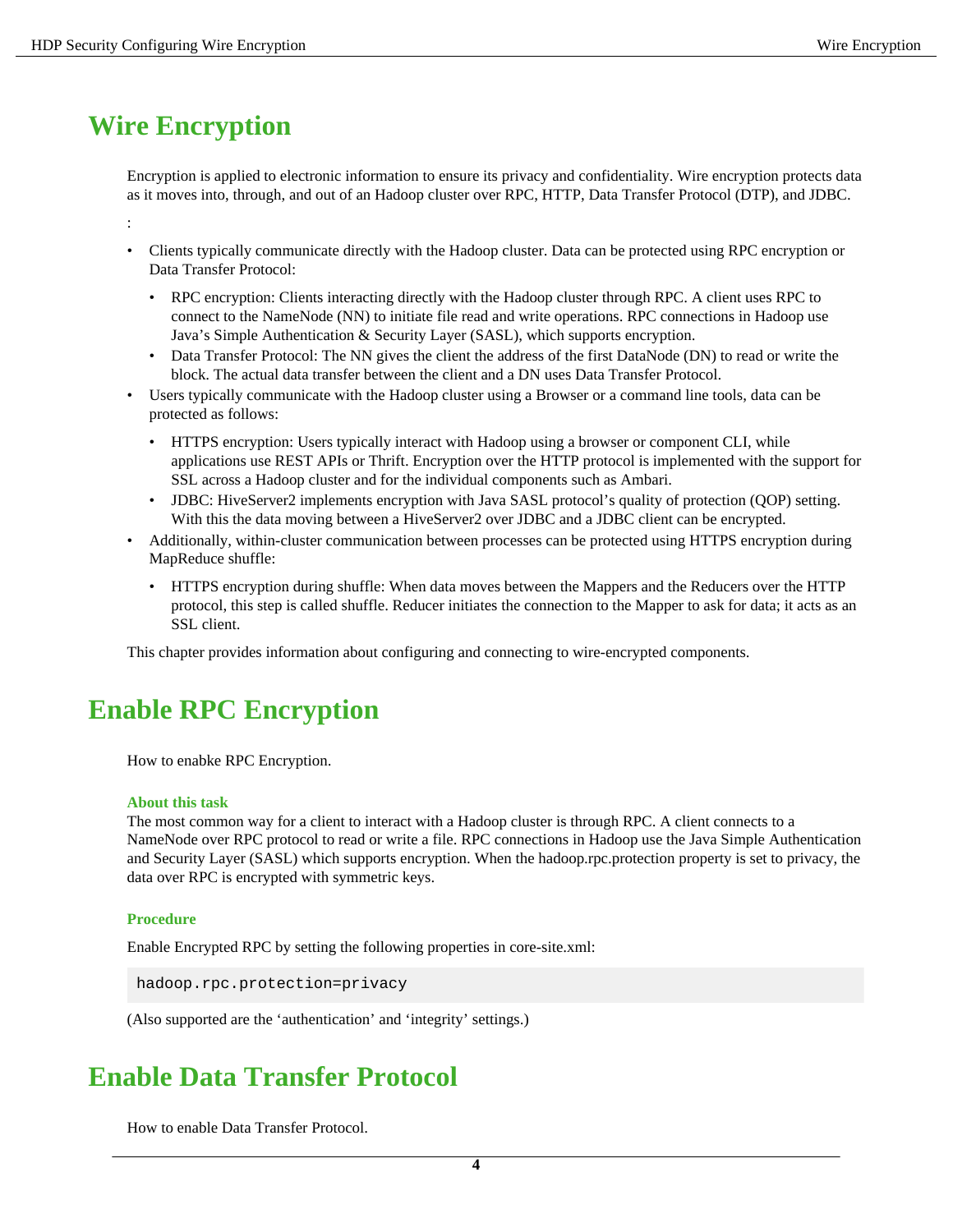### **About this task**

The NameNode gives the client the address of the first DataNode to read or write the block. The actual data transfer between the client and the DataNode is over Hadoop's Data Transfer Protocol. To encrypt this protocol you must set dfs.encryt.data.transfer=true on the NameNode and all DataNodes. The actual algorithm used for encryption can be customized with dfs.encrypt.data.transfer.algorithm set to either "3des" or "rc4". If nothing is set, then the default on the system is used (usually 3DES.) While 3DES is more cryptographically secure, RC4 is substantially faster.

### **Procedure**

Enable Encrypted DTP by setting the following properties in hdfs-site.xml:

dfs.encrypt.data.transfer=true dfs.encrypt.data.transfer.algorithm=3des

rc4 is also supported.

# <span id="page-4-0"></span>**Enabling SSL Understanding the Hadoop SSL Keystore Factory**

The Hadoop SSL Keystore Factory manages SSL for core services that communicate with other cluster services over HTTP, such as MapReduce, YARN, and HDFS. Other components that have services that are typically not distributed, or only receive HTTP connections directly from clients, use built-in Java JDK SSL tools. Examples include HBase and Oozie.

When enabling support for SSL, it is important to know which SSL Management method is being used by the Hadoop service. Services that are co-located on a host must configure the server certificate and keys, and in some cases the client truststore, in the Hadoop SSL Keystore Factory and JDK locations. When using CA signed certificates, configure the Hadoop SSL Keystore Factory to use the Java keystore and truststore locations.

The following list describes major differences between certificates managed by the Hadoop SSL Keystore Management Factory and certificates managed by JDK:

- Hadoop SSL Keystore Management Factory:
	- Supports only JKS formatted keys.
	- Supports toggling the shuffle between HTTP and HTTPS.
	- Supports two way certificate and name validation.
	- Uses a common location for both the keystore and truststore that is available to other Hadoop core services.
	- Allows you to manage SSL in a central location and propagate changes to all cluster nodes.
	- Automatically reloads the keystore and truststore without restarting services.
- SSL Management with JDK:
	- Allows either HTTP or HTTPS.
	- Uses hard-coded locations for truststores and keystores that may vary between hosts. Typically, this requires you to generate key pairs and import certificates on each host.
	- Requires the service to be restarted to reload the keystores and truststores.
	- Requires certificates to be installed in the client CA truststore.



### **Note:**

For more information on JDK SSL Management, see "Using SSL" in "Monitoring and Managing Using JMX Technology" (link below).

### **Related Information**

[Java SE Documentation> Monitoring and Management Using JMX Technology> Using SSL](https://docs.oracle.com/javase/7/docs/technotes/guides/management/agent.html)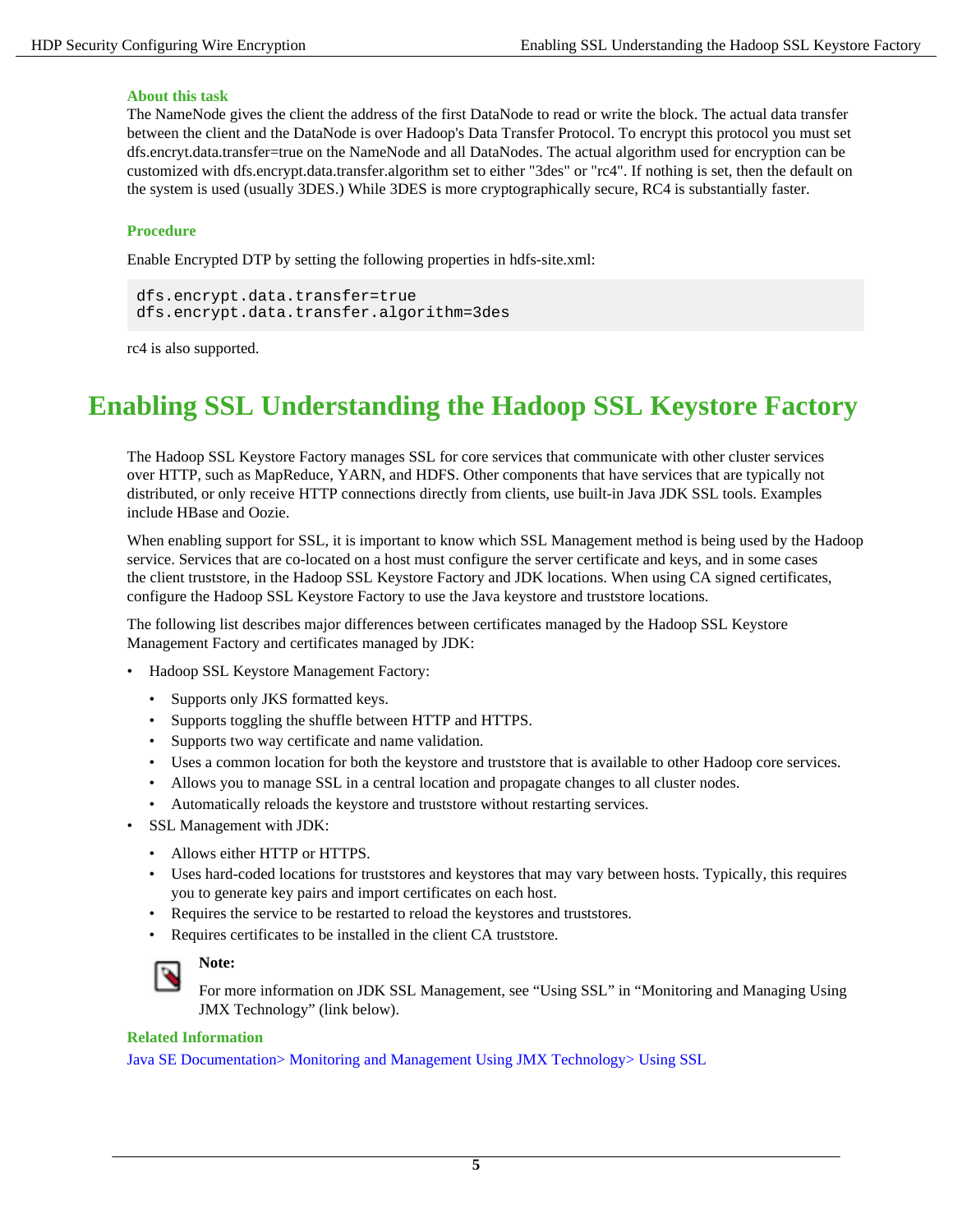# <span id="page-5-0"></span>**Creating and Managing SSL Certificates**

Creating and managing SSL certificates: CA, OpenSSL, installing certificates in the Hadoop SSL keystore factory.

# <span id="page-5-1"></span>**Obtain a Certificate from a Trusted Third Party Certification Authority CA**

To obtain a certificate signed by a third-party CA, generate and submit a Certificate Signing Request (CSR) for each cluster node.

### **About this task**

A third-party Certification Authority (CA) accepts certificate requests from entities, authenticates applications, issues certificates, and maintains status information about certificates. Associated cryptography guarantees that a signed certificate is computationally difficult to forge. Thus, as long as the CA is a genuine and trusted authority, clients have high assurance that they are connecting to the machines that they are attempting to connect with.

### **Procedure**

- **1.** From the service user account associated with the component (such as hive, hbase, oozie, or hdfs, shown below as <service\_user>), generate the host key: su -l <service\_user> -C "keytool -keystore <client-keystore> -genkey alias <host>".
- **2.** At the prompts, enter the information required by the CSR.

#### **Note:** ۹

Request generation information and requirements vary depending on the certificate authority. Check with your CA for details.

Example using default keystore keystore.jks:

```
su -l hdfs -c "keytool -keystore keystore.jks -genkey -alias n3"
Enter keystore password: ********
What is your first and last name?
[Unknown]: hortonworks.com
What is the name of your organizational unit?
[Unknown]: Development
What is the name of your organization?
[Unknown]: Hortonworks
What is the name of your City or Locality?
[Unknown]: SantaClara
What is the name of your State or Province?
[Unknown]: CA
What is the two-letter country code for this unit?
[Unknown]: US
Is <CN=hortonworks.com, OU=Development, O=Hortonworks, L=SantaClara,
  ST=CA, 
C=US correct?
[no]: yes
Enter key password for <host>
(RETURN if same as keystore password):
```
By default, keystore uses JKS format for the keystore and truststore. The keystore file is created in the user's home directory. Access to the keystore requires the password and alias.

**3.** Verify that the key was generated; for example: su -l hdfs -c "keytool -list -v -keystore keystore.jks".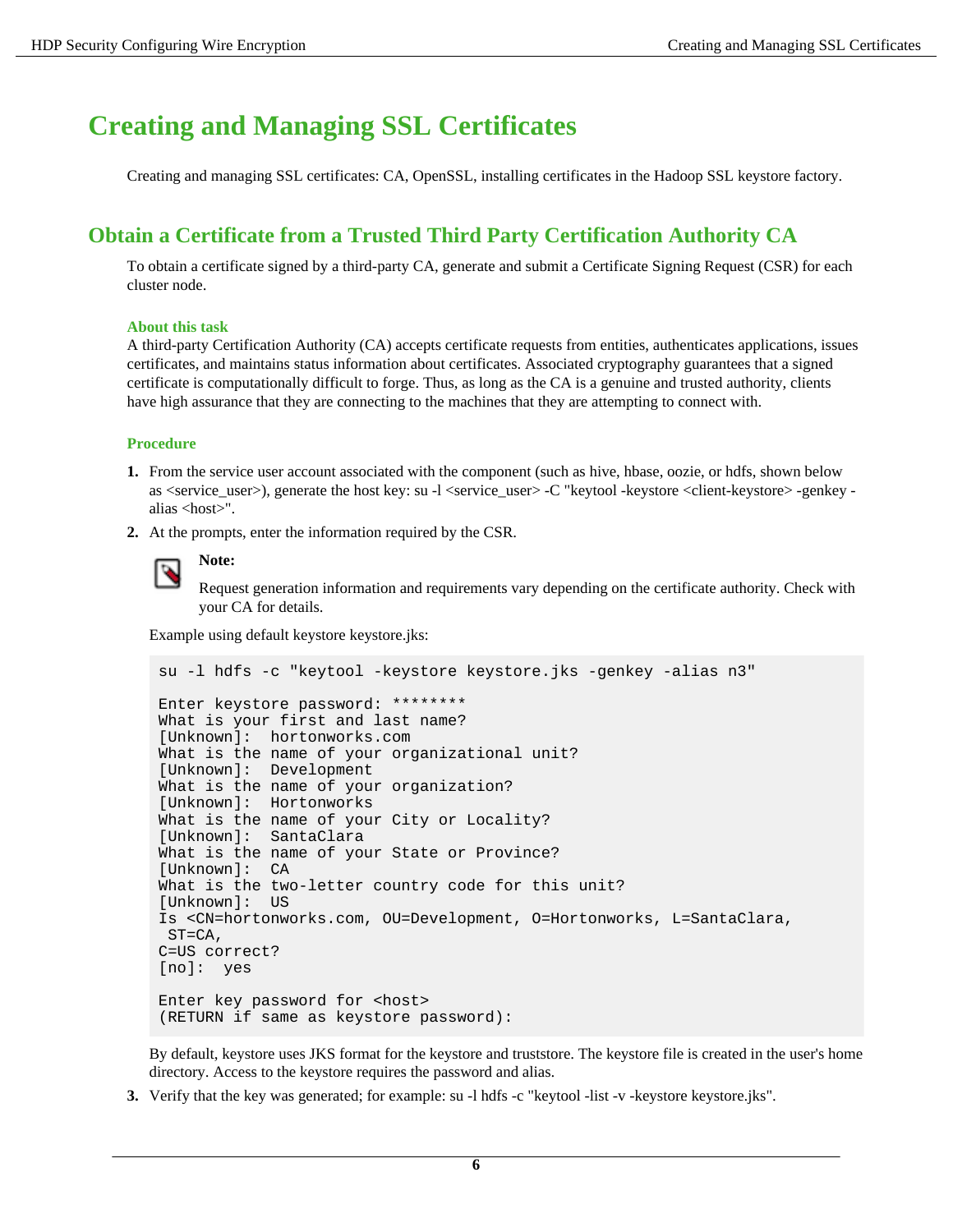**4.** Create the CSR file:su -l hdfs -c "keytool -keystore <keystorename> -certreq -alias <host> -keyalg rsa -file <host>.csr".

This command generates a certificate signing request that can be sent to a CA. The file <host>.csr contains the CSR.

The CSR is created in the user's home directory.

- **5.** Confirm that the keystore.jks and <host>.csr files exist by running the following command and making sure that the files are listed in the output: su -l hdfs -c "ls  $\sim$ ".
- **6.** Submit the CSR to your Certificate Authority.
- **7.** To import and install keys and certificates, follow the instructions sent to you by the CA.

# <span id="page-6-0"></span>**Create and Set Up an Internal CA OpenSSL**

OpenSSL provides tools to allow you to create your own private certificate authority. How to create and set up a CA.

### **About this task**

Considerations:

- The encryption algorithms may be less secure than a well-known, trusted third-party.
- Unknown CAs require that the certificate be installed in corresponding client truststores.



**Note:**

When accessing the service from a client application such as HiveCLI or cURL, the CA must resolve on the client side or the connection attempt may fail. Users accessing the service through a browser will be able to add an exception if the certificate cannot be verified in their local truststore.

### **Before you begin**

Install openssl. For example, on CentOS run yum install openssl.

### **Procedure**

**1.** Generate the key and certificate for a component process.

The first step in deploying HTTPS for a component process (for example, Kafka broker) is to generate the key and certificate for each node in the cluster. You can use the Java keytool utility to accomplish this task. Start with a temporary keystore, so that you can export and sign it later with the CA.

Create the key and certificate:

```
$ keytool -keystore <keystore-file> -alias localhost -validity <validity>
  -genkey
```
where:

<keystore-file> is the keystore file that stores the certificate. The keystore file contains the private key of the certificate; therefore, it needs to be kept safely.

<validity> is the length of time (in days) that the certificate will be valid.

Make sure that the common name (CN) matches the fully qualified domain name (FQDN) of the server. The client compares the CN with the DNS domain name to ensure that it is indeed connecting to the desired server, not a malicious server.

**2.** Create the Certificate Authority (CA)

After step 1, each machine in the cluster has a public-private key pair and a certificate that identifies the machine. The certificate is unsigned, however, which means that an attacker can create such a certificate to pretend to be any machine.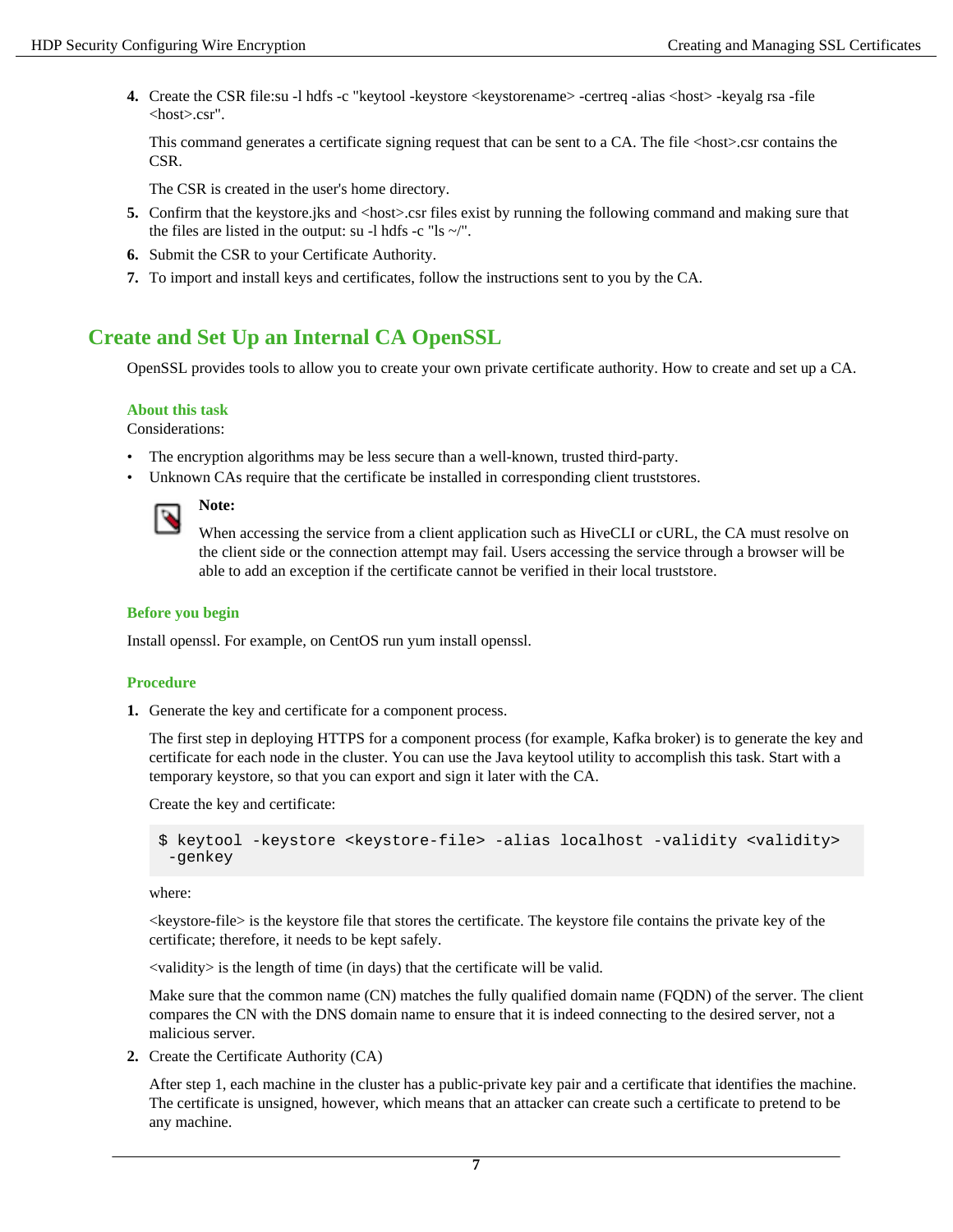To prevent forged certificates, it is very important to sign the certificates for each machine in the cluster.

A CA is responsible for signing certificates, and associated cryptography guarantees that a signed certificate is computationally difficult to forge. Thus, as long as the CA is a genuine and trusted authority, the clients have high assurance that they are connecting to the machines that they are attempting to connect with.

Here is a sample openssl command to generate a CA:

openssl req -new -x509 -keyout ca-key -out ca-cert -days 365

The generated CA is simply a public-private key pair and certificate, intended to sign other certificates.

- **3.** Add the generated CA to the server's truststore: keytool -keystore server.truststore.jks -alias CARoot -import -file ca-cert.
- **4.** Add the generated CA to the client's truststore, so that clients know that they can trust this CA: keytool -keystore client.truststore.jks -alias CARoot -import -file ca-cert.

In contrast to the keystore in step 1 that stores each machine's own identity, the truststore of a client stores all of the certificates that the client should trust. Importing a certificate into one's truststore also means trusting all certificates that are signed by that certificate.

Trusting the CA means trusting all certificates that it has issued. This attribute is called a "chain of trust," and is particularly useful when deploying SSL on a large cluster. You can sign all certificates in the cluster with a single CA, and have all machines share the same truststore that trusts the CA. That way all machines can authenticate all other machines.

- **5.** Sign all certificates generated in Step 1 with the CA generated in Step 2:
	- a) Export the certificate from the keystore: keytool -keystore server.keystore.jks -alias localhost -certreq -file cert-file.
	- b) Sign the certificate with the CA: openssl x509 -req -CA ca-cert -CAkey ca-key -in cert-file -out cert-signed days <validity> -CAcreateserial -passin pass:<ca-password>.
- **6.** Import the CA certificate and the signed certificate into the keystore. For example:

```
$ keytool -keystore server.keystore.jks -alias CARoot -import -file ca-
cert 
$ keytool -keystore server.keystore.jks -alias localhost -import -file
  cert-signed
```
The parameters are defined as follows:

| <b>Parameter</b> | <b>Description</b>                               |
|------------------|--------------------------------------------------|
| keystore         | The location of the keystore                     |
| ca-cert          | The certificate of the CA                        |
| ca-key           | The private key of the CA                        |
| ca-password      | The passphrase of the CA                         |
| cert-file        | The exported, unsigned certificate of the server |
| cert-signed      | The signed certificate of the server             |

**7.** All of the preceding steps can be placed into a bash script.

In the following example, note that one of the commands assumes a password of test1234. Specify your own password before running the script.

#!/bin/bash

```
#Step 1
keytool -keystore server.keystore.jks -alias localhost -validity 365 -
genkey
```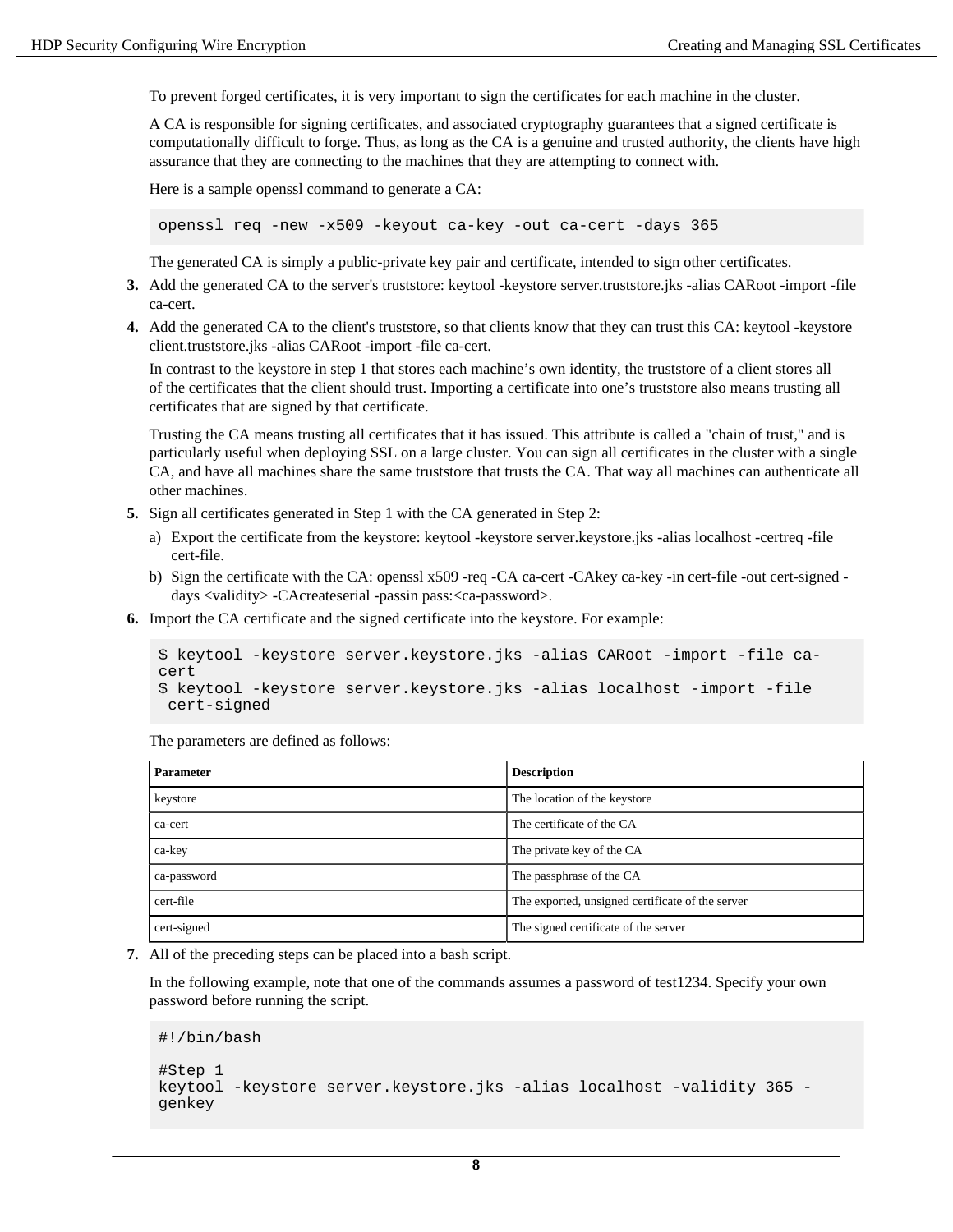```
#Step 2
openssl req -new -x509 -keyout ca-key -out ca-cert -days 365
keytool -keystore server.truststore.jks -alias CARoot -import -file ca-
cert
keytool -keystore client.truststore.jks -alias CARoot -import -file ca-
cert
#Step 3 
keytool -keystore server.keystore.jks -alias localhost -certreq -file
 cert-file
openssl x509 -req -CA ca-cert -CAkey ca-key -in cert-file -out cert-signed
  -days 365 -CAcreateserial -passin pass:test1234
keytool -keystore server.keystore.jks -alias CARoot -import -file ca-cert
keytool -keystore server.keystore.jks -alias localhost -import -file cert-
signed
```
- **8.** Set up the CA directory structure:mkdir -m 0700 /root/CA /root/CA/certs /root/CA/crl /root/CA/newcerts /root/ CA/private.
- **9.** Move the CA key to /root/CA/private and the CA certificate to /root/CA/certs.mv ca.key /root/CA/private;mv ca.crt /root/CA/certs.
- **10.** Add required files:touch /root/CA/index.txt; echo 1000 >> /root/CA/serial.
- **11.**Set permissions on the ca.key:chmod 0400 /root/ca/private/ca.key.
- **12.** Open the OpenSSL configuration file:vi /etc/pki/tls/openssl.cnf.
- **13.** Change the directory paths to match your environment:

```
[ CA_default ]
dir = /root/CA # Where everything is kept
certs = /root/CA/certs # Where the issued certs are
 kept
cr1\_dir = /root/CA/crl \qquad # Where the issued crl are
 kept
database = /root/CA/index.txt \# database index file.
#unique_subject = no # Set to 'no' to allow
 creation of
                                        # several certificates with
 same subject.
new_certs_dir = /root/CA/newcerts # default place for new certs.
certificate = /root/CA/cacert.pem # The CA certificate
serial = /root/CA/serial + The current serial number<br>crlnumber = /root/CA/crlnumber + the current crl number
             = /root/CA/crlnumber # the current crl number
                                        # must be commented out to
 leave a V1 CRL
crl = $div/cr1. pem \qquad # The current CRL
private_key = /root/CA/private/cakey.pem # The private key
RANDFILE = /root/CA/private/.rand \# private random number file
x509 extensions = usr cert \qquad # The extensions to add to the
  cert
```
**14.**Save the changes and restart OpenSSL.

#### **Example**

Example of setting up an OpenSSL internal CA:

openssl genrsa -out ca.key 8192; openssl req -new -x509 -extensions v3\_ca key ca.key -out ca.crt -days 365 Generating RSA private key, 8192 bit long modulus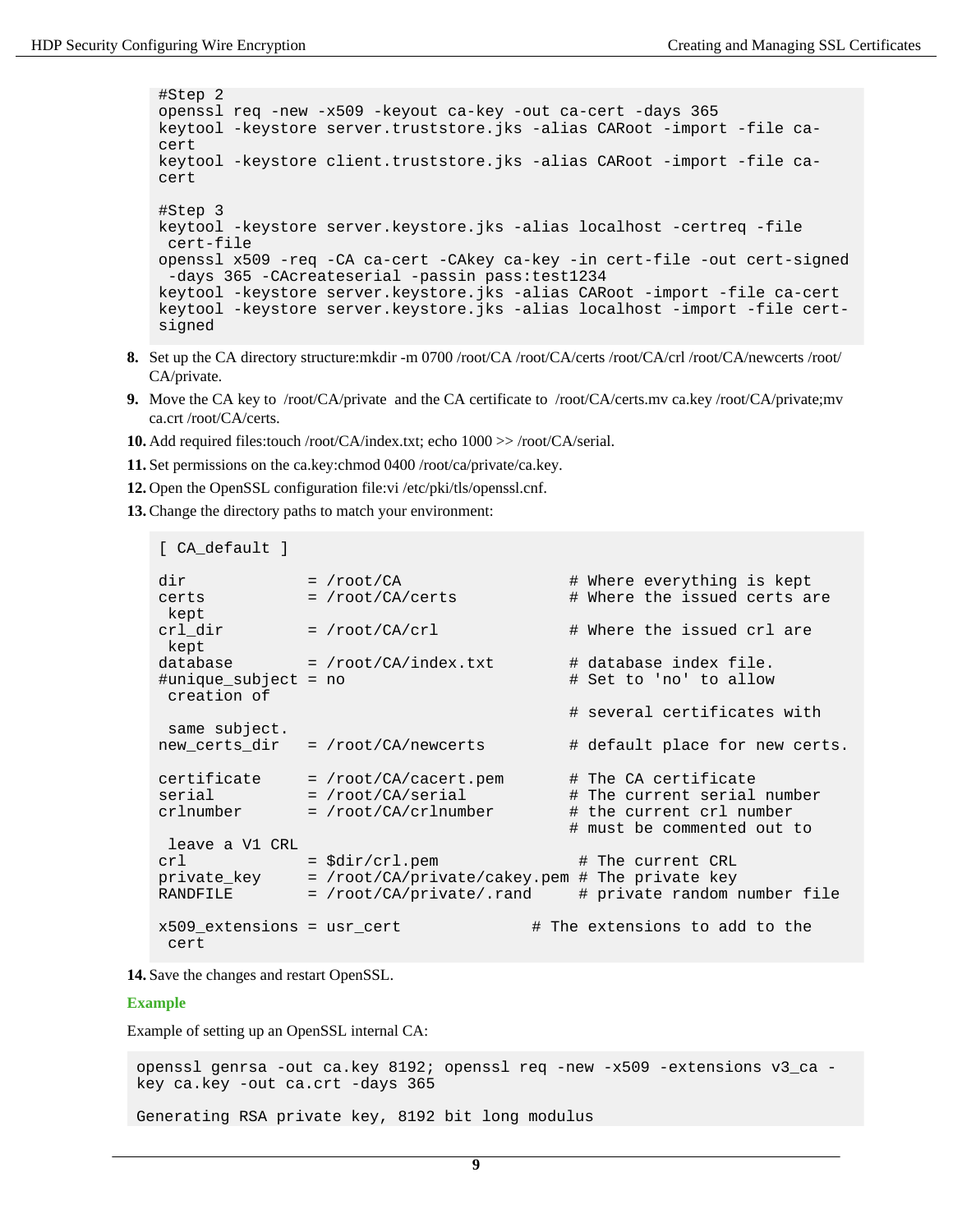.......................................................................................  $++$ ......................++ e is 65537 (0x10001) You are about to be asked to enter information that will be incorporated into your certificate request. What you are about to enter is what is called a Distinguished Name or a DN. There are quite a few fields but you can leave some blank For some fields there will be a default value, If you enter '.', the field will be left blank. Country Name (2 letter code) [XX]:US State or Province Name (full name) []:California Locality Name (eg, city) [Default City]:SantaClara Organization Name (eg, company) [Default Company Ltd]:Hortonworks Organizational Unit Name (eg, section) []: Common Name (eg, your name or your server's hostname) []:nn Email Address []:it@hortonworks.com mkdir -m 0700 /root/CA /root/CA/certs /root/CA/crl /root/CA/newcerts /root/ CA/private ls /root/CA certs crl newcerts private

# <span id="page-9-0"></span>**Install Certificates in the Hadoop SSL Keystore Factory (HDFS, MapReduce, and YARN)**

HDFS, MapReduce, and YARN use the Hadoop SSL Keystore Factory to manage SSL Certificates. This factory uses a common directory for server keystore and client truststore. The Hadoop SSL Keystore Factory allows you to use CA certificates managed in their own stores.

### **Procedure**

- **1.** Create a directory for the server and client stores.mkdir -p <SERVER KEY LOCATION>; mkdir -p <CLIENT\_KEY\_LOCATION>.
- **2.** Import the server certificate from each node into the HTTP Factory truststore.cd <SERVER\_KEY\_LOCATION> ; keytool -import -noprompt -alias <remote-hostname> -file <remotehostname>.jks -keystore <TRUSTSTORE\_FILE> -storepass <SERVER\_TRUSTSTORE\_PASSWORD>.
- **3.** Create a single truststore file containing the public key from all certificates, by importing the public key for each CA or from each self-signed certificate pair: keytool -import -noprompt -alias <host> -file \$CERTIFICATE\_NAME -keystore <ALL\_JKS> -storepass <CLIENT\_TRUSTSTORE\_PASSWORD>.
- **4.** Copy the keystore and truststores to every node in the cluster.
- **5.** Validate the common truststore file on all hosts. keytool -list -v -keystore <ALL JKS> -storepass <CLIENT\_TRUSTSTORE\_PASSWORD>.
- **6.** Set permissions and ownership on the keys:

```
chgrp -R <YARN_USER>:hadoop <SERVER_KEY_LOCATION>
chgrp -R <YARN_USER>:hadoop <CLIENT_KEY_LOCATION>
chmod 755 <SERVER_KEY_LOCATION>
chmod 755 <CLIENT_KEY_LOCATION>
chmod 440 <KEYSTORE_FILE>
chmod 440 <TRUSTSTORE_FILE>
chmod 440 <CERTIFICATE_NAME>
chmod 444 <ALL_JKS>
```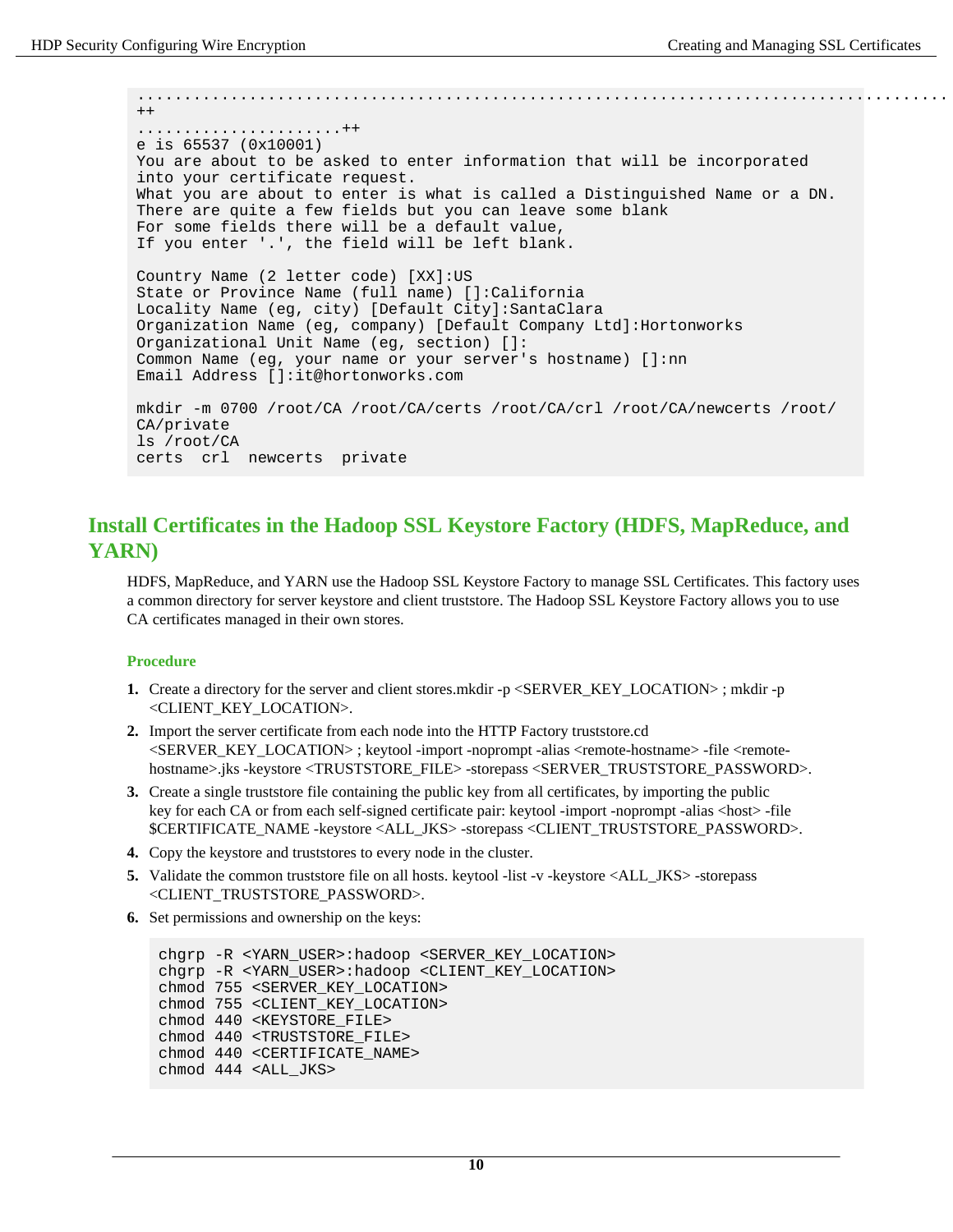

The complete path of the <SERVER\_KEY\_LOCATION> and the <CLIENT\_KEY\_LOCATION> from the root directory /etc must be owned by the yarn user and the hadoop group.

# <span id="page-10-0"></span>**Installing Certificates in the Hadoop SSL Keystore Factory Using a CA Signed Certificate**

How to use a CA-signed certificate.

### **Procedure**

- **1.** Run the following command to create a self-signing rootCA and import the rootCA into the client truststore. This is a private key; it should be kept private. The following command creates a 2048-bit key: openssl genrsa -out <clusterCA>.key 2048.
- **2.** Self-sign the rootCA. The following command signs for 300 days. It will start an interactive script that requests name and location information.openssl req -x509 -new -key <clusterCA>.key -days 300 -out <clusterCA>.
- **3.** Import the rootCA into the client truststore: keytool -importcert -alias <clusterCA> -file \$clusterCA -keystore <clustertruststore> -storepass <clustertruststorekey>.



**Note:**

Make sure that the ssl-client.xml file on every host is configured to use this \$clustertrust store.

When configuring with Hive point to this file; when configuring other services install the certificate in the Java truststore.

- **4.** For each host, sign the certreq file with the rootCA:openssl x509 -req -CA \$clusterCA.pem -CAkey <clusterCA>.key -in <host>.cert -out \$host.signed -days 300 -CAcreateserial.
- **5.** On each host, import the rootCA and the signed cert back in:

```
keytool -keystore <hostkeystore> -storepass <hoststorekey> -alias
  <clusterCA> -import -file cluster1CA.pem
keytool -keystore <hostkeystore> -storepass <hoststorekey> -alias
  `hostname -s` -import -file <host>.signed -keypass <hostkey>
```
# <span id="page-10-1"></span>**Enabling SSL for HDP Components**

How to enable SSL on specific HDP components.

The following table contains links to instructions for enabling SSL on specific HDP components.

- Hadoop
- **MapReduce**
- YARN
- Oozie
- HBase
- Hive (HiveServer2)
- Kafka
- Ambari Server
- Falcon
- Sqoop
- Knox Gateway
- Flume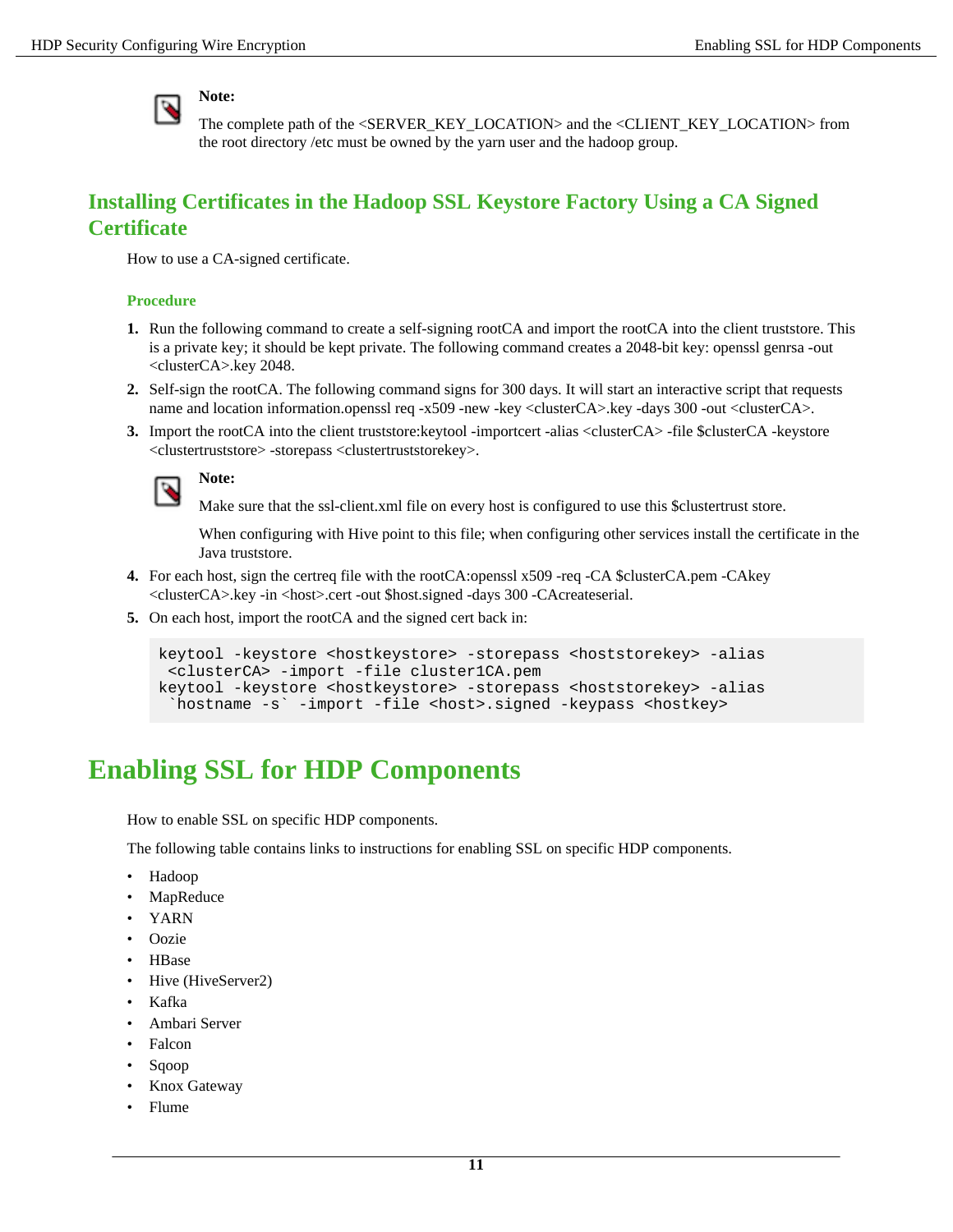- Accumulo
- Phoenix

# <span id="page-11-0"></span>**Enable SSL for WebHDFS, MapReduce, Tez, and YARN**

This section explains how to set up SSL for WebHDFS, YARN and MapReduce. Before you begin, make sure that the SSL certificate is properly configured, including the keystore and truststore that will be used by WebHDFS, MapReduce, and YARN.

### **About this task**

HDP supports the following SSL modes:

- One-way SSL: SSL client validates the server identity only.
- Mutual authentication (2WAY SSL): The server and clients validate each others' identities. 2WAY SSL can cause performance delays and is difficult to set up and maintain.

### **Procedure**

**1.** Set the following property values (or add the properties if required) in core-site.xml:

```
 hadoop.ssl.require.client.cert=false 
 hadoop.ssl.hostname.verifier=DEFAULT 
hadoop.ssl.keystores.factory.class=org.apache.hadoop.security.ssl.FileBasedKeyStores
 hadoop.ssl.server.conf=ssl-server.xml 
 hadoop.ssl.client.conf=ssl-client.xml
```


# **Note:**

Specify the hadoop.ssl.server.conf and hadoop.ssl.client.conf values as the relative or absolute path to Hadoop SSL Keystore Factory configuration files. If you specify only the file name, put the files in the same directory as the core-site.xml.

**2.** Set the following properties (or add the properties if required) in hdfs-site.xml:

```
dfs.http.policy=<Policy> 
dfs.client.https.need-auth=true (optional for mutual client/server
  certificate validation)
dfs.datanode.https.address=<hostname>:50475 
dfs.namenode.https-address=<hostname>:50470
```
Where <Policy> is either:

- HTTP\_ONLY: service is provided only on HTTP
- HTTPS ONLY: service is provided only on HTTPS
- HTTP\_AND\_HTTPS: service is provided both on HTTP and HTTPS
- **3.** Set the following properties in mapred-site.xml:

```
mapreduce.jobhistory.http.policy=HTTPS_ONLY
mapreduce.jobhistory.webapp.https.address=<JHS>:<JHS_HTTPS_PORT>
mapreduce.ssl.enabled=true
mapreduce.shuffle.ssl.enabled=true
```
**4.** Set the following properties in yarn-site.xml:

```
yarn.http.policy=HTTPS_ONLY
yarn.log.server.url=https://<JHS>:<JHS_HTTPS_PORT>/jobhistory/logs
yarn.resourcemanager.webapp.https.address=<RM>:<RM_HTTPS_PORT> 
yarn.nodemanager.webapp.https.address=0.0.0.0:<NM_HTTPS_PORT>
```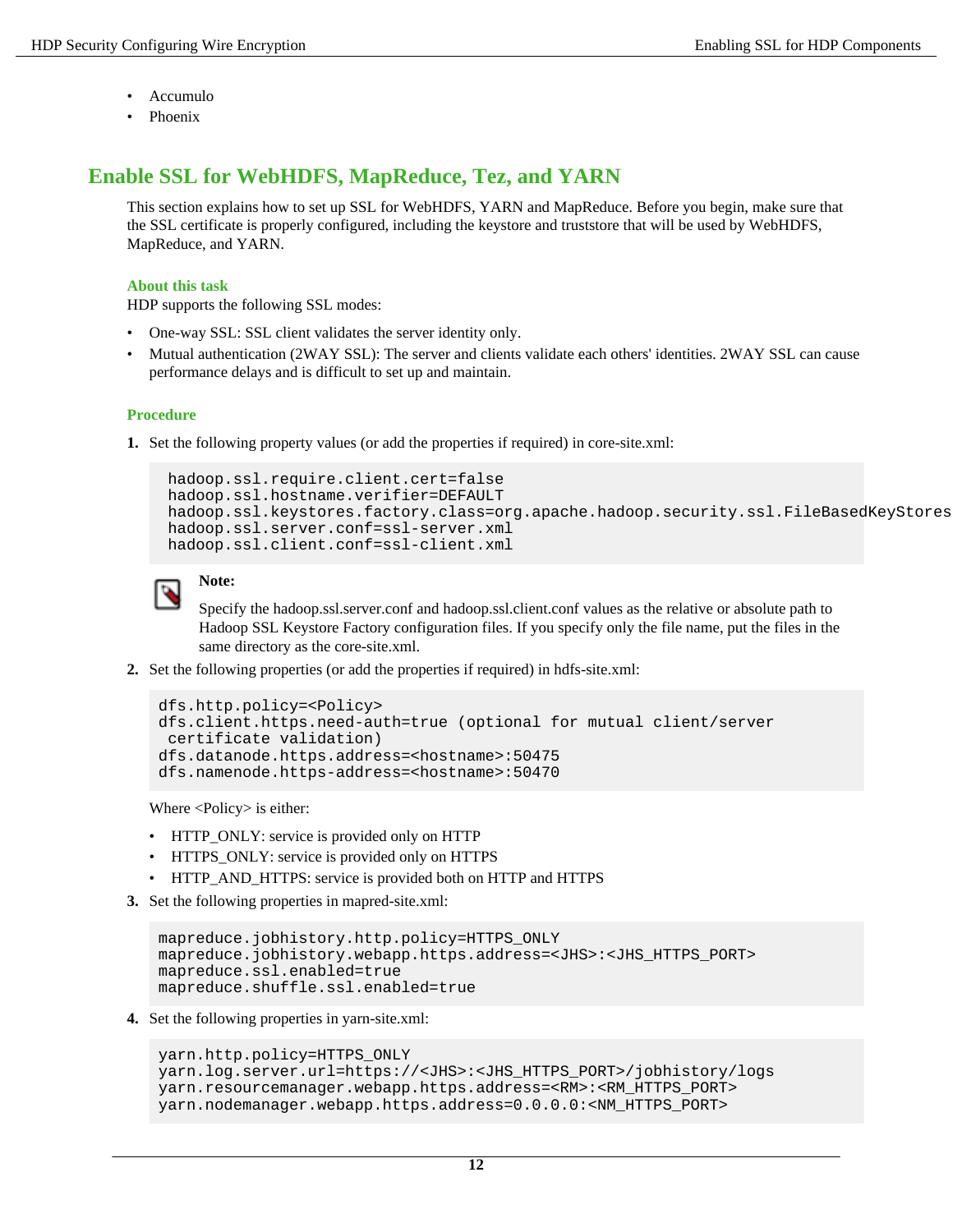- **5.** Create an ssl-server.xml file for the Hadoop SSL Keystore Factory:
	- a) Copy the example SSL Server configuration file and modify the settings for your environment:cp /etc/hadoop/ conf/ssl-server.xml.example /etc/hadoop/conf/ssl-server.xml.
	- b) Configure the server SSL properties:

Configuration Properties in ssl-server.xml

| <b>Property</b>                | <b>Default Value</b> | <b>Description</b>                                                                |
|--------------------------------|----------------------|-----------------------------------------------------------------------------------|
| ssl.server.keystore.type       | <b>JKS</b>           | The type of the keystore, $JKS = Java$<br>Keystore, the de-facto standard in Java |
| ssl.server.keystore.location   | None                 | The location of the keystore file                                                 |
| ssl.server.keystore.password   | None                 | The password to open the keystore file.                                           |
| ssl.server.truststore.type     | <b>JKS</b>           | The type of the trust store                                                       |
| ssl.server.truststore.location | None                 | The location of the truststore file                                               |
| ssl server.truststore.password | None                 | The password to open the truststore                                               |

For example:

```
<property>
   <name>ssl.server.truststore.location</name>
   <value>/etc/security/serverKeys/truststore.jks</value>
   <description>Truststore to be used by NN and DN. Must be specified.</
description>
</property>
<property>
   <name>ssl.server.truststore.password</name>
   <value>changeit</value>
   <description>Optional. Default value is "".
   </description>
</property>
<property>
   <name>ssl.server.truststore.type</name>
   <value>jks</value>
   <description>Optional. The keystore file format, default value is
  "jks".</description>
</property>
<property>
   <name>ssl.server.truststore.reload.interval</name>
   <value>10000</value>
   <description>Truststore reload check interval, in milliseconds.
   Default value is 10000 (10 seconds).</description>
</property>
<property>
   <name>ssl.server.keystore.location</name>
   <value>/etc/security/serverKeys/keystore.jks</value>
   <description>Keystore to be used by NN and DN. Must be specified.</
description>
</property>
<property>
   <name>ssl.server.keystore.password</name>
   <value>changeit</value>
   <description>Must be specified.</description>
</property>
<property>
```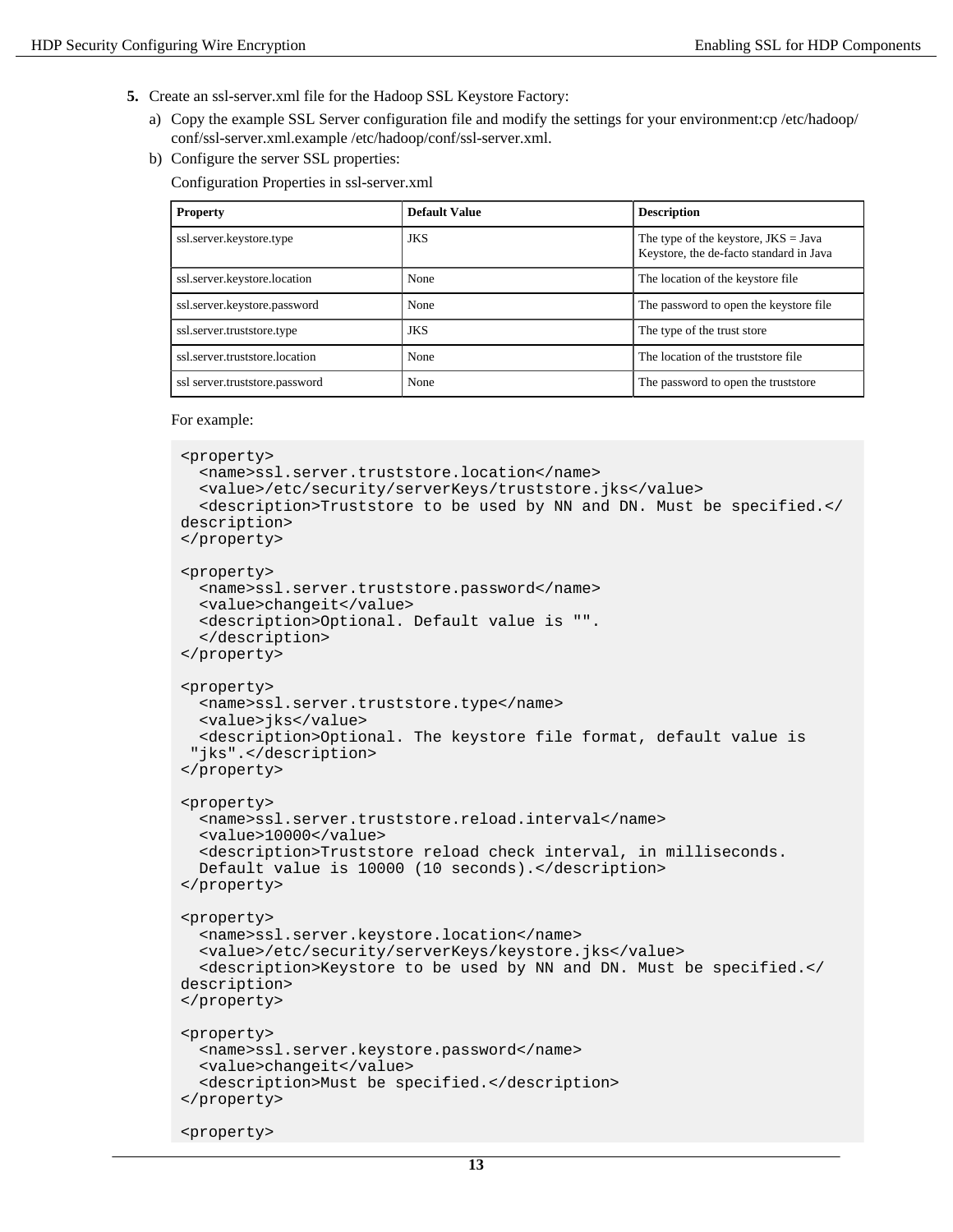```
 <name>ssl.server.keystore.keypassword</name>
   <value>changeit</value>
   <description>Must be specified.</description>
</property>
<property>
   <name>ssl.server.keystore.type</name>
   <value>jks</value>
   <description>Optional. The keystore file format, default value is
  "jks".</description>
</property>
```
- **6.** Create an ssl-client.xml file for the Hadoop SSL Keystore Factory:
	- a) Copy the client truststore example file:

```
cp /etc/hadoop/conf/ssl-server.xml.example 
/etc/hadoop/conf/ssl-server.xml
```
b) Configure the client trust store values:

```
ssl.client.truststore.location=/etc/security/clientKeys/all.jks
ssl.client.truststore.password=clientTrustStorePassword
ssl.client.truststore.type=jks
```
**7.** Set the following properties in the tez-site.xml file:

```
tez.runtime.shuffle.ssl.enable=true
tez.runtime.shuffle.keep-alive.enabled=true
```
- **8.** Copy the configuration files (core-site.xml, hdfs-site.xml, mapred-site.xml, yarn-site.xml, ssl-server.xml, tezsite.xml and ssl-client.xml), including the ssl-server and ssl-client store files if the Hadoop SSL Keystore Factory uses it's own keystore and truststore files, to all nodes in the cluster.
- **9.** Restart services on all nodes in the cluster.

# <span id="page-13-0"></span>**Enable SSL for HttpFS**

How to configure HttpFS to work over SSL.

### **Procedure**

**1.** Edit the httpfs-env.sh script in the configuration directory:

```
HTTPFS_SSL_ENABLED=true
HTTPFS_SSL_KEYSTORE_FILE=$HOME/.keystore 
HTTPFS_SSL_KEYSTORE_PASS=password
```
- **2.** In the HttpFS tomcat/conf directory, replace the server.xml file with the ssl-server.xml file.
- **3.** Create an SSL certificate for the HttpFS server. As the httpfs Unix user, use the Java keytool command to create the SSL certificate:\$ keytool -genkey -alias tomcat -keyalg RSA.

You will be asked a series of questions in an interactive prompt. It will create the keystore file, which will be named .keystore and located in the httpfs user home directory.

The password you enter for "keystore password" must match the value of the HTTPFS\_SSL\_KEYSTORE\_PASS environment variable set in the httpfs-env.sh script in the configuration directory.

The answer to "What is your first and last name?" (i.e. "CN") must be the host name of the machine where the HttpFS Server will be running.

**4.** Start HttpFS. It should work over HTTPS.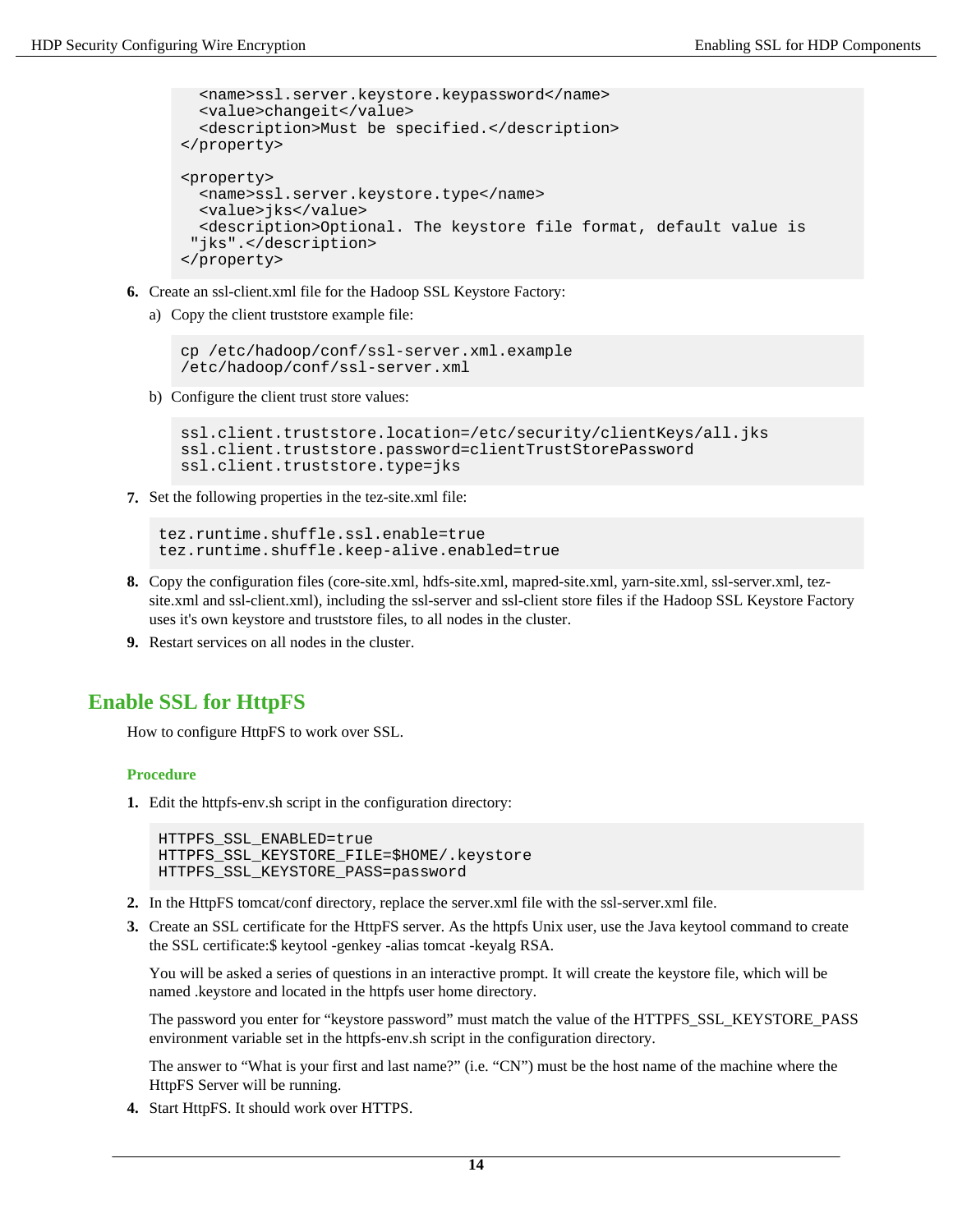**5.** Utilizing the Hadoop FileSystem API or the Hadoop FS shell, use the swebhdfs:// scheme. Make sure the JVM is picking up the truststore containing the public key of the SSL certificate if you are using a self-signed certificate.

**Related Information [HttpFS](https://hadoop.apache.org/docs/r2.7.1/hadoop-hdfs-httpfs/)** 

# <span id="page-14-0"></span>**Enable SSL on Oozie**

The default SSL configuration makes all Oozie URLs use HTTPS except for the JobTracker callback URLs. This simplifies the configuration because no changes are required outside of Oozie. Oozie inherently does not trust the callbacks, they are used as hints.

### **Procedure**

- **1.** If Oozie server is running, stop Oozie.
- **2.** Change the Oozie environment variables for HTTPS if required:
	- OOZIE\_HTTPS\_PORT set to Oozie HTTPS port. The default value is 11443.
	- OOZIE\_HTTPS\_KEYSTORE\_FILE set to the keystore file that contains the certificate information. Default value \$<HOME>/.keystore, that is the home directory of the Oozie user.
	- OOZIE\_HTTPS\_KEYSTORE\_PASS\_set to the password of the keystore file. Default value password.



See "Oozie Environment Setup" (link below) for more details.

- **3.** Run the following command to enable SSL on Oozie:su -l oozie -c "/usr/hdp/current/oozie-server/bin/ooziesetup.sh prepare-war -secure".
- **4.** Start the Oozie server.

### **Related Information**

[Apache Oozie Documentation> Oozie Environment Setup](https://oozie.apache.org/docs/4.0.1/AG_Install.html#Environment_Setup)

# <span id="page-14-1"></span>**Configure the Oozie Client to Connect Using SSL**

Use the following procedure to configure the Oozie client to connect using SSL. The first two steps are only necessary if you are using a self-signed Certificate. Also, these steps must be performed on every machine on which you intend to use the Oozie Client.

### **Procedure**

- **1.** Copy or download the .cert file onto the client machine.
- **2.** Run the following command (as root) to import the certificate into the JRE keystore. This will allow any Java program, including the Oozie client, to connect to the Oozie Server using the self-signed certificate.sudo keytool import -alias tomcat -file path/to/certificate.cert -keystore \${JRE\_cacerts}.

Where  $\frac{1}{2}$  [JRE cacerts] is the path to the JRE .certs file. Its location may differ depending on the operating system, but its typically named cacerts and is located at \${JAVA\_HOME}/lib/security/cacerts, but it may be in a different directory under \${JAVA\_HOME} (you may want to create a backup copy of this file first). The default password is changeit.

**3.** When using the Oozie Client, you must use https://oozie.server.hostname:11443/oozie rather than http:// oozie.server.hostname:11000/oozie -- Java will not automatically redirect from the HTTP address to the HTTPS address.

# <span id="page-14-2"></span>**Connect to the Oozie Web UI Using SSL**

Use https://oozie.server.hostname:11443/oozie to connect to the Oozie web UI using SSL, but most browsers should redirect if you use http://oozie.server.hostname:11000/oozie.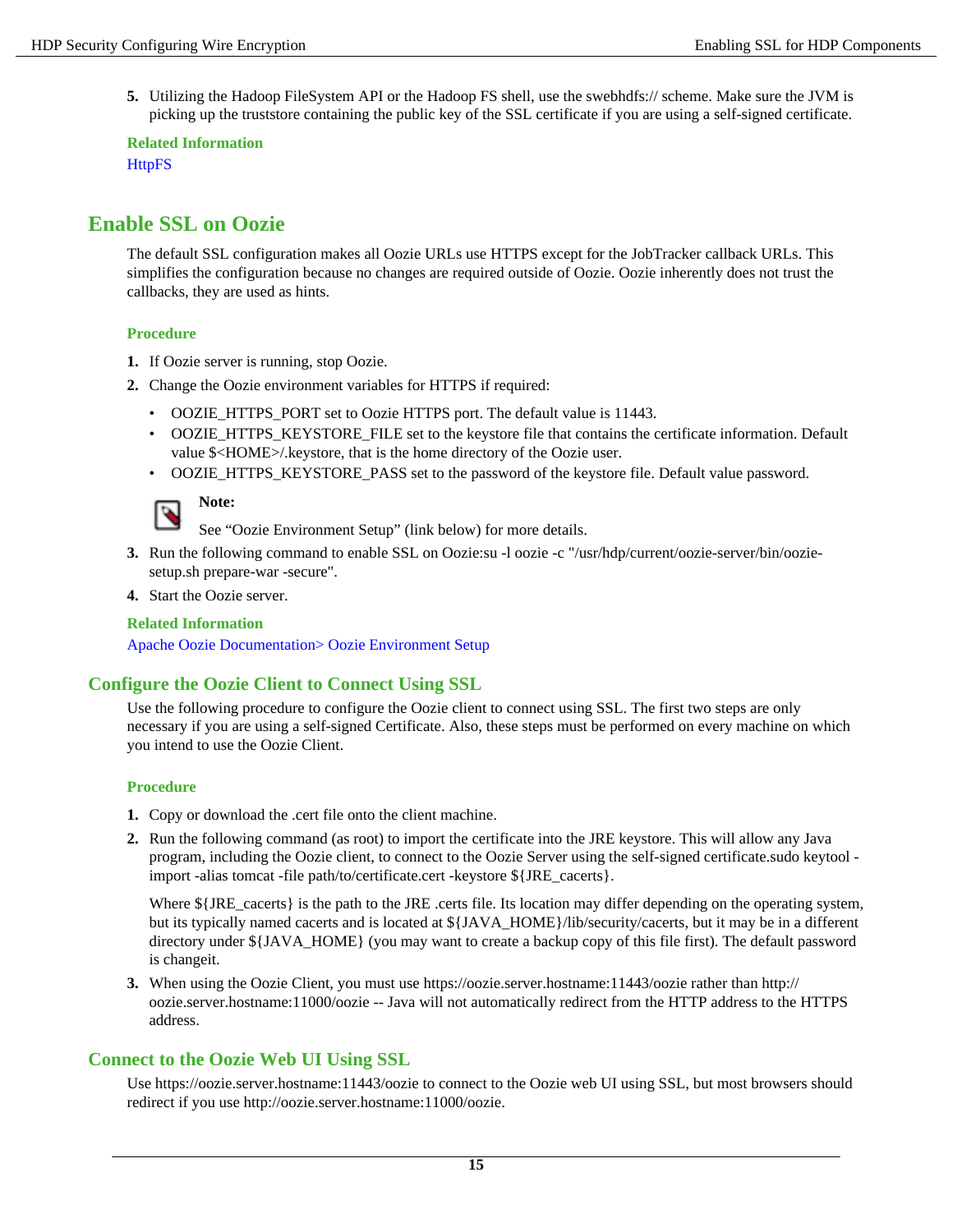

### **Note:**

If you are using a self-signed certificate, the browser will warn you that it cannot verify the certificate. You will probably need to add the certificate as an exception.

### <span id="page-15-0"></span>**Configure Oozie HCatalogJob Properties**

How to configure Oozie HCatalogJob properties.

Integrate Oozie HCatalog by adding following property to oozie-hcatalog job.properties. For example if you are using Ambari, set the properties as:

```
hadoop.rpc.protection=privacy
```
# <span id="page-15-1"></span>**Enable SSL on the HBase REST Server**

Perform the following task to enable SSL on an HBase REST API.

### **Procedure**

- **1.** Create and install an SSL certificate for HBase, for example to use a self-signed certificate:
	- a) Create an HBase keystore: su -l hbase -c "keytool -genkey -alias hbase -keyalg RSA -keysize 1024 -keystore hbase.jks".
	- b) At the keytool command prompt:
		- Enter the key password
		- Enter the keystore password



Add these two specified values to the corresponding properties in hbase-site.xml in step 2.

- c) Export the certificate: su -l hbase -c "keytool -exportcert -alias hbase -file certificate.cert -keystore hbase.jks".
- d) (Optional) Add certificate to the Java keystore:
- If you are not root run: sudo keytool -import -alias hbase -file certificate.cert -keystore /usr/jdk64/jdk1.7.0 45/ jre/lib/security/cacerts
- If you are root: keytool -import -alias hbase -file certificate.cert -keystore /usr/jdk64/jdk1.7.0\_45/jre/lib/ security/cacerts
- **2.** Add the following properties to the hbase-site.xml configuration file on each node in your HBase cluster:

```
<property>
     <name>hbase.rest.ssl.enabled</name>
     <value>true</value>
</property>
<property>
     <name>hbase.rest.ssl.keystore.store</name>
     <value>/path/to/keystore</value>
</property>
<property>
     <name>hbase.rest.ssl.keystore.password</name>
     <value>keystore-password</value>
</property>
<property>
     <name>hbase.rest.ssl.keystore.keypassword</name>
     <value>key-password</value>
</property>
```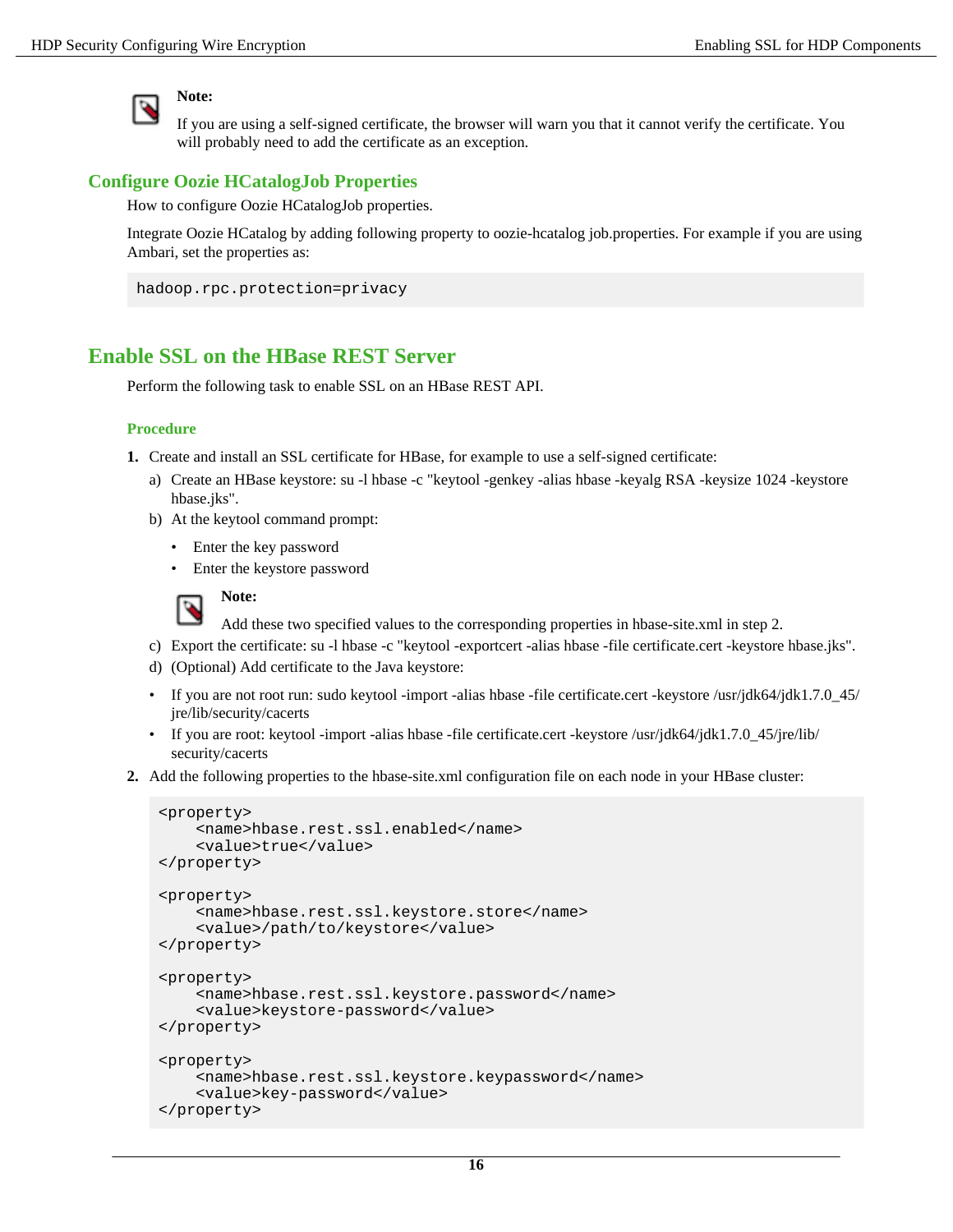**3.** Restart all HBase nodes in the cluster.

# <span id="page-16-0"></span>**Enable SSL on the HBase Web UI**

How to enable SSL and TLS on an HBase Web UI.

### **Procedure**

- **1.** Create and install an SSL certificate for HBase, for example to use a self-signed certificate:
	- a) Create an HBase keystore: su -l hbase -c "keytool -genkey -alias hbase -keyalg RSA -keysize 1024 -keystore hbase.jks".
	- b) At the keytool command prompt:
		- Enter the key password
		- Enter the keystore password



Add these two specified values to the corresponding properties in hbase-site.xml in step 2.

- c) Export the certificate: su -l hbase -c "keytool -exportcert -alias hbase -file certificate.cert -keystore hbase.jks".
- d) (Optional) Add certificate to the Java keystore:
- If you are not root run: sudo keytool -import -alias hbase -file certificate.cert -keystore /usr/jdk64/jdk1.7.0\_45/ jre/lib/security/cacerts
- If you are root: keytool -import -alias hbase -file certificate.cert -keystore /usr/jdk64/jdk1.7.0 45/jre/lib/ security/cacerts
- **2.** Add the following properties to the hbase-site.xml configuration file on each node in your HBase cluster:

```
<property>
     <name>hbase.ssl.enabled</name>
     <value>true</value>
</property>
<property> 
    <name>hadoop.ssl.enabled</name>
    <value>true</value>
</property>
<property>
     <name>ssl.server.keystore.keypassword</name>
     <value>key-password</value>
</property>
<property>
     <name><ssl.server.keystore.password</name>
     <value>keystore-password</value>
</property>
<property>
     <name>ssl.server.keystore.location</name>
     <value>/tmp/server-keystore.jks</value>
</property>
```
**3.** Restart all HBase nodes in the cluster.

# <span id="page-16-1"></span>**Enable SSL on HiveServer2**

You need to enable SSL on HiveServer by setting a few properties.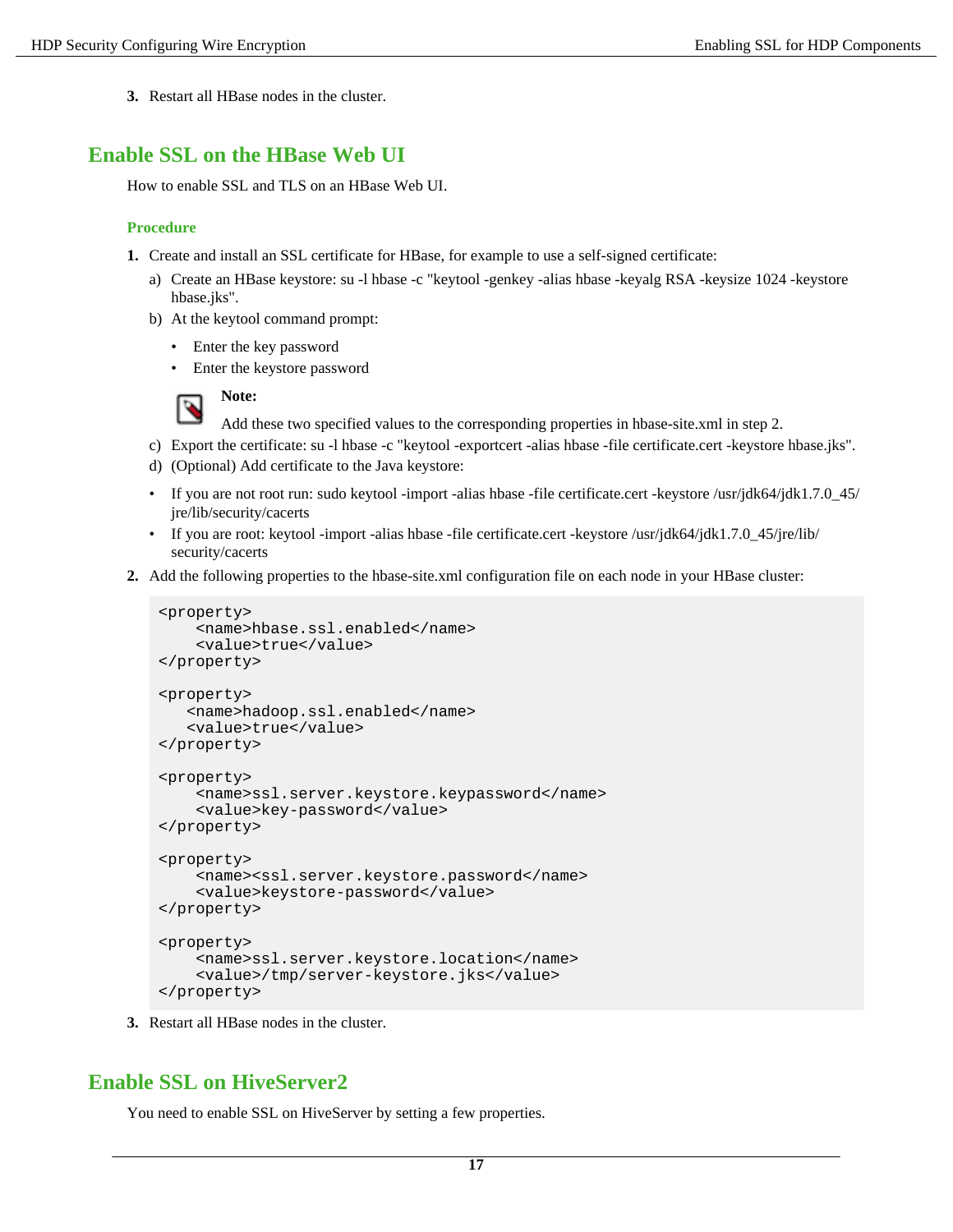### **About this task**

Perform the following steps on the HiveServer2.

### **Procedure**

- **1.** Log into the cluster as the hive user. Having hive user permissions when creating the Java keystore file sets up the proper user::group ownership, which allows HiveServer to access the file and prevents HiveServer startup failure.
- **2.** Run the following command to create a keystore for hiveserver2: keytool -genkey -alias hbase -keyalg RSA keysize 1024 -keystore hive.jks.
- **3.** Edit the hive-site.xml, set the following properties to enable SSL:

```
<property>
  <name>hive.server2.use.SSL</name>
   <value>true</value>
  <description></description>
</property>
<property>
  <name>hive.server2.keystore.path</name>
   <value>keystore-file-path</value>
  <description></description>
</property>
<property>
   <name>hive.server2.keystore.password</name>
   <value>keystore-file-password</value>
   <description></description>
</property>
```
**4.** On the client-side, specify SSL settings for Beeline or JDBC client as follows:jdbc:hive2://<host>:<port> <database>;ssl=true;sslTrustStore=<path-to-truststore>;trustStorePassword=<password>.

## <span id="page-17-0"></span>**Set up SSL with self-signed certificates**

Use the following steps to create and verify self-signed SSL certificates for use with HiveServer2.

### **Procedure**

- **1.** List the keystore entries to verify that the certificate was added. Note that a keystore can contain multiple such certificates: keytool -list -keystore keystore.jks.
- **2.** Export this certificate from keystore.jks to a certificate file: keytool -export -alias example.com -file example.com.crt -keystore keystore.jks.
- **3.** Add this certificate to the client's truststore to establish trust: keytool -import -trustcacerts -alias example.com -file example.com.crt -keystore truststore.jks.
- **4.** Verify that the certificate exists in truststore.jks: keytool -list -keystore truststore.jks.
- **5.** Then start HiveServer2, and try to connect with beeline using: jdbc:hive2://<host>:<port> <database>;ssl=true;sslTrustStore=<path-to-truststore>;trustStorePassword=<truststore-password>.

## <span id="page-17-1"></span>**Selectively disable SSL protocol versions**

To disable specific SSL protocol versions, use the following steps.

### **Procedure**

- **1.** Run openssl ciphers -v (or the corresponding command if not using openssl) to view all protocol versions.
- **2.** In addition to 1, an additional step of going over the HiveServer2 logs may be required to see all the protocols that the node running HiveServer2 is supporting. For that, search for "SSL Server Socket Enabled Protocols:" in the HiveServer2 log file.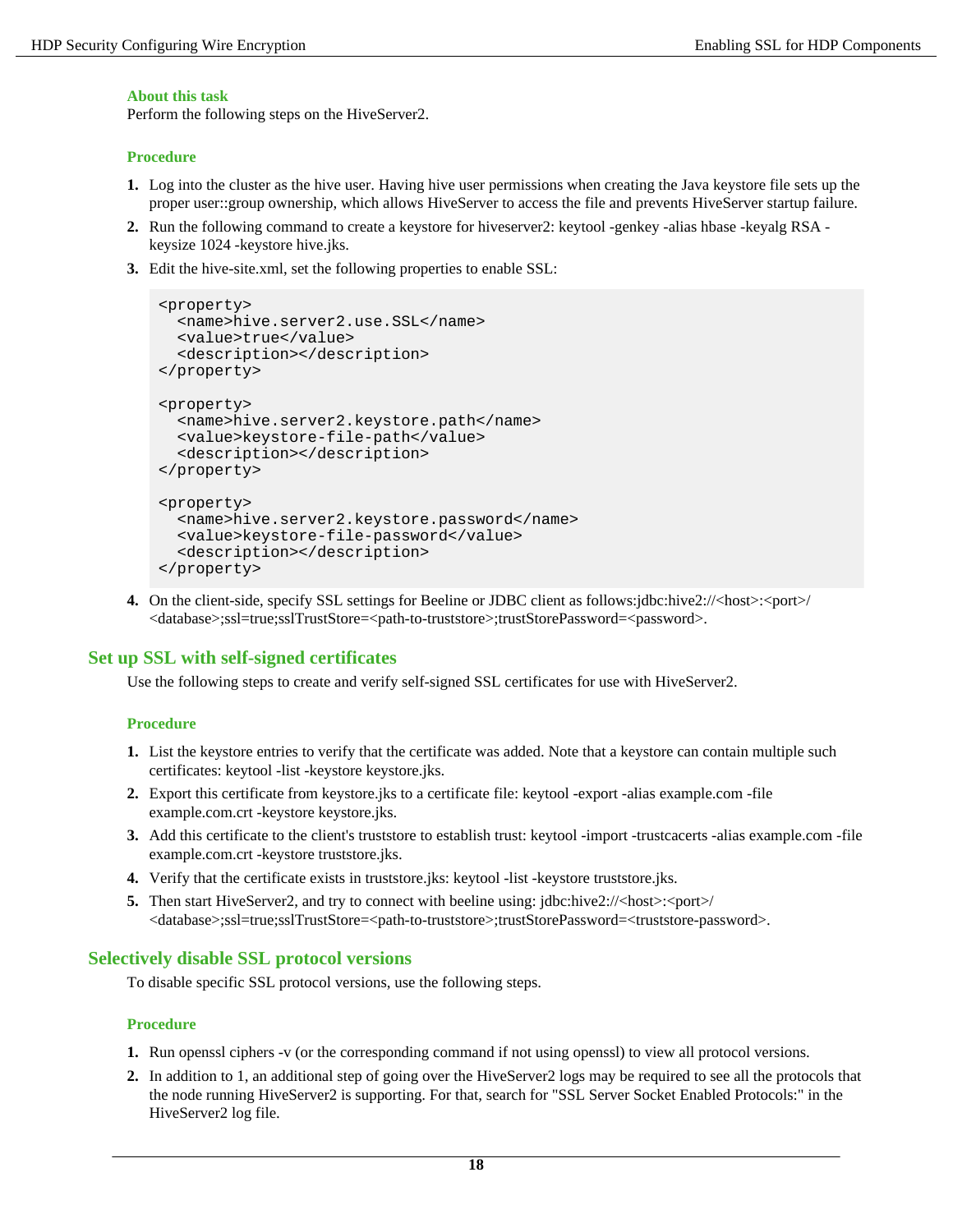**3.** Add all the SSL protocols that need to be disabled to hive.ssl.protocol.blacklist. Ensure that the property in hiveserver2-site.xml does not override that in hive-site.xml.

# <span id="page-18-0"></span>**Enable SSL for Kafka Clients**

Kafka allows clients to connect over SSL. By default SSL is disabled, but it can be enabled as needed.

Before you begin, be sure to generate the key, SSL certificate, keystore, and truststore that will be used by Kafka.

## <span id="page-18-1"></span>**Configuring the Kafka Broker**

The Kafka Broker supports listening on multiple ports and IP addresses. To enable this feature, specify one or more comma-separated values in the listeners property in server.properties.

### **Procedure**

**1.** Both PLAINTEXT and SSL ports are required if SSL is not enabled for inter-broker communication (see the following subsection for information about enabling inter-broker communication): listeners=PLAINTEXT:// host.name:port,SSL://host.name:port.

The following SSL configuration settings are needed on the broker side:

```
ssl.keystore.location = /var/private/ssl/kafka.server.keystore.jks
ssl.keystore.password = test1234
ssl.key.password = test1234
ssl.truststore.location = /var/private/ssl/kafka.server.truststore.jks
ssl.truststore.password = test1234
```
The following optional settings are available:

| <b>Property</b>       | <b>Description</b>                                                                                                                                                                                                                          | Value(s)              |
|-----------------------|---------------------------------------------------------------------------------------------------------------------------------------------------------------------------------------------------------------------------------------------|-----------------------|
| ssl.client.auth       | Specify whether client authentication is<br>required, requested, or not required.                                                                                                                                                           | none                  |
|                       | none: no client authentication.                                                                                                                                                                                                             |                       |
|                       | required: client authentication is required.                                                                                                                                                                                                |                       |
|                       | requested: client authentication is requested,<br>but a client without certs can still connect.                                                                                                                                             |                       |
|                       | Note: If you set ssl.client.auth to requested or<br>required, then you must provide a truststore<br>for the Kafka broker. The truststore should<br>contain all CA certificates that are used to<br>sign clients' keys.                      |                       |
| ssl.cipher.suites     | Specify one or more cipher suites: named<br>combinations of authentication, encryption,<br>MAC and key exchange algorithms used to<br>negotiate the security settings for a network<br>connection using the TLS or SSL network<br>protocol. |                       |
| ssl.enabled.protocols | Specify the SSL protocols that you will<br>accept from clients. Note: SSL is deprecated;<br>its use in production is not recommended.                                                                                                       | TLSv1.2.TLSv1.1.TLSv1 |
| ssl.keystore.type     | Specify the SSL keystore type.                                                                                                                                                                                                              | <b>JKS</b>            |
| ssl.truststore.type   | Specify the SSL truststore type.                                                                                                                                                                                                            | <b>JKS</b>            |

- **2.** To enable SSL for inter-broker communication, add the following setting to the broker properties file (default is PLAINTEXT): security.inter.broker.protocol = SSL.
- **3.** To enable any cipher suites other than the defaults that come with JVM (see "Java Cryptography documentation"), you will need to install JCE Unlimited Strength Policy files (download link below).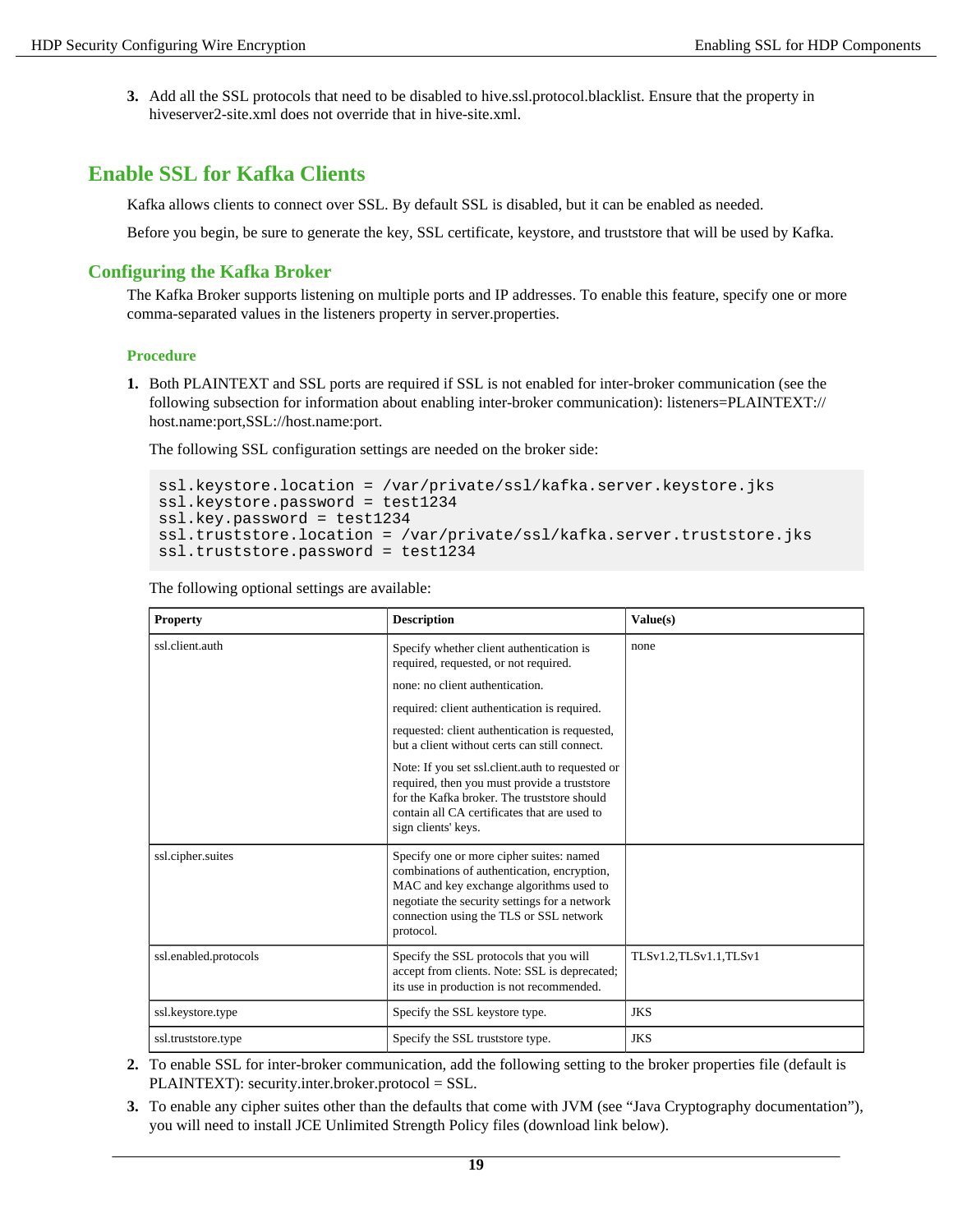**4.** Validate the configuration. After you start the broker, you should see the following information in the server.log file:

```
with addresses: PLAINTEXT -> EndPoint(192.168.64.1,9092,PLAINTEXT),SSL ->
  EndPoint(192.168.64.1,9093,SSL)
```
**5.** To make sure that the server keystore and truststore are set up properly, run the following command:openssl s client -debug -connect localhost:9093 -tls1.

(Note: TLSv1, TLSv1.1, and TLSv1.2 should be listed under ssl.enabled.protocols)

In the openssl output you should see the server certificate; for example:

```
Server certificate
```

```
-----BEGIN CERTIFICATE-
```

```
MIID+DCCAuACCQCx2Rz1tXx3NTANBgkqhkiG9w0BAQsFADB6MQswCQYDVQQGEwJV
UzELMAkGA1UECAwCQ0ExFDASBgNVBAcMC1NhbnRhIENsYXJhMQwwCgYDVQQKDANv
cmcxDDAKBgNVBAsMA29yZzEOMAwGA1UEAwwFa2FmYWsxHDAaBgkqhkiG9w0BCQEW
DXRlc3RAdGVzdC5jb20wHhcNMTUwNzMwMDQyOTMwWhcNMTYwNzI5MDQyOTMwWjBt
MQswCQYDVQQGEwJVUzELMAkGA1UECBMCQ0ExFDASBgNVBAcTC1NhbnRhIENsYXJh
MQwwCgYDVQQKEwNvcmcxDDAKBgNVBAsTA29yZzEfMB0GA1UEAxMWU3JpaGFyc2hh
IENoaW50YWxhcGFuaTCCAbcwggEsBgcqhkjOOAQBMIIBHwKBgQD9f1OBHXUSKVLf
Spwu7OTn9hG3UjzvRADDHj+AtlEmaUVdQCJR+1k9jVj6v8X1ujD2y5tVbNeBO4Ad
NG/yZmC3a5lQpaSfn+gEexAiwk+7qdf+t8Yb+DtX58aophUPBPuD9tPFHsMCNVQT
WhaRMvZ1864rYdcq7/IiAxmd0UgBxwIVAJdgUI8VIwvMspK5gqLrhAvwWBz1AoGB
APfhoIXWmz3ey7yrXDa4V7l5lK+7+jrqgvlXTAs9B4JnUVlXjrrUWU/mcQcQgYC0
SRZxI+hMKBYTt88JMozIpuE8FnqLVHyNKOCjrh4rs6Z1kW6jfwv6ITVi8ftiegEk
O8yk8b6oUZCJqIPf4VrlnwaSi2ZegHtVJWQBTDv+z0kqA4GEAAKBgB+Pdz0306bq
TpUAdb2FERMPLFsx06H0x+TULivcp7HbS5yrkV9bXZmv/FD98x76QxXrOq1WpQhY
YDeGDjH+XQkJ6ZxBVBZNJDIpCnfQpfzXAvryQ+cm8oXUsKidtHf4pLMYViXX6BWX
Oc2hX4rG+lC8/NXW+1zVvCr9To9fngzjMA0GCSqGSIb3DQEBCwUAA4IBAQBfyVse
RJ+ugiNlWg5trZscqH0tlocbnek4UuV/xis2eAu9l4EFOM5kRt5GmkGZRcM/zHF8
BRJwXbf0fytMQKSPFk8R4/NGDOlzoK+F7uXeJ0S2u/T29xk0u2i4tjvleq6OCphE
i9vdjM0E0Whf9SHRhOXirOYFX3cL775XwKdzKKRkk+AszFR+mRu90rdoaepQtgGh
9Kfwr4+6AU/dPtdGuomtBQqMxCzlrLd8EYhVVQ97wHIZ3sPvlM5PIhOJ/YHSBJIC
75eo/4acDxZ+j3sR5kcFulzYwFLgDYBaKH/w3mYCgTALeB1zUkX53NVizIvhUd69
XJO4lDSDtGOlfort
-----END CERTIFICATE--
subject=/C=US/ST=CA/L=Santa Clara/O=org/OU=org/CN=JBrown
issuer=/C=US/ST=CA/L=Santa Clara/O=org/OU=org/CN=kafak/
emailAddress=test@test.com
```
### **What to do next**

If the certificate does not display, or if there are any other error messages, then your keystore is not set up properly.

#### **Related Information**

[Java Cryptography Extension \(JCE\) Unlimited Strength Jurisdiction Policy Files 7 Download](http://www.oracle.com/technetwork/java/javase/downloads/jce-7-download-432124.html) [Java Cryptography Architecture Oracle Providers Documentation for Java Platform Standard Edition 7](https://docs.oracle.com/javase/7/docs/technotes/guides/security/SunProviders.html)

### <span id="page-19-0"></span>**Configuring Kafka Producer and Kafka Consumer**

Examples for configuring Kafka Producer and Kafka consumer. SSL is supported for new Kafka Producers and Consumer processes; the older API is not supported. Configuration settings for SSL are the same for producers and consumers.

If client authentication is not needed in the broker, then the following is a minimal configuration example:

```
security.protocol = SSL
ssl.truststore.location = /var/private/ssl/kafka.client.truststore.jks
ssl.truststore.password = test1234
```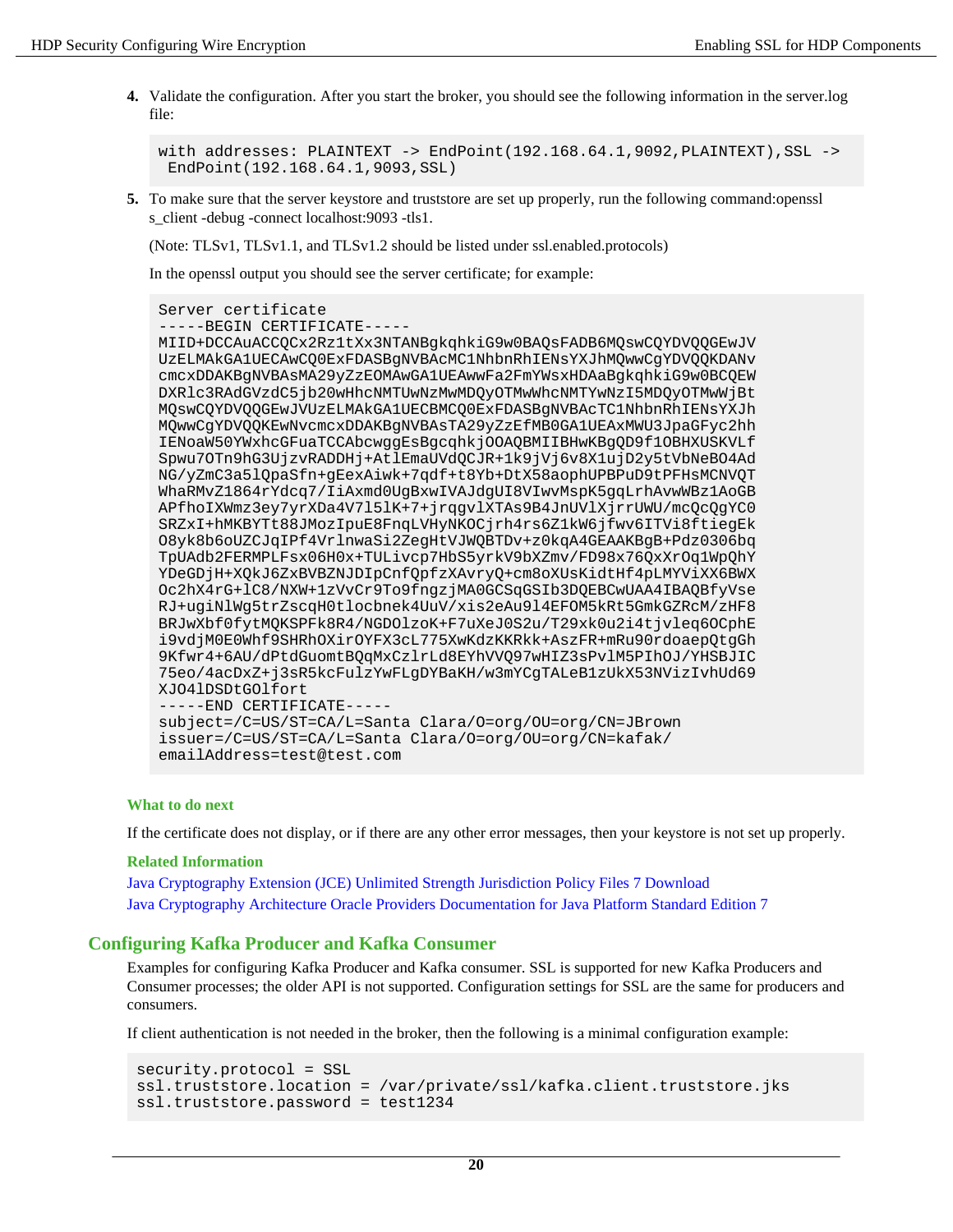If client authentication is required, first create a keystore (described earlier in this chapter). Next, specify the following settings:

```
ssl.keystore.location = /var/private/ssl/kafka.client.keystore.jks
ssl.keystore.password = test1234
ssl.key.password = test1234
```
One or more of the following optional settings might also be needed, depending on your requirements and the broker configuration:

| <b>Property</b>       | <b>Description</b>                                                                                                                                                                                                                          | Value(s)              |
|-----------------------|---------------------------------------------------------------------------------------------------------------------------------------------------------------------------------------------------------------------------------------------|-----------------------|
| ssl.provider          | The name of the security provider used for<br>SSL connections. Default value is the default<br>security provider of the JVM.                                                                                                                |                       |
| ssl.cipher.suites     | Specify one or more cipher suites: named<br>combinations of authentication, encryption,<br>MAC and key exchange algorithms used to<br>negotiate the security settings for a network<br>connection using the TLS or SSL network<br>protocol. |                       |
| ssl.enabled.protocols | List at least one of the protocols configured on<br>the broker side. Note: SSL is deprecated; its<br>use in production is not recommended.                                                                                                  | TLSv1.2,TLSv1.1,TLSv1 |
| ssl.keystore.type     | Specify the SSL keystore type.                                                                                                                                                                                                              | <b>JKS</b>            |
| ssl.truststore.type   | Specify the SSL truststore type.                                                                                                                                                                                                            | <b>JKS</b>            |

The following two examples launch console-producer and console-consumer processes:

```
kafka-console-producer.sh --broker-list localhost:9093 --topic test --
producer.config client-ssl.properties
```
kafka-console-consumer.sh --bootstrap-server localhost:9093 --topic test - new-consumer --consumer.config client-ssl.properties

# <span id="page-20-0"></span>**Enable SSL for Accumulo**

One of the major features added in Accumulo 1.6.0 was the ability to configure Accumulo so that the Thrift communications will run over SSL. Apache Thrift is the remote procedure call library that is leveraged for both intraserver and client communication with Accumulo. Issuing these calls over a secure socket ensures that unwanted actors cannot inspect the traffic sent across the wire. Given the sometimes sensitive nature of data stored in Accumulo and the authentication details for users, secure communications are critical.

Due to the complex and deployment-specific nature of the security model for some systems, Accumulo expects users to provide their own certificates, guaranteeing that they are, in fact, secure. However, for those who require security but do not already operate within the confines of an established security infrastructure, OpenSSL and the Java keytool command can be used to generate the necessary components to enable wire encryption.

To enable SSL with Accumulo, it is necessary to generate a certificate authority and certificates that are signed by that authority. Typically, each client and server has its own certificate, which provides the finest level of control over a secure cluster when the certificates are properly secured.

```
Related Information
Apache Thrift
```
### <span id="page-20-1"></span>**Generating a Certificate Authority**

How to generate a certificate authority (CA) when enabling SSL for Accumulo.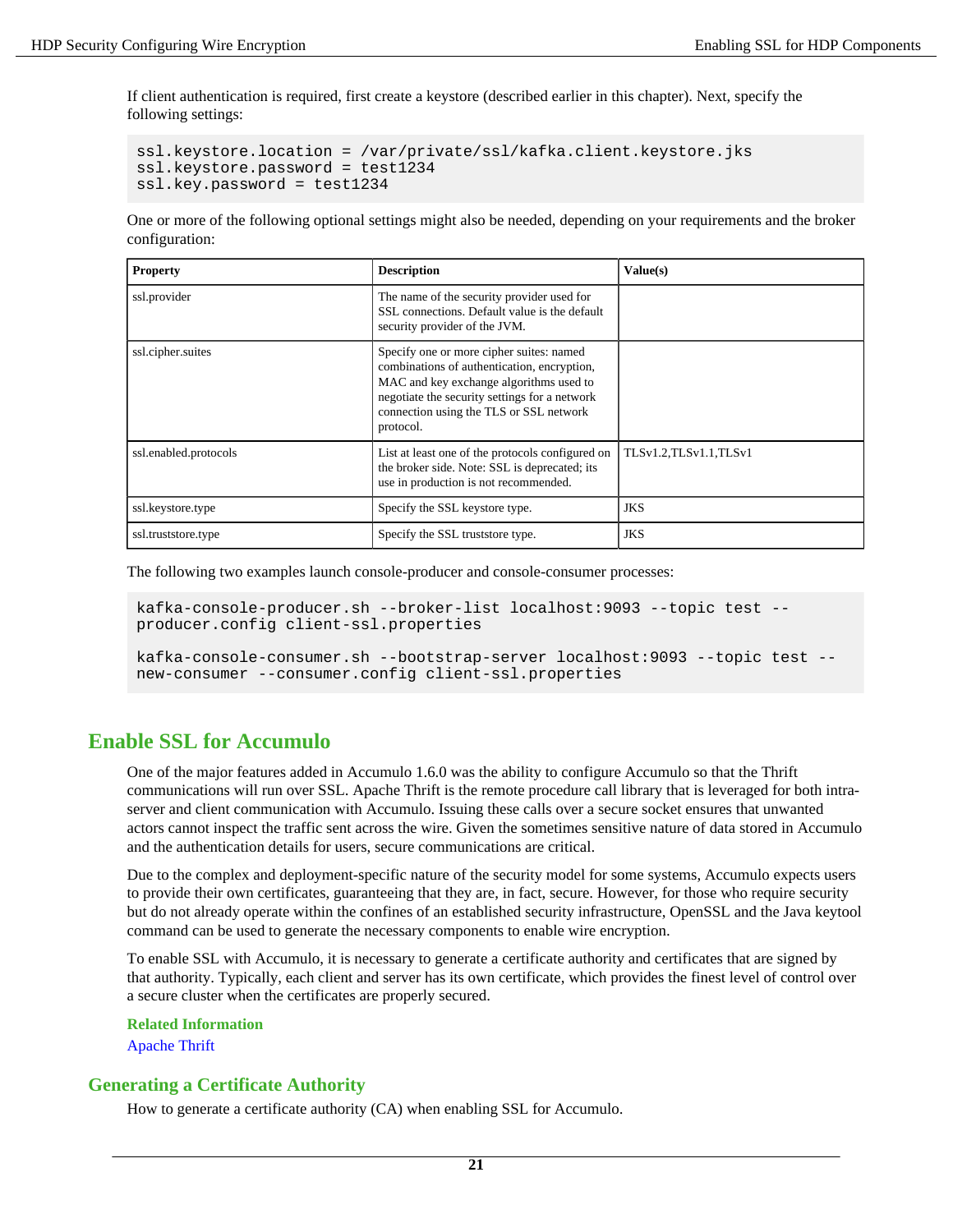The certificate authority (CA) controls what certificates can be used to authenticate with each other. To create a secure connection with two certificates, each certificate must be signed by a certificate authority in the "truststore" (A Java KeyStore which contains at least one Certificate Authority's public key). When creating your own certificate authority, a single CA is typically sufficient (and would result in a single public key in the truststore). Alternatively, a third party can also act as a certificate authority (to add an additional layer of security); however, these are typically not a free service.

The following is an example of creating a certificate authority and adding its public key to a Java KeyStore to provide to Accumulo.

```
# Create a private key
openssl genrsa -des3 -out root.key 4096
# Create a certificate request using the private key
openssl req -x509 -new -key root.key -days 365 -out root.pem
# Generate a Base64-encoded version of the PEM just created
openssl x509 -outform der -in root.pem -out root.der
# Import the key into a Java KeyStore
keytool -import -alias root-key -keystore truststore.jks -file root.der
# Remove the DER formatted key file (as we don't need it anymore)
rm root.der
```
Remember to protect root.key and never distribute it, as the private key is the basis for your circle of trust. The keytool command will prompt you about whether or not the certificate should be trusted: enter "yes". The truststore.jks file, a "truststore", is meant to be shared with all parties communicating with one another. The password provided to the truststore verifies that the contents of the truststore have not been tampered with.

### <span id="page-21-0"></span>**Generating a Certificate Keystore Per Host**

How to generate a certificate keystore per host when enabling SSL for Accumulo.

It is desirable to generate a certificate for each host in the system. Additionally, each client connecting to the Accumulo instance running with SSL should be issued its own certificate. Issuing individual certificates to each entity provides proper control to revoke/reissue certificates to clients as necessary, without widespread interruption.

The following commands create a private key for the server, generate a certificate signing request created from that private key, use the certificate authority to generate the certificate using the signing request. and then create a Java KeyStore with the certificate and the private key for our server.

```
# Create the private key for our server 
openssl genrsa -out server.key 4096 
# Generate a certificate signing request (CSR) with our private key 
openssl req -new -key server.key -out server.csr 
# Use the CSR and the CA to create a certificate for the server (a reply to
 the CSR) 
openssl x509 -req -in server.csr -CA root.pem -CAkey root.key -
CAcreateserial -out server.crt -days 365
# Use the certificate and the private key for our server to create PKCS12
 file 
openssl pkcs12 -export -in server.crt -inkey server.key -certfile server.crt
  -name 'server-key' -out server.p12
# Create a Java KeyStore for the server using the PKCS12 file (private key) 
keytool -importkeystore -srckeystore server.p12 -srcstoretype pkcs12 -
destkeystore server.jks -deststoretype JKS
```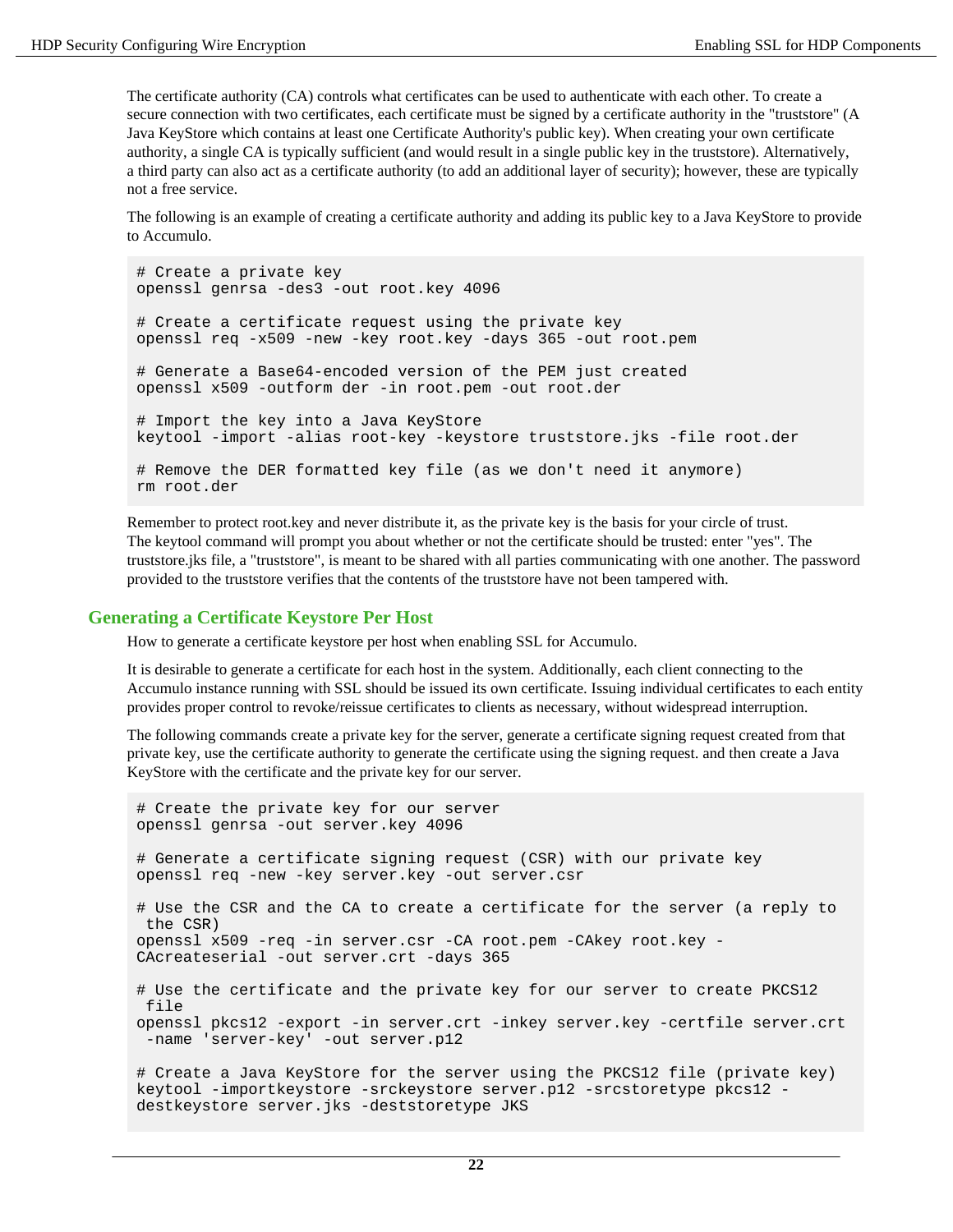```
# Remove the PKCS12 file as we don't need it 
rm server.p12 
# Import the CA-signed certificate to the keystore 
keytool -import -trustcacerts -alias server-crt -file server.crt -keystore
  server.jks
```
This, combined with the truststore, provides what is needed to configure Accumulo servers to run over SSL. The private key (server.key), the certificate signed by the CA (server.pem), and the keystore (server.jks) should be restricted to only be accessed by the user running Accumulo on the host it was generated for. Use chown and chmod to protect the files, and do not distribute them over non-secure networks.

### <span id="page-22-0"></span>**Configure Accumulo Servers**

Now that the Java KeyStores have been created with the necessary information, the Accumulo configuration must be updated so that Accumulo creates the Thrift server over SSL instead of a normal socket.

Configure the following properties in accumulo-site.xml:

```
<property>
  <name>rpc.javax.net.ssl.keyStore</name>
   <value>/path/to/server.jks</value>
</property>
<property>
  <name>rpc.javax.net.ssl.keyStorePassword</name>
   <value>server_password</value>
</property>
<property>
   <name>rpc.javax.net.ssl.trustStore</name>
   <value>/path/to/truststore.jks</value>
</property>
<property>
  <name>rpc.javax.net.ssl.trustStorePassword</name>
   <value>truststore_password</value>
</property>
<property>
   <name>instance.rpc.ssl.enabled</name>
   <value>true</value>
</property>
```
The keystore and truststore paths are both absolute paths on the local file system (not HDFS). Remember that the server keystore should only be readable by the user running Accumulo and, if you place plain-text passwords in accumulo-site.xml, make sure that accumulo-site.xml is also not globally readable. To keep these passwords out of accumulo-site.xml, consider configuring your system with the new Hadoop CredentialProvider class.

Also, be aware that if unique passwords are used for each server when generating the certificate, this will result in different accumulo-site.xml files for each host. Unique configuration files for each host will add complexity to the configuration management of your instance. The use of a CredentialProvider (a feature from Hadoop which allows for acquisitions of passwords from alternate systems) can help alleviate the issues with unique accumulo-site.xml files on each host. A Java KeyStore can be created using the CredentialProvider tools, which eliminates the need for passwords to be stored in accumulo-site.xml, and can instead point to the CredentialProvider URI which is consistent across hosts.

## <span id="page-22-1"></span>**Configure Accumulo Clients**

How to configure Accumulo clients when enabling SSL for Accumulo.

To configure Accumulo clients, use \$HOME/.accumulo/config. This is a simple Java properties file: each line is a configuration, key, and value separated by a space, and lines beginning with a # symbol are ignored. For example, if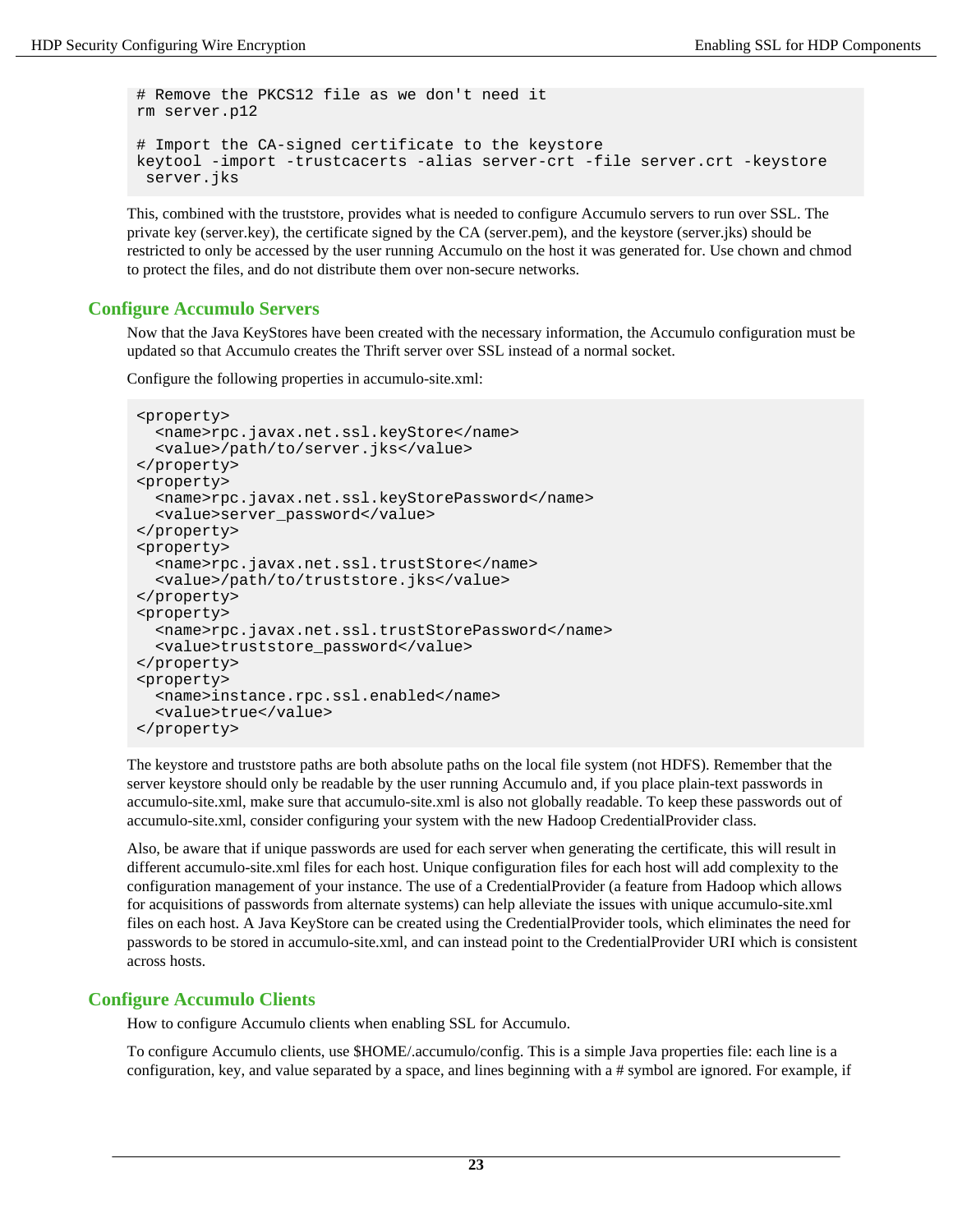we generated a certificate and placed it in a keystore (as described above), we would generate the following file for the Accumulo client.

```
instance.rpc.ssl.enabled true
rpc.javax.net.ssl.keyStore /path/to/client-keystore.jks
rpc.javax.net.ssl.keyStorePassword client-password
rpc.javax.net.ssl.trustStore /path/to/truststore.jks
rpc.javax.net.ssl.trustStorePassword truststore-password
```
When creating a ZooKeeperInstance, the implementation will automatically look for this configuration file and set up a connection with the methods defined in this file. The ClientConfiguration class also contains methods that can be used instead of a configuration file on the file system. Again, the paths to the keystore and truststore are on the local file system, not HDFS.

**Related Information** [Java properties file](http://en.wikipedia.org/wiki/.properties)

# <span id="page-23-0"></span>**Enable SSL for Apache Atlas**

This section describes how to enable SSL for Apache Atlas on an Ambari cluster.

### <span id="page-23-1"></span>**Configuring Apache Atlas SSL**

Use the following steps to enable Apache Atlas SSL. Both one-way (server authentication) and two-way (server and client authentication) SSL are supported.

### **Procedure**

**1.** Create a keystore file:

```
cd /usr/jdk64/jdk1.8.0_112/bin/
keytool -genkey -alias serverkey -keypass <keypass> -keyalg RSA -sigalg
  SHA1withRSA -keystore atlas.keystore -storepass <keypass> -validity 3650
  -dname "CN=Nicola Marangoni, OU=PS, O=Hortonworks, L=Munich, ST=BY, C=DE"
```
**2.** Create a .jceks file:

```
cd /usr/hdp/current/atlas-server/bin
./cputil.py
Please enter the full path to the credential provider:jceks://file/home/
atlas/test.jceks
0 [main] WARN org.apache.hadoop.util.NativeCodeLoader - Unable
 to load native-hadoop library for your platform... using builtin-java
 classes where applicable
Please enter the password value for keystore.password:<keypass>
Please enter the password value for keystore.password again:<keypass>
Please enter the password value for truststore.password: < keypass>
Please enter the password value for truststore.password again:<keypass>
Please enter the password value for password:<keypass>
Please enter the password value for password again:<keypass>
cp /root/atlas.keystore /home/atlas/
cd /home/atlas
```
- **3.** Assign 440 rights to both of these files, and make atlas:hadoop owners for these files (so that Atlas can read these files):chmod 440 atlas.keystore test.jceks.
- **4.** Select **Atlas** > **Configs** > **Advanced**, then select Advanced application-properties and set the following properties: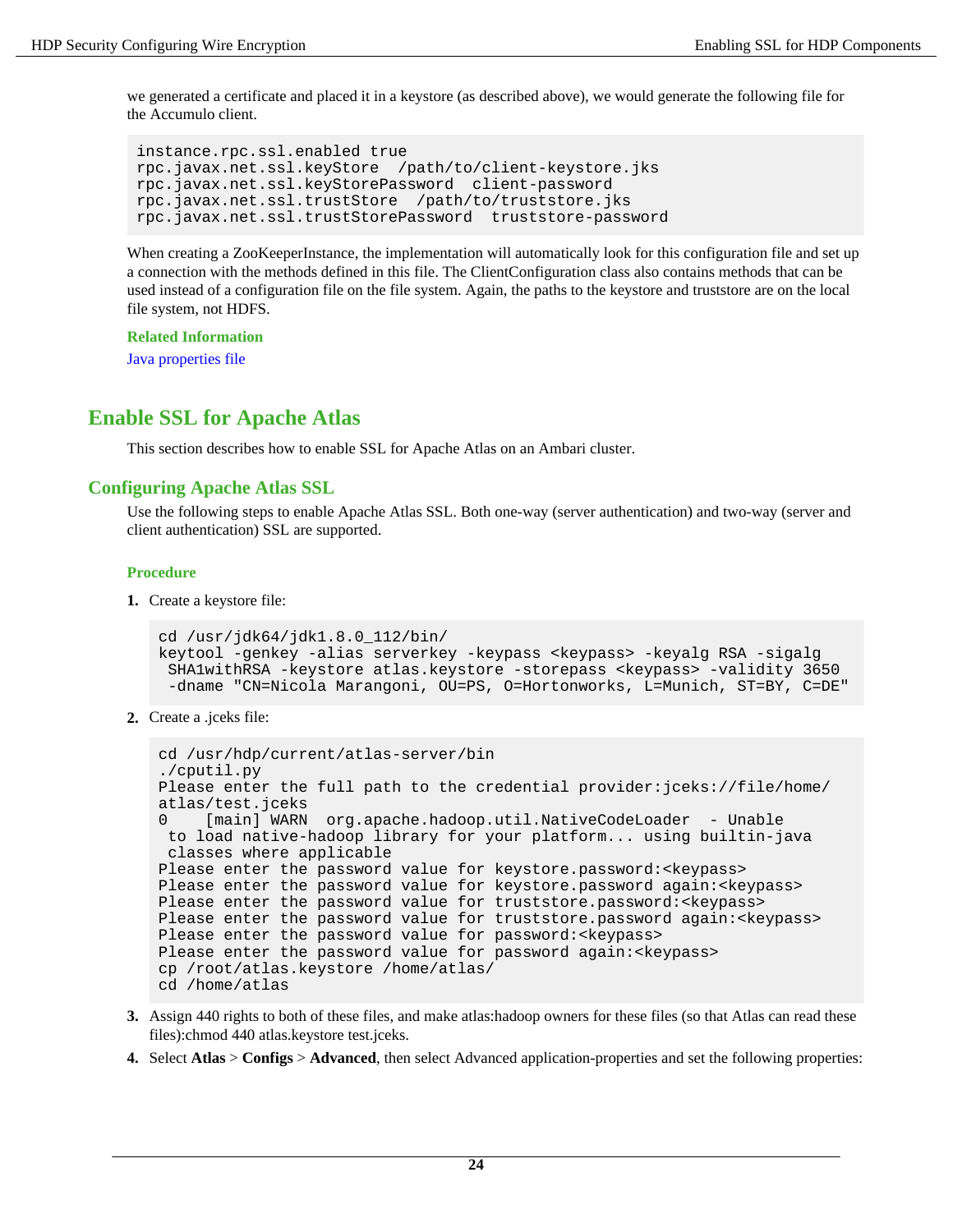### **Table 1: Atlas Advanced application-properties**

| <b>Property</b> | Value | <b>Description</b>                                                                                       |
|-----------------|-------|----------------------------------------------------------------------------------------------------------|
| atlas.enableTLS | true  | Enable or disable the SSL listener. Set this<br>value to true to enable SSL (default value is<br>false). |

Add the following properties by selecting Custom application-properties > Add Property.

### **Table 2: Atlas Custom application-properties**

| <b>Property</b>                      | <b>Value</b>                              | <b>Description</b>                                                                                                                                                                                                                                                                                                                                                                                                                                                                                                                                                                                                                                                                              |
|--------------------------------------|-------------------------------------------|-------------------------------------------------------------------------------------------------------------------------------------------------------------------------------------------------------------------------------------------------------------------------------------------------------------------------------------------------------------------------------------------------------------------------------------------------------------------------------------------------------------------------------------------------------------------------------------------------------------------------------------------------------------------------------------------------|
| keystore.file                        | /home/atlas/atlas.keystore                | The path to the keystore file leveraged by<br>the server. This file contains the server<br>certificate.                                                                                                                                                                                                                                                                                                                                                                                                                                                                                                                                                                                         |
| truststore.file                      | /home/atlas/atlas.keystore                | The path to the truststore file. This file<br>contains the certificates of other trusted<br>entities (e.g. the certificates for client<br>processes if two-way SSL is enabled). In<br>most instances this can be set to the same<br>value as the keystore.file property (especially<br>if one-way SSL is enabled).                                                                                                                                                                                                                                                                                                                                                                              |
| client.auth.enabled                  | true                                      | Enable/disable client authentication (disabled<br>by default). If enabled, the client must<br>authenticate to the server during the transport<br>session key creation process (i.e. two-way<br>SSL is in effect).                                                                                                                                                                                                                                                                                                                                                                                                                                                                               |
| cert.stores.credential.provider.path | jceks://file//home/atlas/test.jceks       | The path to the Credential Provider store file.<br>The passwords for the keystore, truststore,<br>and server certificate are maintained in this<br>secure file. Utilize the cputil script in the 'bin'<br>directory (see below) to populate this file<br>with the passwords required.                                                                                                                                                                                                                                                                                                                                                                                                           |
| atlas.ssl.exclude.cipher.suites      | *NULL.*, .*RC4.*, .*MD5.*, .*DES.*, .*DSS | The excluded Cipher Suites list -<br>NULL.,.*RC4.*,.*MD5.*,.*DES.*,.*DSS.*<br>are weak and unsafe Cipher Suites that are<br>excluded by default. If additional Ciphers<br>need to be excluded, set this property<br>with the default Cipher Suites such as<br>*NULL.*, .*RC4.*, .*MD5.*, .*DES.*, .*DSS.*,<br>and add the additional Cipher Suites to<br>the list with a comma separator. They can<br>be added with their full name or a regular<br>expression. The Cipher Suites listed in the<br>atlas.ssl.exclude.cipher.suites property take<br>precedence over the default Cipher Suites.<br>You should retain the default Cipher Suites,<br>and add additional ones to increase security. |



### **Note:**

Enabling or disabling HTTPS will not automatically reconfigure the atlas.rest.address property. To update this property, select Atlas > Configs > Advanced, then select Advanced application-properties. Change the URL strings in the atlas.rest.address property to "https" if SSL is enabled (if the atlas.enableTLS property is set to true) "https". If SSL is not enabled, use "http". For example:

http:<server\_one>:21000,http:<server\_two>:21000,http:<server\_three>:21000 https:<server\_one>:21443,https:<server\_two>:21443,https:<server\_three>:21443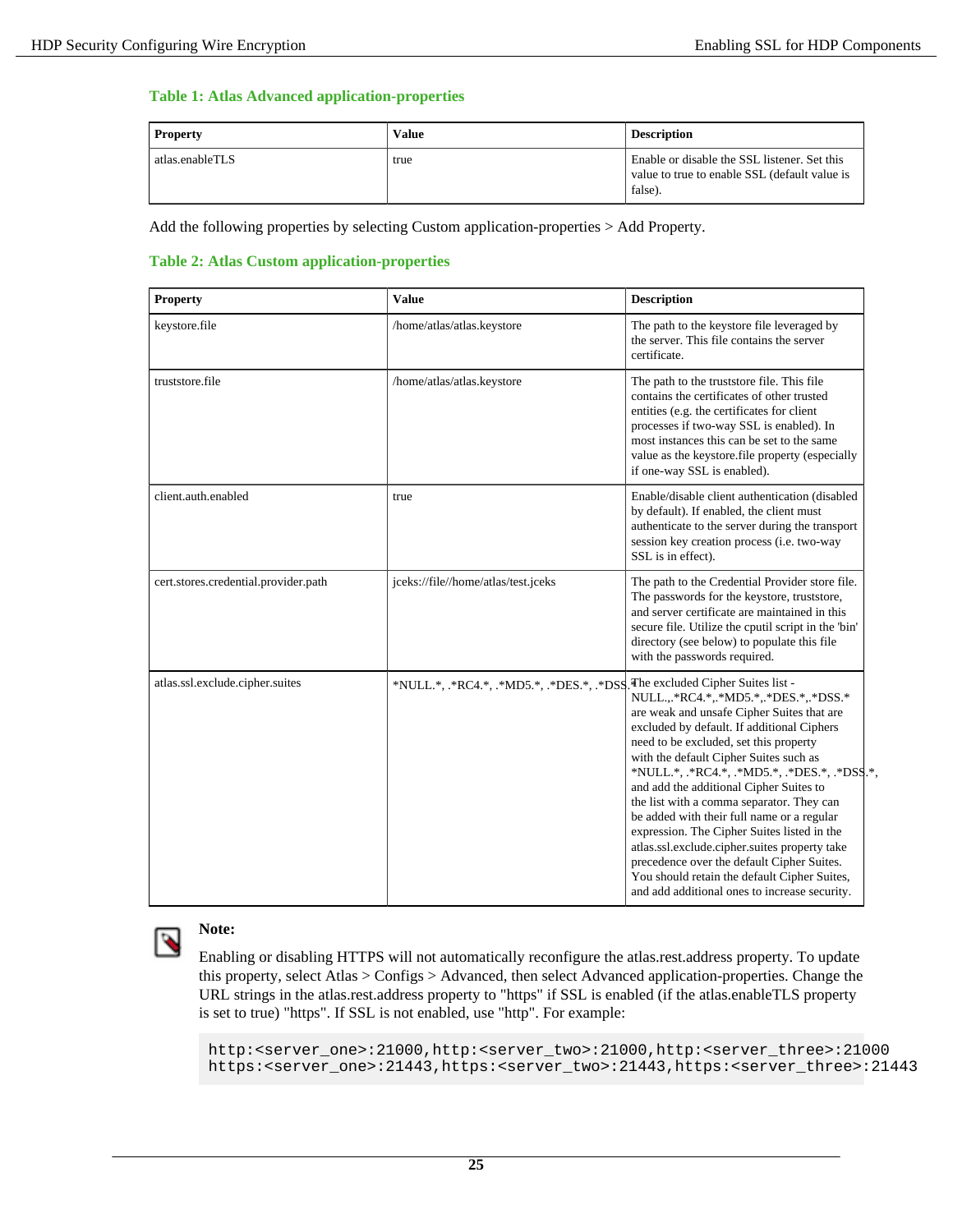The default HTTP port is 21000 and the default HTTPS port is 21443. These values can be overridden using the atlas.server.http.port and atlas.server.https.port properties, respectively.

**5.** After manually editing these settings, select Actions > Stop All on the Ambari dashboard to stop all services, then select Actions > Start All to restart all services.

#### **What to do next**



**Note:**

If you disable Atlas SSL, you must clear your browser cookies in order to log in to the Atlas UI using HTTP request headers.

### <span id="page-25-0"></span>**SSL for Apache Atlas Credential Provider Utility Script**

How to create the credential provider for Atlas when enabling SSL for Atlas.

#### **About this task**

In order to prevent the use of clear-text passwords, the Atlas platform uses the Credential Provider facility for secure password storage (see the Hadoop Credential Command Reference for more information about this facility). The cputil script can be used to create the required password store.

To create the credential provider for Atlas:

#### **Procedure**

- **1.** Switch to the Atlas bin directory: cd /usr/hdp/current/atlas-server/bin.
- **2.** Run the following command: ./cputil.py.
- **3.** When prompted, enter the path for the generated credential provider. The format for the path is: /local/file/path/ file.jceks.

Only one absolute path is allowed. The credential provider files generally use the .jceks extension.

- **4.** When prompted, enter the passwords for the keystore, truststore, and server key (these passwords must match the passwords used when actually creating the associated certificate store files).
- **5.** The credential provider is generated and saved to the specified path.

#### **Related Information**

[Hadoop Commands Guide> credential](http://hadoop.apache.org/docs/current/hadoop-project-dist/hadoop-common/CommandsManual.html#credential)

# <span id="page-25-1"></span>**SPNEGO setup for WebHCat**

How to set up SPNEGO for WebHCat.

### **Procedure**

To set up secure WebHCat, set the following properties in the /etc/hcatalog/conf/webhcat-site.xml file:

```
</property>
     <name>templeton.kerberos.principal</name>
     <value>HTTP/host1234.example.com@EXAMPLE.COM</value>
     <description/>
<property>
```
The templeton.kerberos.principal property must use the host name of the WebHCat Server.

```
<property>
     <name>templeton.kerberos.keytab</name>
     <value>/etc/security/keytabs/spnego.service.keytab</value>
```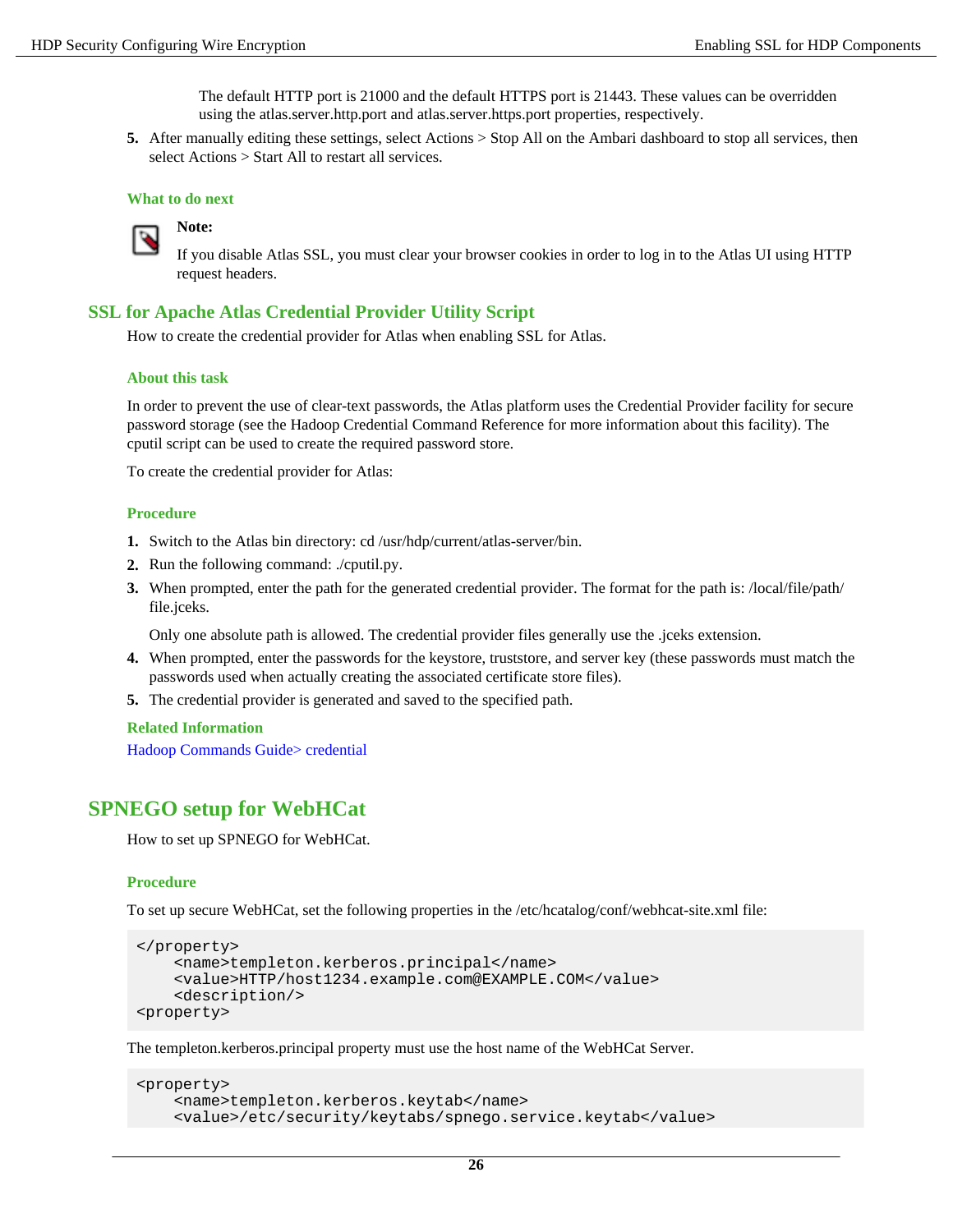```
 <description/>
</property>
<property>
     <name>templeton.kerberos.secret</name>
     <value>secret</value>
     <description/>
</property>
<property>
     <name>templeton.hive.properties</name>
     <value>hive.metastore.local=false,hive.metastore.uris=thrift://
host1234.example.com:9083,
 hive.metastore.sasl.enabled=true,hive.metastore.execute.setugi=true,
                     hive.exec.mode.local.auto=false,
                     hive.metastore.kerberos.principal=hive/
_HOST@EXAMPLE.COM</value>
          <description>Properties to set when running hive.</description>
</property>
```
Be sure to set the templeton.hive.properties property with the host name for your Thrift server.

# <span id="page-26-0"></span>**Configure SSL for Knox**

For the simplest of evaluation deployments, the initial startup of the Knox Gateway will generate a self-signed cert for use on the same machine as the gateway instance. These certificates are issued for "localhost" and will require specifically disabling hostname verification on client machines other than where the gateway is running.

## <span id="page-26-1"></span>**Create Self-Signed Certificate with Specific Hostname for Evaluations**

How to create a self-signed certificate with a specific hostname for evaluations, when configuring SSL for Knox.

### **About this task**

In order to continue to use self-signed certificates for larger evaluation deployments, a certificate can be generated for a specific hostname. This will allow clients to properly verify the hostname presented in the certificate as the host that they requested in the request URL.

### **Procedure**

- **1.** >Create a certificate: where \$gateway-hostname is the FQDN of the Knox Gateway: cd \$gateway bin/knoxcli.cmd create-cert --hostname \$gateway-hostname.
- **2.** Export the certificate in PEM format: keytool -export -alias gateway-identity -rfc -file \$certificate\_path -keystore \$gateway /data/security/keystores/gateway.jks.



cURL option accepts certificates in PEM format only.

- **3.** Restart the gateway: cd \$gateway bin/gateway.sh stop bin/gateway.sh start.
- **4.** After copying the certificate to a client, use the following command to verify: curl --cacert \$certificate path u \$username : \$password https:// \$gateway-hostname : \$gateway\_port /gateway/ \$cluster\_name /webhdfs/v1? op=GETHOMEDIRECTORY.

## <span id="page-26-2"></span>**Create CA-Signed Certificates for Production**

How to create a CA-signed certificate for production, when configuring SSL for Knox.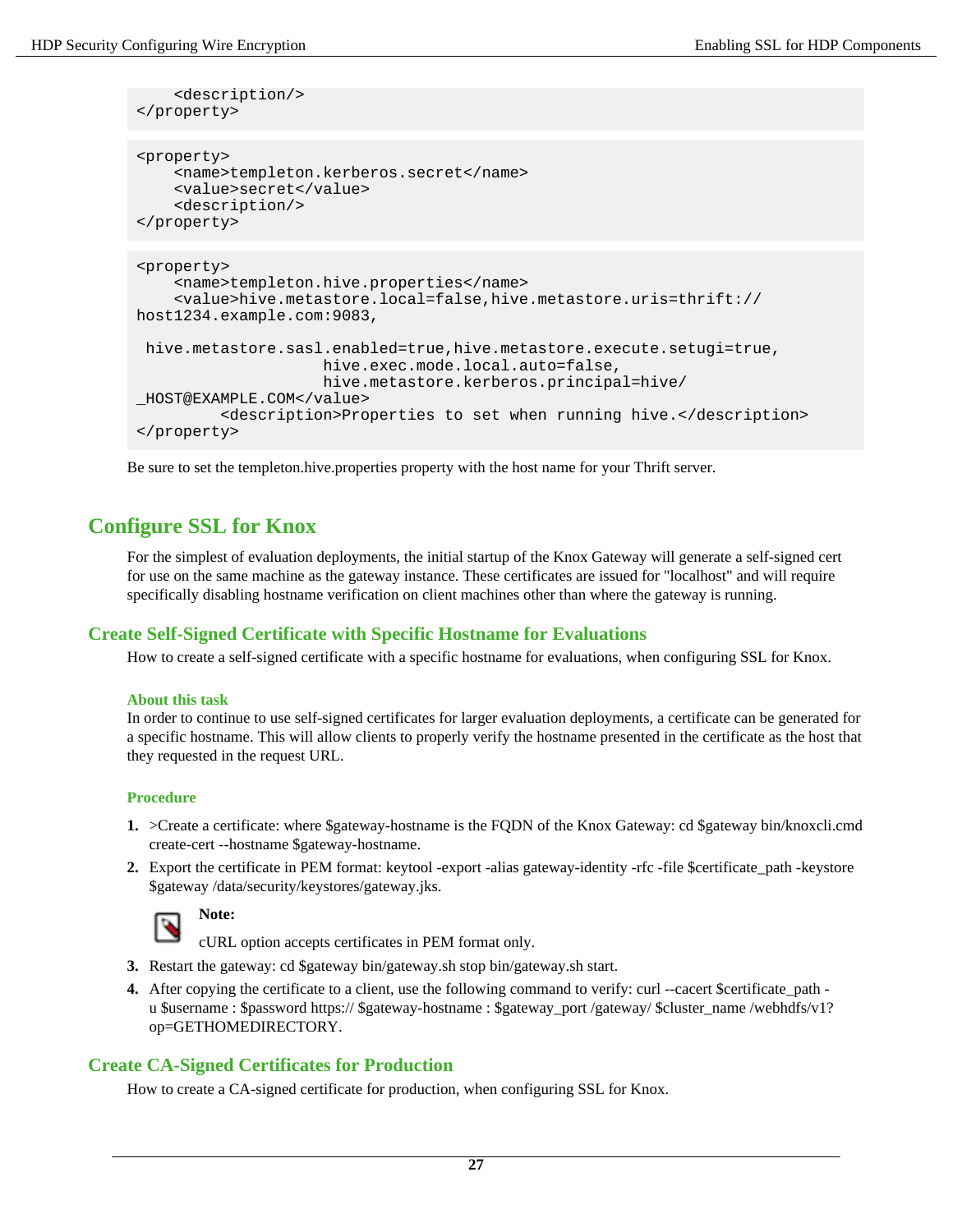#### **About this task**

For production deployments or any deployment in which a certificate authority issued certificate is needed, the following steps are required.

### **Procedure**

- **1.** Import the desired certificate/key pair into a java keystore using keytool and ensure the following:
	- The certificate alias is gateway-identity.
	- The store password matches the master secret created earlier.
	- Note the key password used as we need to create an alias for this password.
- **2.** Add a password alias for the key password:cd \$gateway bin/knoxcli.cmd create-cert create-alias gateway-identitypassphrase --value \$actualpassphrase.



# **Note:**

The password alias must be gateway-identity-passphrase.

### <span id="page-27-0"></span>**Set Up Trust for the Knox Gateway Clients**

How to set up trust for the Knox Gateway clients, when configuring SSL for Knox.

### **About this task**

In order for clients to trust the certificates presented to them by the gateway, they will need to be present in the client's truststore as follows.

### **Procedure**

- **1.** Export the gateway-identity cert from the \$gateway /data/security/keystores/gateway.jks using java keytool or another key management tool.
- **2.** Add the exported certificate to the cacerts or other client specific truststore or the gateway.jks file can be copied to the clients to be used as the truststore.



### **Note:**

If taking this approach be sure to change the password of the copy so that it no longer matches the master secret used to protect server side artifacts.

# <span id="page-27-1"></span>**Set Up SSL for Ambari**

How to set up SSL for Ambari.

#### **About this task**

If you want to limit access to the Ambari Server to HTTPS connections, you need to provide a certificate. While it is possible to use a self-signed certificate for initial trials, they are not suitable for production environments. After your certificate is in place, you must run a special setup command.

Ambari Server should not be running when you do this. Either make these changes before you start Ambari the first time, or bring the server down before running the setup command.

### **Procedure**

- **1.** Log into the Ambari Server host.
- **2.** Locate your certificate. If you want to create a temporary self-signed certificate, use this as an example:

```
openssl genrsa -out $wserver.key 2048 
openssl req -new -key $wserver.key -out $wserver.csr
```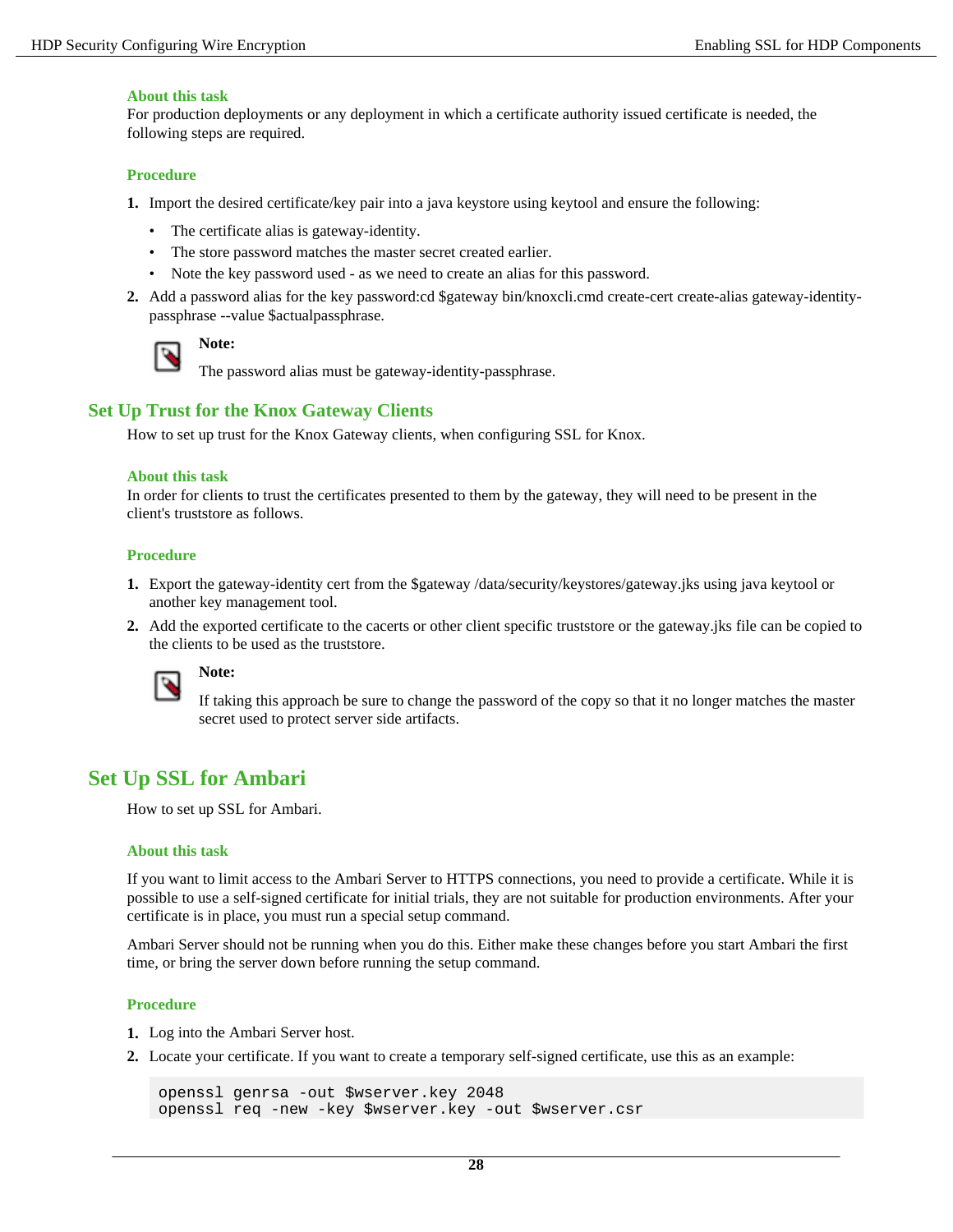openssl x509 -req -days 365 -in \$wserver.csr -signkey \$wserver.key -out \$wserver.crt

Where \$wserver is the Ambari Server host name.

The certificate you use must be PEM-encoded, not DER-encoded. If you attempt to use a DER-encoded certificate, you see the following error:

unable to load certificate 140109766494024:error:0906D06C:PEM routines:PEM\_read\_bio:no start line:pem\_lib.c :698:Expecting: TRUSTED CERTIFICATE

You can convert a DER-encoded certificate to a PEM-encoded certificate using the following command:

openssl x509 -in cert.crt -inform der -outform pem -out cert.pem

where cert.crt is the DER-encoded certificate and cert.pem is the resulting PEM-encoded certificate.

- **3.** Run the special setup command and answer the prompts: ambari-server setup-security.
	- a) Select 1 for Enable HTTPS for Ambari server.
	- b) Respond y to Do you want to configure HTTPS ?.
	- c) Select the port you want to use for SSL. The default port number is 8443.
	- d) Provide the complete path to your certificate file (\$wserver.crt from above) and private key file (\$wserver.key from above).
	- e) Provide the password for the private key.
	- f) Start or restart the Server: ambari-server restart.
- **4.** Trust Store Setup If you plan to use Ambari Views with your Ambari Server, after enabling SSL for Ambari using the instructions below, you must also "Set Up Truststore for Ambari Server".

**Related Information**

[Set Up Truststore for Ambari Server](#page-28-0)

### <span id="page-28-0"></span>**Set Up Truststore for Ambari Server**

If you plan to set up SSL for Ambari or to enable wire encryption for HDP, you must configure the Truststore for Ambari and add certificates.

#### **About this task**

Ambari Server should not be running when you do this. Either make these changes before you start Ambari the first time, or bring the server down before running the setup command.

#### **Procedure**

- **1.** On the Ambari Server, create a new keystore that will contain the Ambari Server's HTTPS certificate:
	- a) keytool -import -file <path\_to\_the\_Ambari\_Server's\_SSL\_Certificate> -alias ambari-server -keystore ambariserver-truststore.
	- b) When prompted to 'Trust this certificate?' type "yes".
- **2.** Configure the ambari-server to use this new trust store:

```
ambari-server setup-security
Using python /usr/bin/python2.6
Security setup options...
===========================================================================
Choose one of the following options: 
  [1] Enable HTTPS for Ambari server.
   [2] Encrypt passwords stored in ambari.properties file.
   [3] Setup Ambari kerberos JAAS configuration.
   [4] Setup truststore.
   [5] Import certificate to truststore.
===========================================================================
Enter choice, (1-5): *4*
```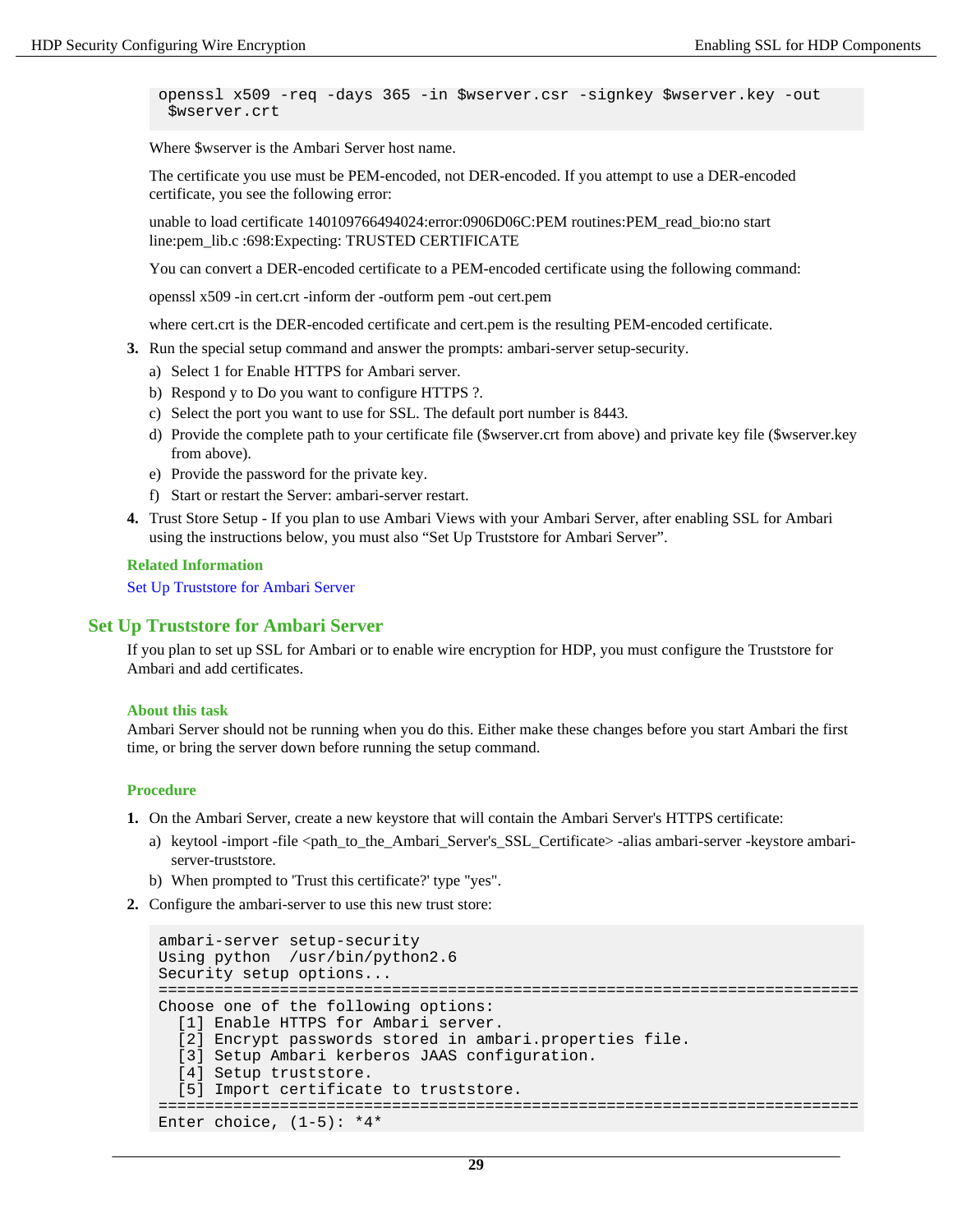```
Do you want to configure a truststore [y/n] (y)? *y*
TrustStore type [jks/jceks/pkcs12] (jks): *jks*
Path to TrustStore file : * < path to the ambari-server-truststore
 keystore>*
Password for TrustStore:
Re-enter password: 
Ambari Server 'setup-security' completed successfully.
```
**3.** Once configured, the Ambari Server must be restarted for the change to take effect: ambari-server restart.

#### **Related Information**

[Set Up SSL for Ambari](#page-27-1)

### <span id="page-29-0"></span>**Set Up Two-Way SSL Between Ambari Server and Ambari Agents**

Two-way SSL provides a way to encrypt communication between Ambari Server and Ambari Agents. By default Ambari ships with Two-way SSL disabled. To enable Two-way SSL:

#### **Before you begin**

Ambari Server should not be running when you do this: either make the edits before you start Ambari Server the first time or bring the server down to make the edits.

#### **Procedure**

- **1.** On the Ambari Server host, open /etc/ambari-server/conf/ambari.properties with a text editor.
- **2.** Add the following property: security.server.two\_way\_ssl = true.
- **3.** Start or restart the Ambari Server: ambari-server restart.

#### **What to do next**

The Agent certificates are downloaded automatically during Agent Registration.

### <span id="page-29-1"></span>**Optional: Recreating the Ambari SSL Certificate Authority**

The Ambari Certificate Authority, (CA) issues digital certificates used to securely connect Ambari Server and Ambari Agents. An Ambari CA certificate is valid for 365 days. If an Ambari CA certificate is corrupted, or has expired, you must recreate the CA, causing a new CA certificate and new SSL certificates for each Ambari agent to be created. This solution assumes that the certificates signed by the Ambari CA are replaceable - which is generally the case for certificates used by Ambari agents for two-way SSL connections.

#### **Procedure**

On the Ambari server:

- **1.** Stop the Ambari server: ambari-server stop.
- **2.** Backup /var/lib/ambari-server/keys and its child directories.
- **3.** Delete the following files from /var/lib/ambari-server/keys:
	- ca.key
	- ca.csr
	- ca.crt
	- pass.txt
	- keystore.p12
	- \*.csr
	- \*.crt
- **4.** Delete the following files from /var/lib/ambari-server/keys/db:
	- index.txt.old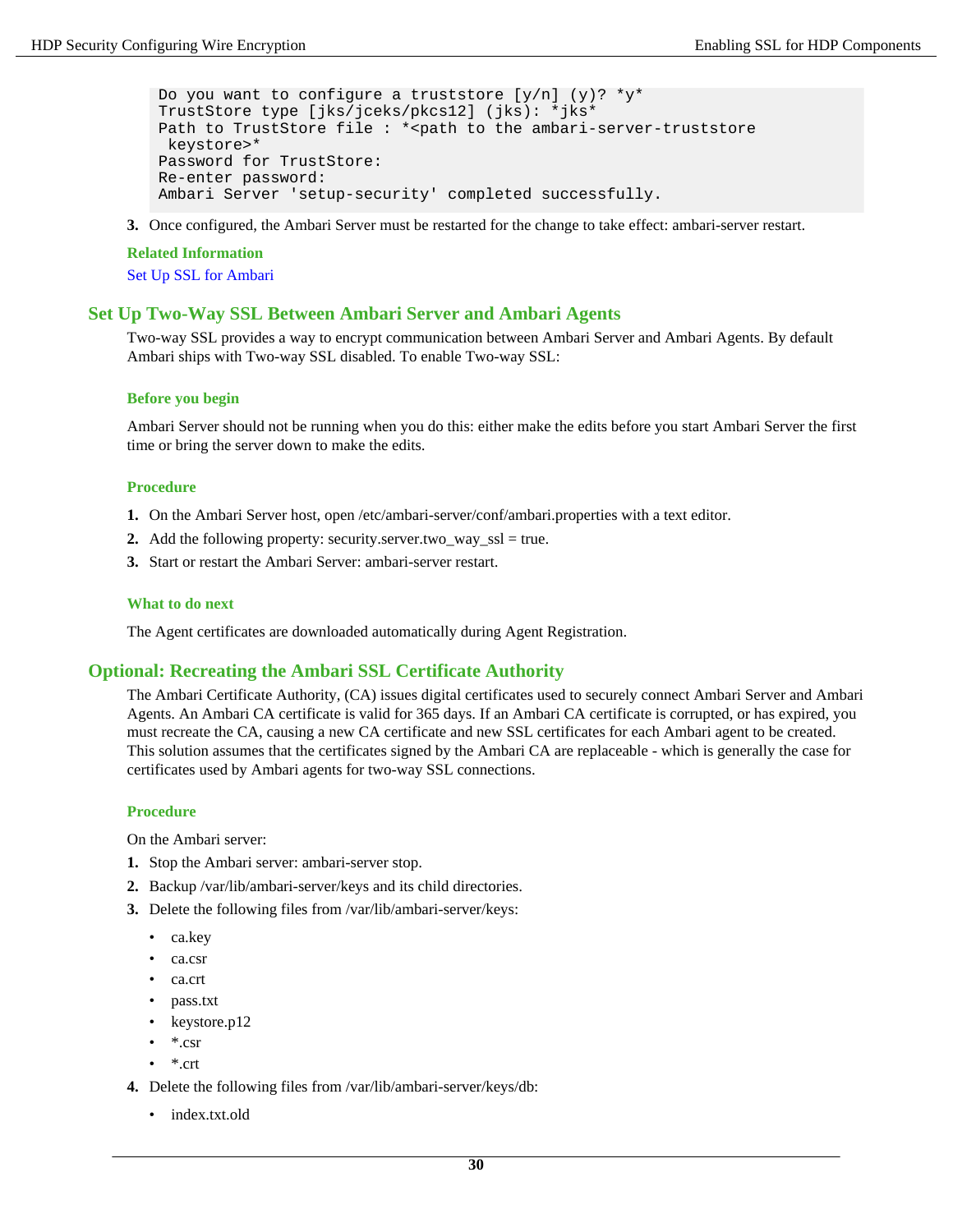- index.txt.attr.old
- serial.old
- **5.** Truncate the following files from /var/lib/ambari-server/keys/db:
	- index.txt
	- index.txt.attr
- **6.** Edit the following file from /var/lib/ambari-server/keys/db:

In serial, set the contents to be exactly:

 $0<sub>0</sub>$ 

- **7.** Delete all files under /var/lib/ambari-server/keys/db/newcerts.
- **8.** Restart Ambari server: ambari-server restart.

After restarting the Ambari server, the following (or similar) entries should be seen in the /var/log/ambari-server/ ambari-server.log file:

```
12 Jun 2017 14:38:19,606 INFO [main] ShellCommandUtil:63 - Command
  openssl genrsa -des3 -passout pass:**** -out /var/lib/ambari-server/keys/
ca.key 4096 was finished with exit code: 0 - the operation was completely
  successfully
12 Jun 2017 14:38:19,640 INFO [main] ShellCommandUtil:63 - Command
  openssl req -passin pass:**** -new -key /var/lib/ambari-server/keys/
ca.key -out /var/lib/ambari-server/keys/ca.csr -batch was finished with
  exit code: 0 - the o
peration was completely successfully.
12 Jun 2017 14:38:19,683 INFO [main] ShellCommandUtil:63 - Command
  openssl ca -create_serial -out /var/lib/ambari-server/keys/ca.crt -days
  365 -keyfile /var/lib/ambari-server/keys/ca.key -key **** -selfsign -
extensions jdk7_ca -config /var/lib/ambari-server/keys/ca.config -batch -
infiles /var/lib/ambari-server/keys/ca.csr was finished with exit code: 0
 - the operation was completely successfully.
12 Jun 2017 14:38:19,701 INFO [main] ShellCommandUtil:63 - Command
  openssl pkcs12 -export -in /var/lib/ambari-server/keys/ca.crt -inkey /
var/lib/ambari-server/keys/ca.key -certfile /var/lib/ambari-server/keys/
ca.crt -out /var/lib/ambari-server/keys/keystore.p12 -password pass:**** -
passin pass:****
 was finished with exit code: 0 - the operation was completely
  successfully.
12 Jun 2017 14:38:19,708 INFO [main] ShellCommandUtil:63 - Command find /
var/lib/ambari-server/keys -type f -exec chmod 700 {} + was finished with
  exit code: 0 - the operation was completely successfully.
12 Jun 2017 14:38:19,708 INFO [main] ShellCommandUtil:63 - Command chmod
  600 /var/lib/ambari-server/keys/pass.txt was finished with exit code: 0 -
  the operation was completely successfully.
12 Jun 2017 14:52:53,797 INFO [qtp-ambari-agent-34]
  CertificateManager:200 - Signing agent certificate
12 Jun 2017 14:52:53,800 INFO [qtp-ambari-agent-34]
  CertificateManager:220 - Validating agent hostname:
  c6401.ambari.apache.org
12 Jun 2017 14:52:53,800 INFO [qtp-ambari-agent-34]
  CertificateManager:232 - Verifying passphrase
12 Jun 2017 14:52:53,849 INFO [qtp-ambari-agent-34] ShellCommandUtil:63
  - Command openssl ca -config /var/lib/ambari-server/keys/ca.config -
in /var/lib/ambari-server/keys/c6401.ambari.apache.org.csr -out /var/lib/
ambari-server/keys/c6401.ambari.apache.org.crt -batch -passin pass: **** -
keyfile /var/lib/ambari-server/keys/ca.key -cert /var/lib/ambari-server/
keys/ca.crt was finished with exit code: 0 - the operation was completely
  successfully.
```
On each Ambari agent host: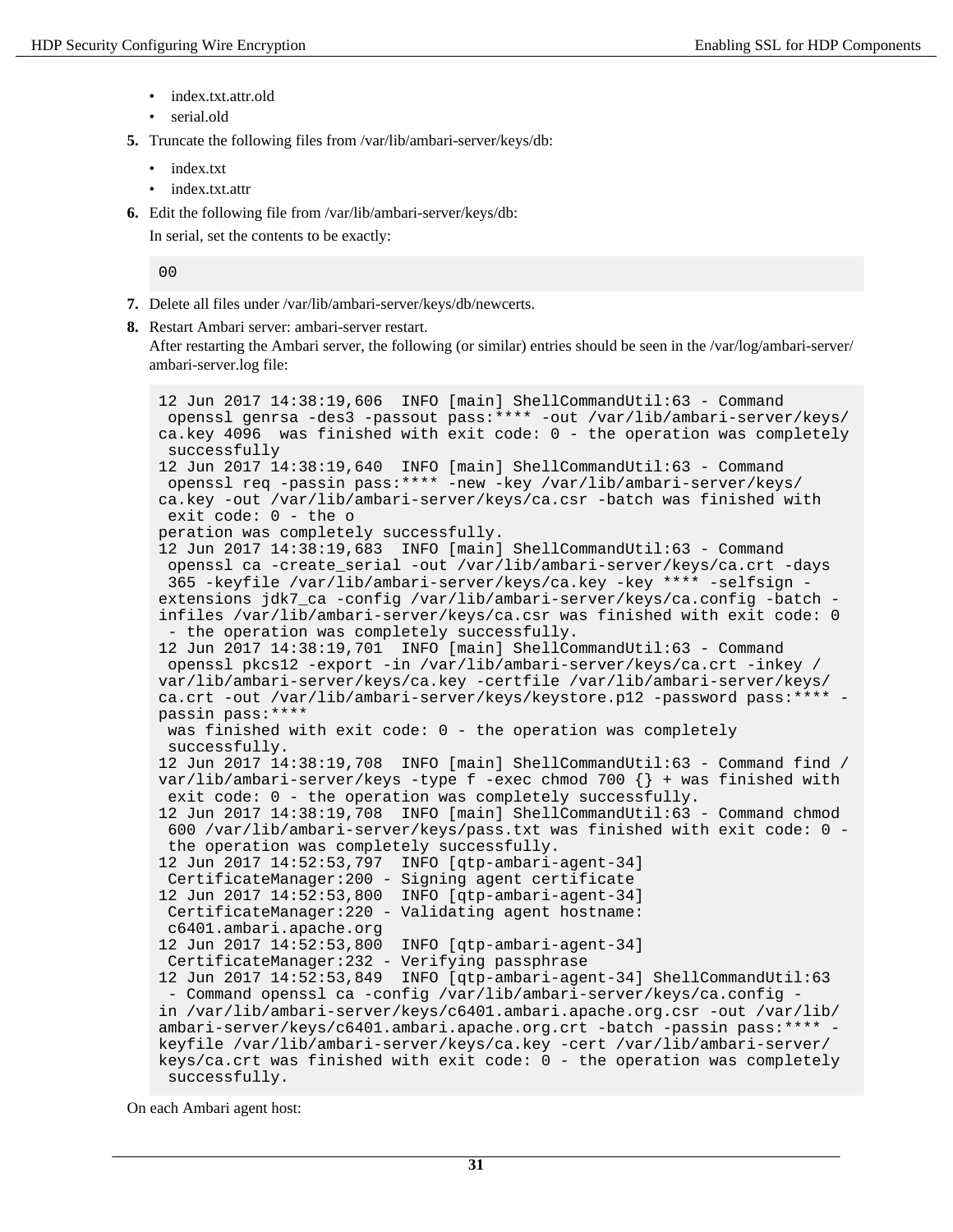**9.** Stop the Ambari agent: ambari-agent stop.

**10.** Backup /var/lib/ambari-agent/keys and its child directories.

**11.** Delete the following files from /var/lib/ambari-server/keys:

- ca.crt
- \*.crt
- \*.csr
- \*.key

**12.** Restart Ambari agent: ambari-agent restart.

After restarting the Ambari agent, the following (or similar) entries should be seen in the /var/log/ambari-agent/ ambari-agent.log file:

```
INFO 2017-06-12 14:52:53,625 security.py:55 - Server require two-way SSL
 authentication. Use it instead of one-way...
INFO 2017-06-12 14:52:53,625 security.py:179 - Server certicate not
 exists, downloading
INFO 2017-06-12 14:52:53,625 security.py:202 - Downloading server cert
 from https://localhost:8440/cert/ca/
INFO 2017-06-12 14:52:53,693 security.py:187 - Agent key not exists,
 generating request
INFO 2017-06-12 14:52:53,693 security.py:258 - openssl req -new
  -newkey rsa:1024 -nodes -keyout "/var/lib/ambari-agent/keys/
c6401.ambari.apache.org.key" -subj /OU=c6401.ambari.apache.org/ -out "/
var/lib/ambari-agent/keys/c6401.ambari.apache.org.csr"
INFO 2017-06-12 14:52:53,736 security.py:195 - Agent certificate not
  exists, sending sign request
INFO 2017-06-12 14:52:53,855 security.py:93 - SSL Connect being called..
 connecting to the server
INFO 2017-06-12 14:52:53,933 security.py:77 - SSL connection established.
 Two-way SSL authentication completed successfully.
```
# <span id="page-31-0"></span>**Configure Ranger SSL**

How to configure Ranger SSL in an Ambari-enabled cluster. **Related Information** Configure Non-Ambari Ranger SSL Configure Non-Ambari Ranger SSL

## <span id="page-31-1"></span>**Configuring Public CA Certificates (Ranger SSL)**

How to configure Ranger SSL using public CA Certificates, when configuring Ranger SSL in an Ambari cluster.

If you have access to Public CA issued certificates, use the following steps to configure Ambari Ranger SSL.

### **Prerequisites**

Prerequisites for setting up Ambari Ranger SSL using Public CA certificates.

- Copy the keystore/truststore files into a different location (e.g. /etc/security/serverKeys) than the /etc/ <component>/conf folder.
- Make sure that the JKS file names are unique.
- Make sure that the correct permissions are applied.
- Make sure that passwords are secured.

### **Configure Ranger Admin**

How to configure Ranger Admin, when setting up Ambari Ranger SSL using Public CA certificates.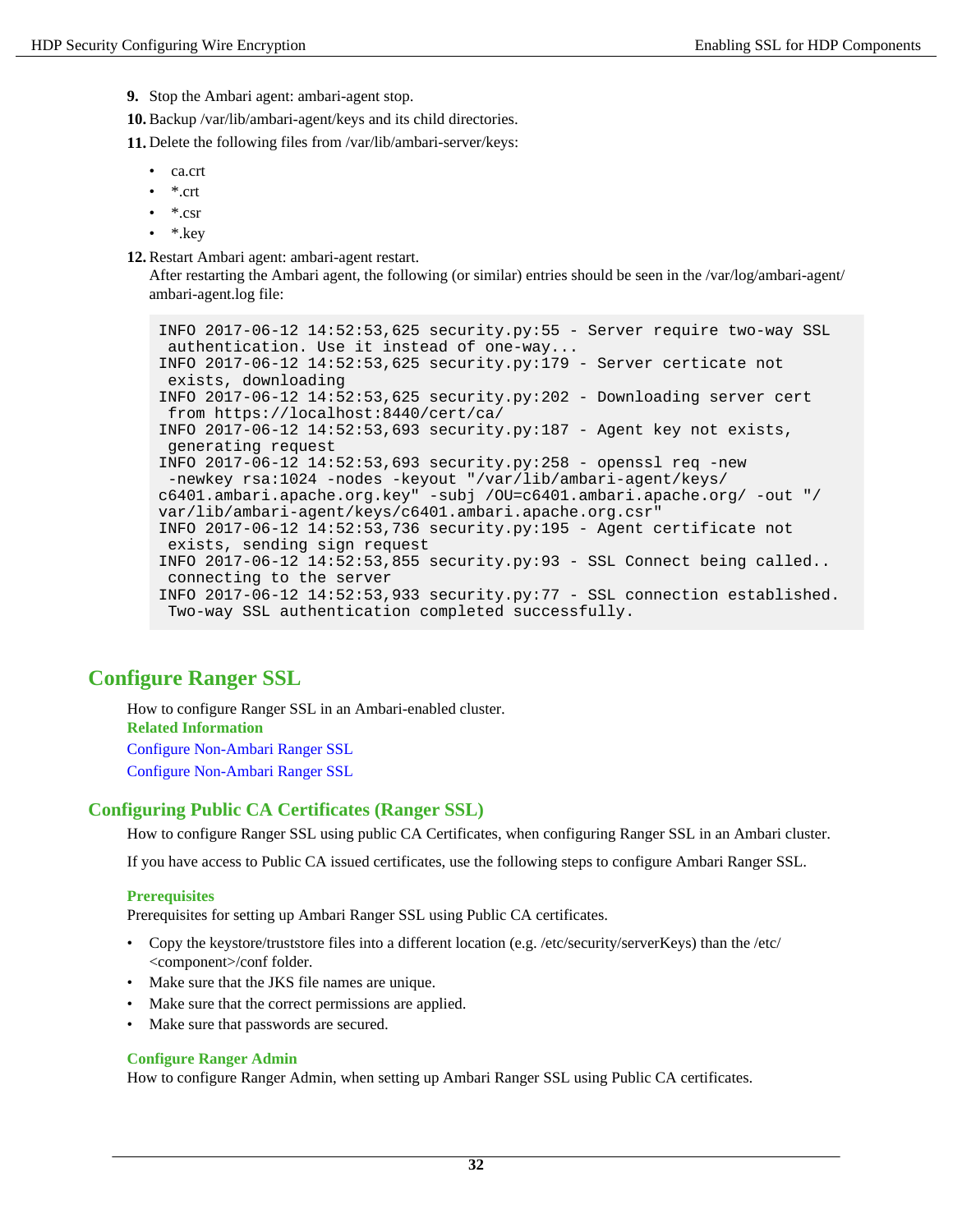### **Procedure**

**1.** Stop Ranger by selecting **Ranger** > **Service Actions** > **Stop**.

| لاء<br>Ambari            | test_cluster   0 ops | 12 aierts                    | Dashboard     | Services | Hosts 1 | <b>Alerts</b> | <b>Admin</b>                | 田                   | <b>≜</b> admin ▼                  |
|--------------------------|----------------------|------------------------------|---------------|----------|---------|---------------|-----------------------------|---------------------|-----------------------------------|
| O HDFS                   | Summary              | Configs                      | Quick Links - |          |         |               |                             |                     | Service Actions -                 |
| O MapReduce2             |                      |                              |               |          |         |               | $\blacktriangleright$ Start |                     |                                   |
| <b>O</b> YARN            | Summary              |                              |               |          |         |               | Stop                        |                     |                                   |
| $\Box$ Tez               |                      | Ranger Admin Started         |               |          |         |               |                             | C Hestart All       |                                   |
| O Hive                   |                      | Ranger Usersyng Started      |               |          |         |               |                             |                     | ← Enable Ranger Admin HA          |
| O HBase                  |                      | Ranger HDFS plugin Disabled  |               |          |         |               |                             | A Run Service Check |                                   |
| $\Box$ Pig               |                      | Ranger YARN plugin Disabled  |               |          |         |               |                             |                     | <b>C</b> Turn On Maintenance Mode |
| $\Box$ Sqoop             |                      | Ranger Hive plugin Disabled  |               |          |         |               |                             |                     |                                   |
| <b>O</b> Oozie           |                      | Ranger HBase plugin Disabled |               |          |         |               |                             |                     |                                   |
| <b>O</b> ZooKeeper       |                      | Ranger Storm plugin Disabled |               |          |         |               |                             |                     |                                   |
| A Falcon<br>$\mathbf{z}$ |                      | Ranger Knox plugin Disabled  |               |          |         |               |                             |                     |                                   |
| <b>O</b> Storm           |                      | Ranger Kafka plugin Disabled |               |          |         |               |                             |                     |                                   |
| A Flume                  |                      |                              |               |          |         |               |                             |                     |                                   |
| A Accumulo<br>G          |                      |                              |               |          |         |               |                             |                     |                                   |
|                          |                      |                              |               |          |         |               |                             |                     |                                   |
| A Ambari Metrics<br>П    |                      |                              |               |          |         |               |                             |                     |                                   |
| <b>O</b> Atlas           |                      |                              |               |          |         |               |                             |                     |                                   |
| <b>O</b> Kafka           |                      |                              |               |          |         |               |                             |                     |                                   |
| <b>O</b> Knox            |                      |                              |               |          |         |               |                             |                     |                                   |
| El Mahout                |                      |                              |               |          |         |               |                             |                     |                                   |
| Ranger                   |                      |                              |               |          |         |               |                             |                     |                                   |
| $\Box$ Slider            |                      |                              |               |          |         |               |                             |                     |                                   |
| <b>8</b> SmartSense      |                      |                              |               |          |         |               |                             |                     |                                   |
| <b>O</b> Spark           |                      |                              |               |          |         |               |                             |                     |                                   |
| Actions *                |                      |                              |               |          |         |               |                             |                     |                                   |

- **2.** Disable the HTTP port and enable the HTTPS port with the required keystore information.
	- a) Select Configs > Advanced. Under Ranger Settings, clear the HTTP enabled check box (this blocks all agent calls to the HTTP port even if the port is up and working).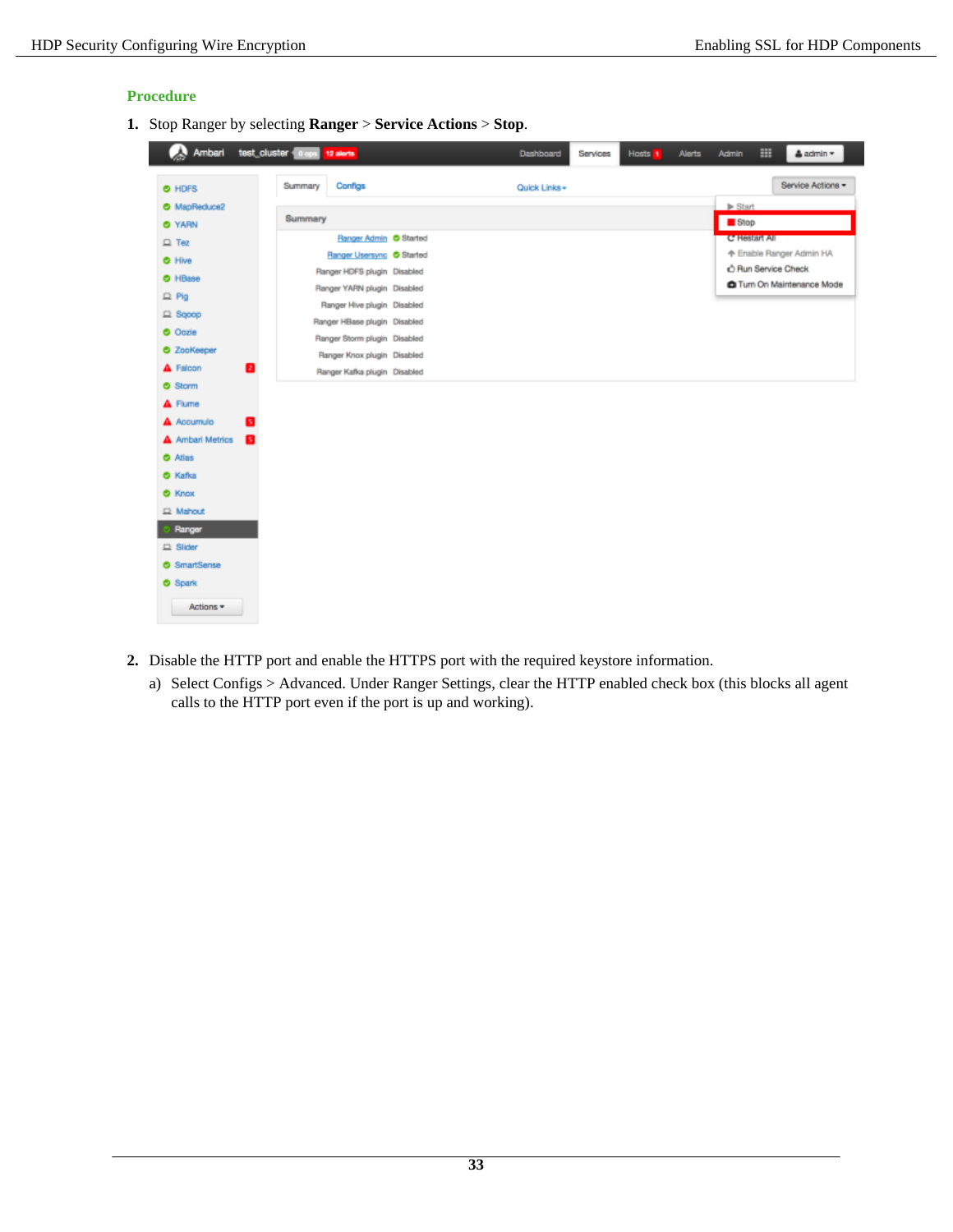|                                                  | Ambari test_cluster cops 15 sterts                           |                                                                                                           | Dashboard                                            | <b>Services</b><br>Hosts 1                              | <b>Alerts</b><br><b>Admin</b> | ▦<br>& admin -            |
|--------------------------------------------------|--------------------------------------------------------------|-----------------------------------------------------------------------------------------------------------|------------------------------------------------------|---------------------------------------------------------|-------------------------------|---------------------------|
| O HDFS                                           | Configs<br>Summary                                           |                                                                                                           | Quick Links -                                        |                                                         |                               | Service Actions *         |
| O MapReduce2<br><b>O</b> YARN                    | Group<br>Default (1)<br>$\overline{\phantom{a}}$             | Manage Config Groups                                                                                      |                                                      |                                                         | Filter                        | eme)<br>٠                 |
| $\Box$ Tez<br><b>O</b> Hive<br><b>O</b> HBase    | [W]<br>15 days ago                                           | [V3]<br>admin<br>admin<br>15 days ago<br>HDP-2.3<br><b>HDP-2.3</b>                                        | $\sqrt{2}$<br>admin<br>15 days ago<br><b>HDP-2.3</b> | $\mathbf{v}$<br>admin<br>2 months ago<br><b>HDP-2.3</b> |                               |                           |
| $\Box$ Pig<br>$\Box$ Sgoop                       | ▿<br>V4<br>x.                                                | de admin authored on Thu, Jan 28, 2016 10:42<br>There is 1 configuration change in 1 service Show Details |                                                      |                                                         |                               | Discard<br>Save           |
| <b>O</b> Oczie<br><b>O</b> ZooKeeper<br>A Falcon | 12                                                           | Ranger Admin Ranger User Info Ranger Plugin Ranger Audit                                                  | Advanced                                             |                                                         |                               |                           |
| <b>O</b> Storm<br>A Flume                        | ٠<br>Admin Settings                                          |                                                                                                           |                                                      |                                                         |                               |                           |
| A Accumulo<br><b>A</b> Ambari Metrics<br>O Atlas | Ranger Admin host<br>п<br>Ranger Admin usemame<br>for Ambari | c6403.ambari.apache.org<br>amb_ranger_admin                                                               |                                                      |                                                         | ù.                            | $\bullet$<br>$\mathbf{C}$ |
| <b>O</b> Kafka<br><b>O</b> Knox<br>Q Mahout      | Ranger Admin user's<br>password for Ambari                   |                                                                                                           |                                                      |                                                         | $\hat{m}$                     |                           |
| Ranger<br>$\Box$ Slider                          | Location of Sql<br>Connector Jar                             | /usr/share/java/mysql-connector-java.jar                                                                  |                                                      |                                                         | c                             |                           |
| <b>3</b> SmartSense<br><b>O</b> Spark            | <b>Ranger Settings</b><br>٠                                  |                                                                                                           |                                                      |                                                         |                               |                           |
| Actions *                                        | <b>External URL</b><br>Authentication method                 | https://c6403.ambari.apache.org:6182<br><b>O LDAP</b>                                                     |                                                      |                                                         | Ð                             | <b>C</b>                  |
|                                                  |                                                              | ACTIVE_DIRECTORY<br>$\bigcirc$ UNIX<br>O NONE<br>$\hat{m}$                                                |                                                      |                                                         |                               |                           |
|                                                  | <b>HTTP</b> enabled                                          | $\mathbf{a}$ o c<br>ο.                                                                                    |                                                      |                                                         |                               |                           |

b) Under Ranger Settings, provide the value in the External URL box in the format https://<hostname of policy manager>:<https port>.

| <b>Ranger Settings</b><br>٠ |                                                                      |
|-----------------------------|----------------------------------------------------------------------|
| <b>External URL</b>         | https://c6403.ambari.apache.org:6182                                 |
| Authentication method       | <b>O</b> LDAP<br>ACTIVE_DIRECTORY<br>O UNIX<br>O NONE<br>$\tilde{m}$ |
| <b>HTTP</b> enabled         | உ உ<br>$^{\circ}$<br>o                                               |

- c) Under Advanced ranger-admin-site, set the following properties:
	- ranger.https.attrib.keystore.file -- Provide the location of the Public CA issued keystore file.
	- ranger.service.https.attrib.keystore.pass -- Enter the password for the keystore.
	- ranger.service.https.attrib.keystore.keyalias -- Enter the alias name for the keystore private key.
	- ranger.service.https.attrib.clientAuth -- Enter want as the value. This validates the client cert from all agents, but not the requests from web applications. Setting this value to want requires the client to have a certificate to use to sign traffic. If you do not want to put certificates on the client machines to do two-way SSL, this parameter can be set to false to enable one-way SSL.
	- ranger.service.https.attrib.ssl.enabled -- set this property to true.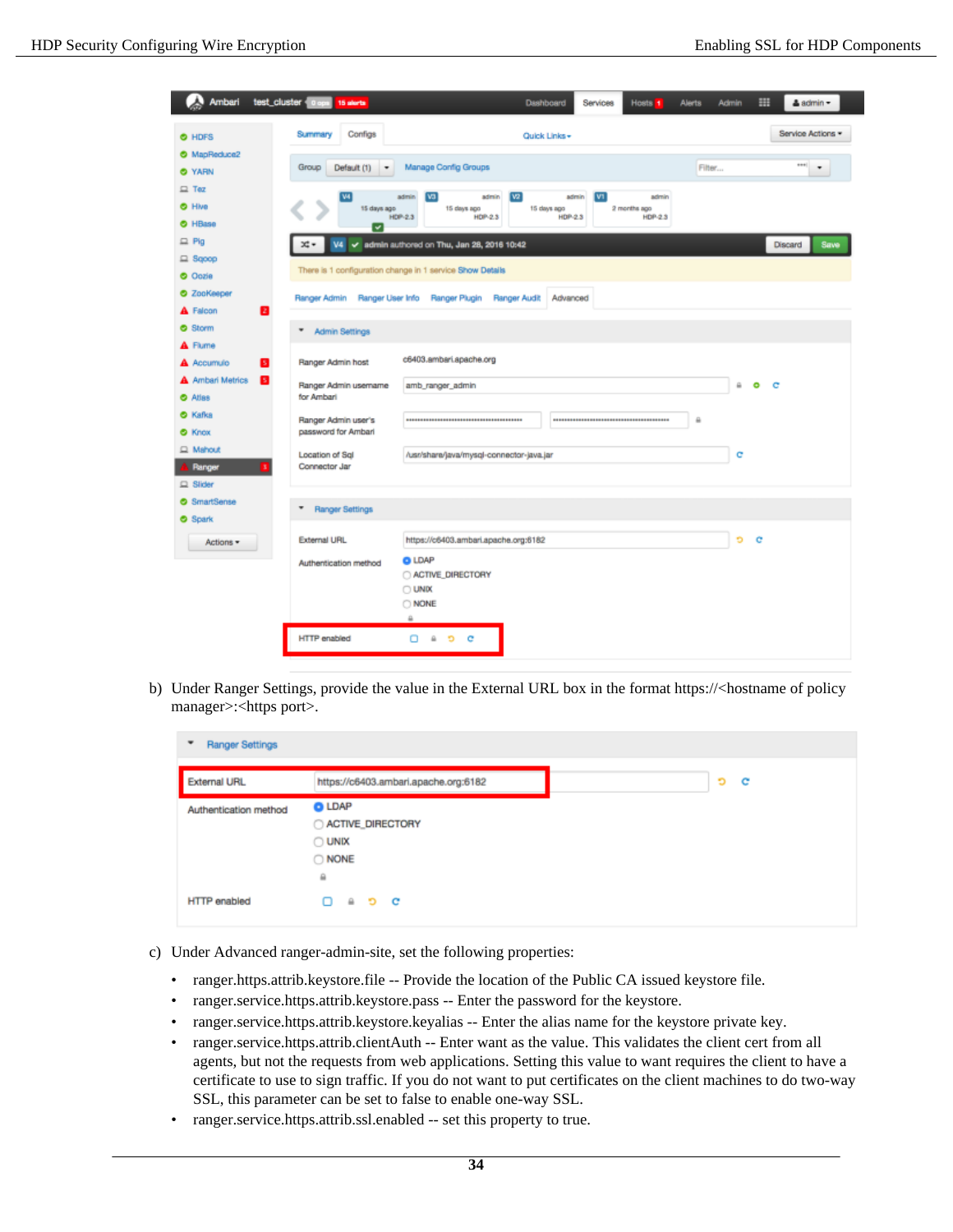• ranger.service.https.port -- Make sure that this port is available, or change the value to an available port number.

| Advanced ranger-admin-site                        |                                                  |   |   |   |   |
|---------------------------------------------------|--------------------------------------------------|---|---|---|---|
| ranger.audit.source.type                          | solr                                             | ⋒ | ۰ | c |   |
| ranger.credential.<br>provider.path               | /etc/ranger/admin/rangeradmin.jceks              |   |   | c |   |
| ranger.https.attrib.<br>keystore.file             | /etc/ranger/admin/conf/ranger-admin-keystore.jks |   | ۰ | c |   |
| ranger.jpa.audit.jdbc.<br>credential.alias        | rangeraudit                                      |   | e | e |   |
| ranger.jpa.audit.jdbc.<br>dialect                 | {{idbc_dialect}}                                 | ۵ | o | с |   |
| ranger.jpa.audit.jdbc.<br>driver                  | {{ranger_idbc_driver}}                           | ≙ | ۰ | c |   |
| ranger.jpa.audit.jdbc.<br>password                | ₿                                                |   |   |   |   |
| ranger.jpa.audit.jdbc.url                         | {{audit_jdbc_url}}                               | ä | ۰ | c |   |
| ranger.jpa.audit.jdbc.user                        | {{ranger_audit_db_user}}                         | ⋒ | ۰ | c |   |
| ranger.jpa.jdbc.<br>credential, alias             | rangeradmin                                      |   |   | c |   |
| ranger.jpa.jdbc.dialect                           | ((jdbc_dialect))                                 | ₽ |   | e |   |
| ranger.jpa.jdbc.password                          | $\frac{1}{2}$                                    |   |   |   |   |
| ranger.jpa.jdbc.user                              | {{ranger_db_user}}                               | ⋒ | ۰ | c |   |
| Group Search Base                                 | {{ranger_ug_idap_group_searchbase}}              | ≙ | ۰ | c |   |
| Group Search Filter                               | {{ranger_ug_ldap_group_searchfilter}}            | ⋒ | o | с |   |
| ranger.service.host                               | ((ranger_host))                                  | ₽ |   | e |   |
| ranger.service.http.port                          | 6080                                             | a | ۰ | c |   |
| ranger.service.https.<br>attrib.clientAuth        | want                                             | ₿ | ۰ | c |   |
| ranger.service.https.<br>attrib.keystore.keyalias | rangeradmin                                      | ۵ |   |   |   |
| ranger.service.https.<br>attrib.keystore.pass     | $\omega$                                         |   |   |   |   |
| ranger.service.https.<br>attrib.ssl.enabled       | true                                             |   |   | ъ | с |
| ranger.service.https.port                         | 6182                                             | ۵ | ۰ | с |   |

- **3.** Under Custom ranger-admin-site, add the following properties:
	- ranger.service.https.attrib.keystore.file -- Specify the same value provided for the ranger.https.attrib.keystore.file property.
	- ranger.service.https.attrib.client.auth -- Specify the same value provided for the ranger.service.https.attrib.clientAuth property.
- **4.** To add a Custom ranger-admin-site property:
	- a) Select Custom ranger-admin-site, then click Add Property.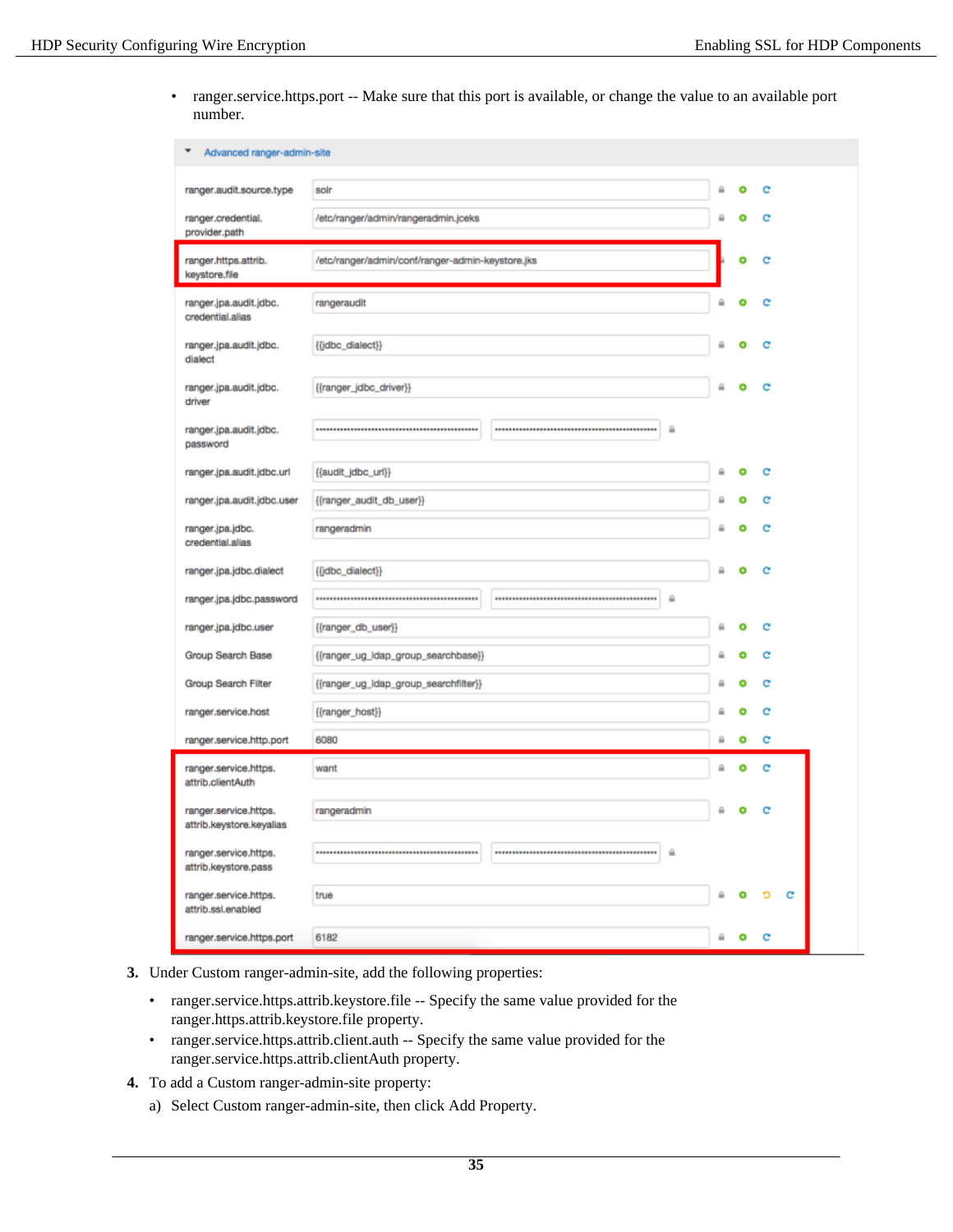| <b>AD Settings</b><br>▼          |                            |   |   |
|----------------------------------|----------------------------|---|---|
| ranger.Idap.ad.domain            | localhost                  | ₽ | c |
| ranger.ldap.ad.url               | Idap://ad.xasecure.net:389 | ≞ | c |
| <b>LDAP Settings</b><br>٠        |                            |   |   |
| ٠<br>Advanced ranger-admin-site  |                            |   |   |
| ٠<br>Advanced ranger-env         |                            |   |   |
| ٠<br>Advanced ranger-ugsync-site |                            |   |   |
| Þ<br>Custom admin-properties     |                            |   |   |
| Custom ranger-admin-site<br>▼    |                            |   |   |
| Add Property                     |                            |   |   |
| ۱<br>Custom ranger-site          |                            |   |   |
| ٠<br>Custom ranger-ugsync-site   |                            |   |   |
| ٠<br>Custom usersync-properties  |                            |   |   |

b) On the Add Property pop-up, type the property name in the Key box, type the property value in the Value box, then click Add.

| <b>Add Property</b> | Χ                                                |
|---------------------|--------------------------------------------------|
| Type                | ranger-admin-site.xml                            |
| Key                 | ranger.service.https.attrib.keystore.file        |
| Value               | /etc/ranger/admin/conf/ranger-admin-keystore.jks |
|                     | Cancel<br>Add                                    |

**5.** Save your changes and start Ranger Admin.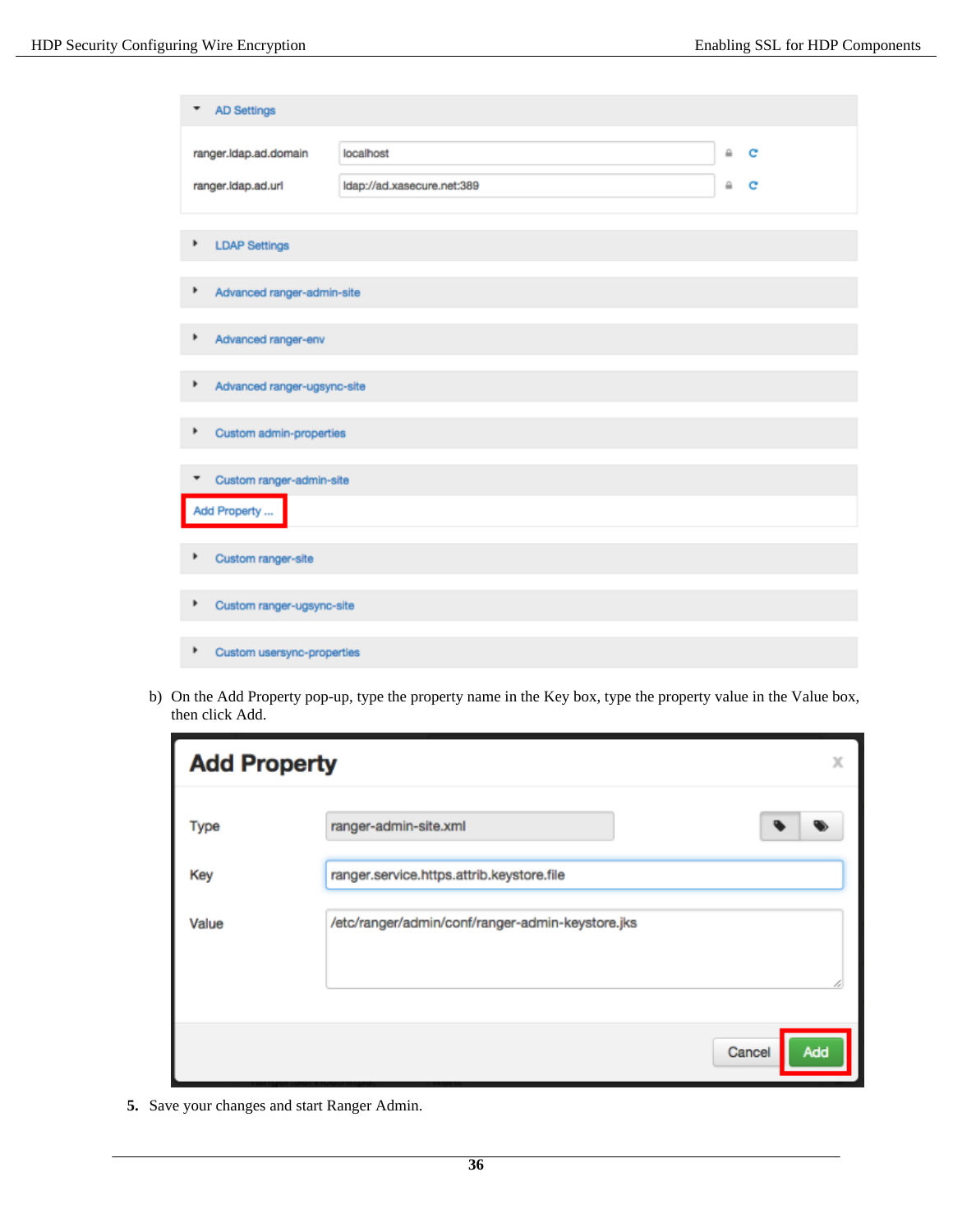When you attempt to access the Ranger Admin UI with the HTTPS protocol on the port specified by the ranger.service.https.port property, the browser should report that it does not trust the site. Click Proceed anyway and you should be able to access the Ranger Admin UI over HTTPS.

### **Configure Ranger Usersync**

How to configure Ranger Usersync, when setting up Ambari Ranger SSL using Public CA certificates.

### **Procedure**

**1.** Stop Ranger Usersync by selecting the Ranger Usersync link, then select Started > Stop next to Ranger Usersync.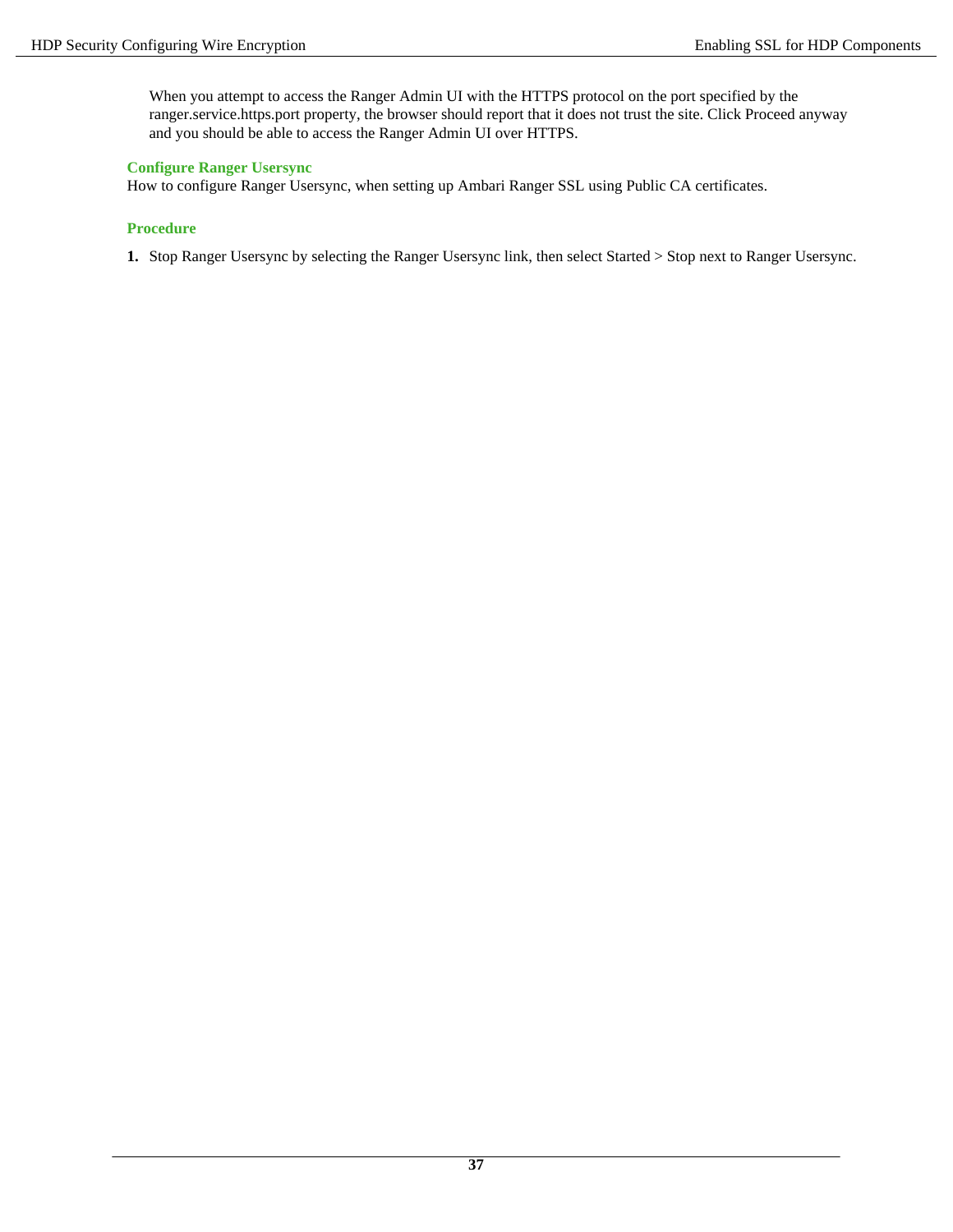I

| c6403.ambari.apache.org<br>A.<br>$\leftarrow$ Back |                          |                        |                    |
|----------------------------------------------------|--------------------------|------------------------|--------------------|
| Configs<br>Alerts <sup>15</sup><br>Summary         | Versions                 |                        | Host Actions -     |
| Components                                         | $+$ Add                  | <b>Host Metrics</b>    | Last 1 hour $\sim$ |
| A Accumulo GC / Accumulo                           | Stopped                  | ۰<br>No Data Available | No Data Available  |
| A Accumulo Master / Accumulo                       | Stopped                  | ۰                      |                    |
| A Accumulo Monitor / Accumulo                      | Stopped                  | CPU Usage<br>۰         | Disk Usage         |
| A Accumulo Tracer / Accumulo                       | Stopped                  | No Data Available<br>۰ | No Data Available  |
| App Timeline Server / YARN                         | Started                  | ۰<br>Load              | Memory Usage       |
| Atlas Metadata Server / Atlas                      | Started                  | ۰<br>No Data Available | No Data Available  |
| O DRPC Server / Storm                              | Started                  | ٠                      |                    |
| <b>A</b> Falcon Server / Falcon                    | Stopped                  | Network Usage<br>۰     | Processes          |
| A HBase Master / HBase                             | Stopped                  | ۰                      |                    |
| History Server / MapReduce2                        | Started                  | ٠                      |                    |
| Hive Metastore / Hive                              | Started                  | ۰                      |                    |
| HiveServer2 / Hive                                 | Started                  | ۰                      |                    |
| SmartSense HST Server /<br>SmartSense              | Stopped                  | ۰                      |                    |
| Kafka Broker / Kafka                               | Started                  |                        |                    |
| Knox Gateway / Knox                                | Started                  | ۰                      |                    |
| A Metrics Collector / Ambari Metrics               | Stopped                  | ٠                      |                    |
| MySQL Server / Hive                                | Started                  | ٠                      |                    |
| NameNode / HDFS                                    | Started                  | ٠                      |                    |
| Nimbus / Storm                                     | Started                  |                        |                    |
| O Oozie Server / Oozie                             | Started                  |                        |                    |
| Ranger Admin / Ranger                              | Started                  | ۰                      |                    |
| Ranger Usersync / Ranger                           | Started                  | ۰                      |                    |
| C ResourceManager / YARN<br>Restart                |                          |                        |                    |
| <b>Stop</b><br>SNameNode / HDFS                    | Turn On Maintenance Mode |                        |                    |
| Spark History Server / Spark                       | Started                  | ٠                      |                    |
| Storm UI Server / Storm                            | Started                  | ٠                      |                    |
|                                                    |                          |                        |                    |

- **2.** Navigate back to Ranger and select Configs > Advanced, then click Advanced ranger-ugsync-site. Set the following properties:
	- ranger.usersync.truststore.file -- Enter the path to the truststore file.
	- ranger.usersync.truststore.password -- Enter the truststore password.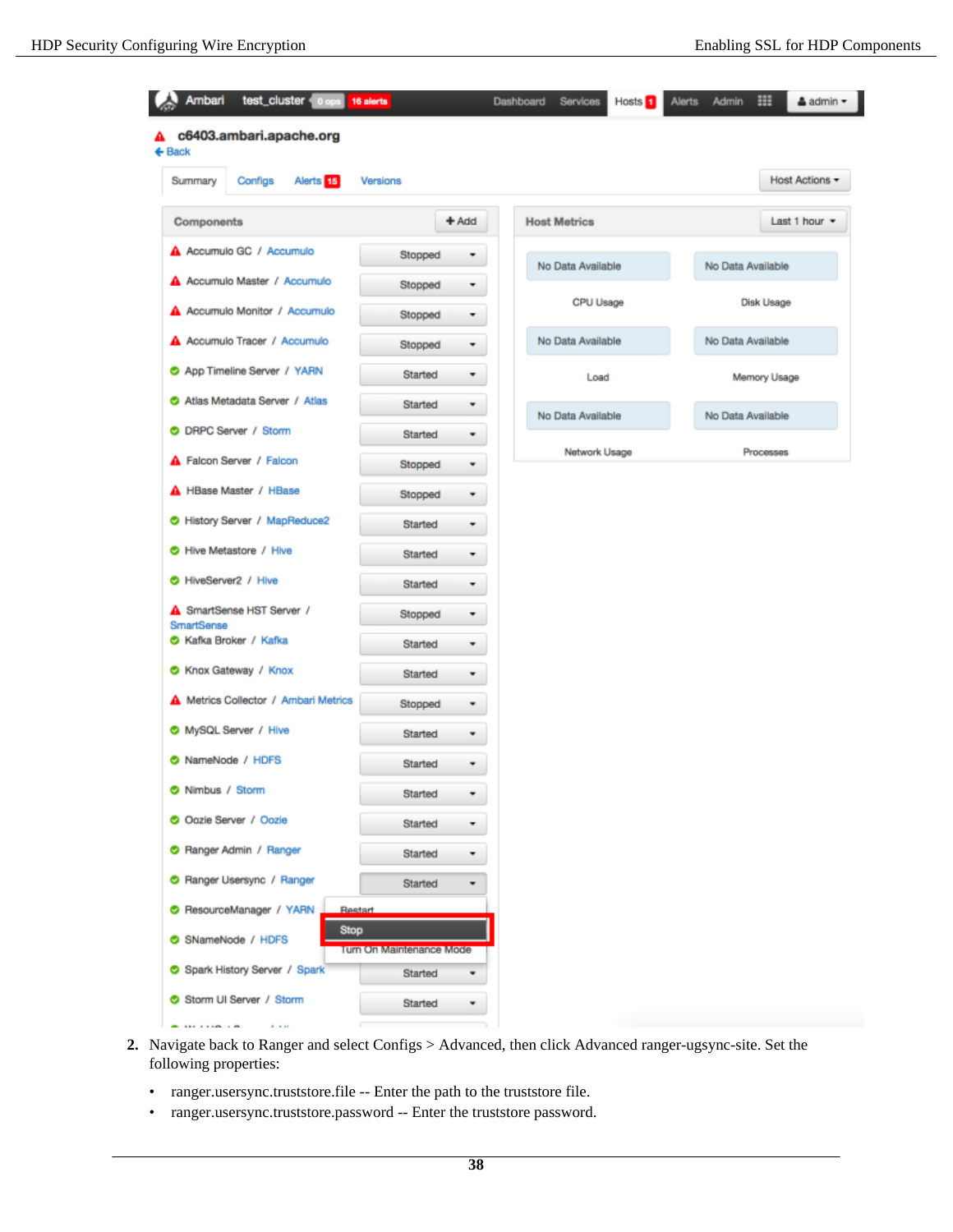| ranger.usersync.<br>truststore.file     | /usr/hdp/current/ranger-usersync/conf/mytruststore.jks | 益 | o | C |
|-----------------------------------------|--------------------------------------------------------|---|---|---|
| ranger.usersync.<br>truststore.password | ≙<br>                                                  |   |   |   |

**3.** Start Ranger Usersync by selecting the Ranger Usersync link on the Summary tab, then select Stopped > Start next to Ranger Usersync.

### **Configuring Ranger Plugins for SSL (Public CA Certificates)**

How to configure Ranger Plugins for SSL, when setting up Ambari Ranger SSL using Public CA certificates.

The following section shows how to configure the Ranger HDFS plugin for SSL. You can use the same procedure for other Ranger components. Additional steps required to configure the Ranger KMS plugin and server are provided in subsequent sections.

### <span id="page-38-0"></span>**Configure the Ranger HDFS Plugin for SSL**

How to configure the Ranger HDFS Plugin for SSL, when setting up Ambari Ranger SSL using Public CA certificates. The following steps show how to configure the Ranger HDFS plugin for SSL. You can use the same procedure for other Ranger components.

### **Procedure**

**1.** Stop HDFS by selecting **HDFS** > **Service Actions** > **Stop**.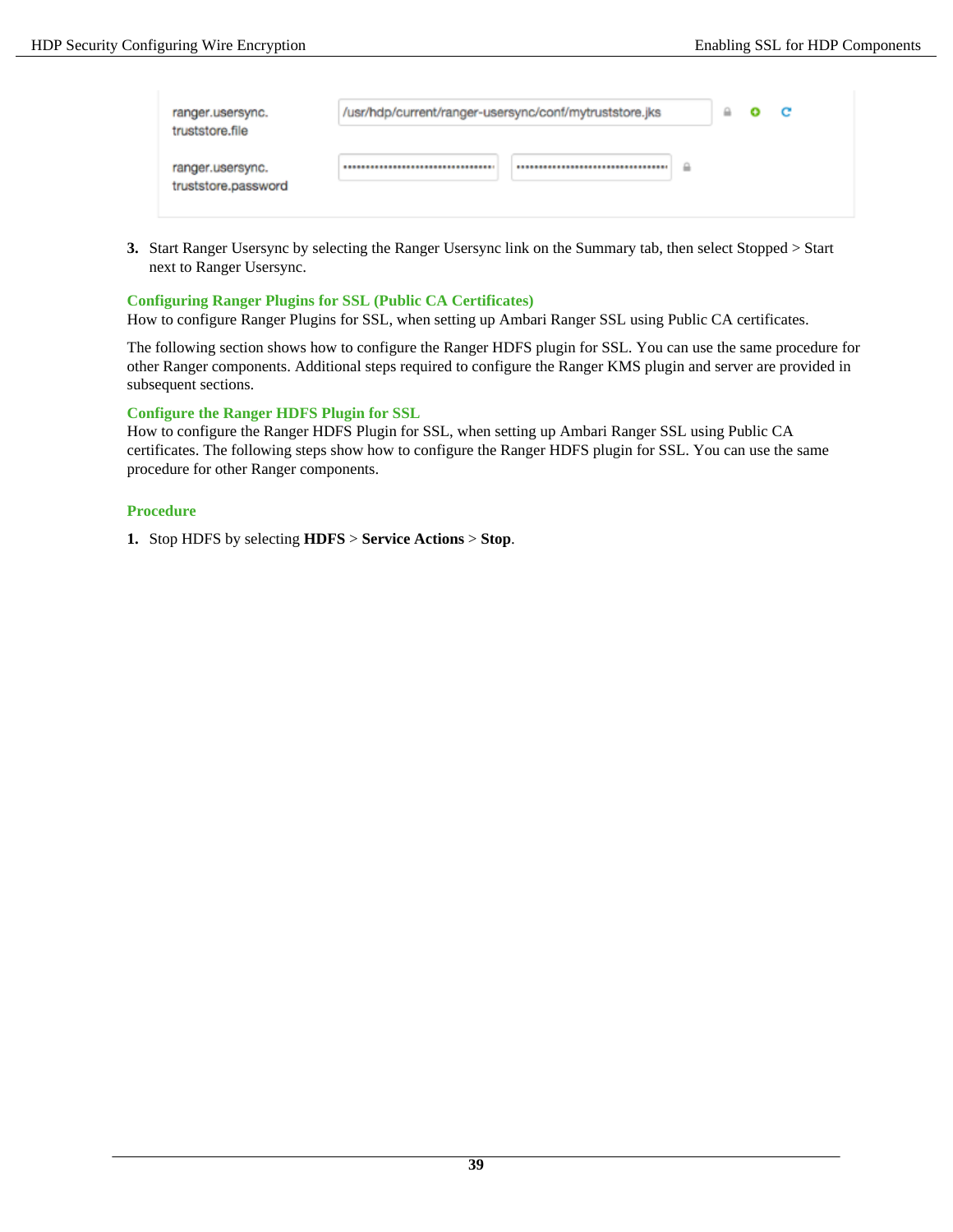| <b>HDFS</b>                | Summary<br>Heatmaps  | Configs                                              | Quick Links -                |                                          |                               | Service Actions -                                         |
|----------------------------|----------------------|------------------------------------------------------|------------------------------|------------------------------------------|-------------------------------|-----------------------------------------------------------|
| MapReduce2                 |                      |                                                      |                              |                                          | <b>National</b>               |                                                           |
| <b>O</b> YARN              | Summary              |                                                      |                              |                                          | Stop                          |                                                           |
| $\Box$ Tez                 |                      | NameNode Started                                     |                              | Disk He                                  | C Research                    |                                                           |
| <b>O</b> Hive              |                      | SNameNode <sup>Started</sup>                         |                              |                                          |                               | @ Restart DataNodes                                       |
| HBase                      |                      | DataNodes 1/1 Started                                |                              | Bloc                                     |                               | r <sup>+</sup> Move NameNode                              |
| $\Box$ Pig                 |                      | DataNodes Status 1 live / 0 dead / 0                 |                              | Blod                                     |                               | r <sup>+</sup> Move SNameNode                             |
| $\Box$ Sqoop               |                      | decommissioning                                      |                              | Total Files + Di                         |                               | 个 Enable NameNode HA                                      |
| <b>O</b> Oozie             |                      | NFSGateways 0/0 Started                              |                              | Upgrad                                   |                               | 心 Run Service Check<br><b>CI</b> Turn On Maintenance Mode |
|                            |                      | NameNode Uptime 21.82 days                           |                              | Safe Mod                                 |                               | C Rebalance HDFS                                          |
| <b>C</b> ZooKeeper         |                      | NameNode Heap 159.3 MB / 1011.3 MB<br>$(15.8%$ used) |                              |                                          |                               | & Download Client Configs                                 |
| Falcon<br>21<br>Storm      |                      | Disk Usage (DFS Used) 869.6 MB / 488.2 GB            |                              |                                          |                               |                                                           |
| Flume                      |                      | (0.1796)                                             |                              |                                          |                               |                                                           |
| Accumulo<br>51             |                      | Disk Usage (Non DFS Used) 38.3 GB / 488.2 GB (7.84%) |                              |                                          |                               |                                                           |
| <b>Ambari Metrics</b><br>В |                      |                                                      |                              |                                          |                               |                                                           |
|                            | <b>Metrics</b>       |                                                      |                              |                                          | Actions $\blacktriangleright$ | Last 1 hour =                                             |
| Atlas<br>Kafka             | NameNode GC<br>count | NameNode GC<br>time                                  | <b>NN Connection</b><br>Load | NameNode Heap                            |                               | <b>NameNode Host</b><br>Load                              |
| Knox                       | No Data Available    | No Data Available                                    | No Data Available            | No Data Available                        |                               | No Data Available                                         |
| $\Box$ Mahout              |                      |                                                      |                              |                                          |                               |                                                           |
| Ranger                     |                      |                                                      |                              |                                          |                               |                                                           |
|                            |                      |                                                      |                              |                                          |                               |                                                           |
| Slider                     |                      |                                                      |                              |                                          |                               |                                                           |
| <b>SmartSense</b><br>П     | NameNode RPC         | <b>Failed disk volumes</b>                           | <b>Corrupted Blocks</b>      | <b>Under Replicated</b><br><b>Blocks</b> |                               | <b>HDFS Space</b><br><b>Utilization</b>                   |
| <b>O</b> Spark             | No Data Available    |                                                      |                              |                                          |                               |                                                           |
| Actions =                  |                      | n/a                                                  |                              |                                          |                               | n/a                                                       |

- **2.** Under **Ranger** > **Configs** > **Advanced** > **Ranger Settings**, provide the value in the External URL box in the format https://<hostname of policy manager>:<https port>.
- **3.** Under **HDFS** > **Confgs** > **Advanced**, select Advanced ranger-hdfs-policymgr-ssl and set the following properties:
	- xasecure.policymgr.clientssl.keystore -- Enter the public CA signed keystore for the machine that is running the HDFS agent.
	- xasecure.policymgr.clientssl.keystore.password -- Enter the keystore password.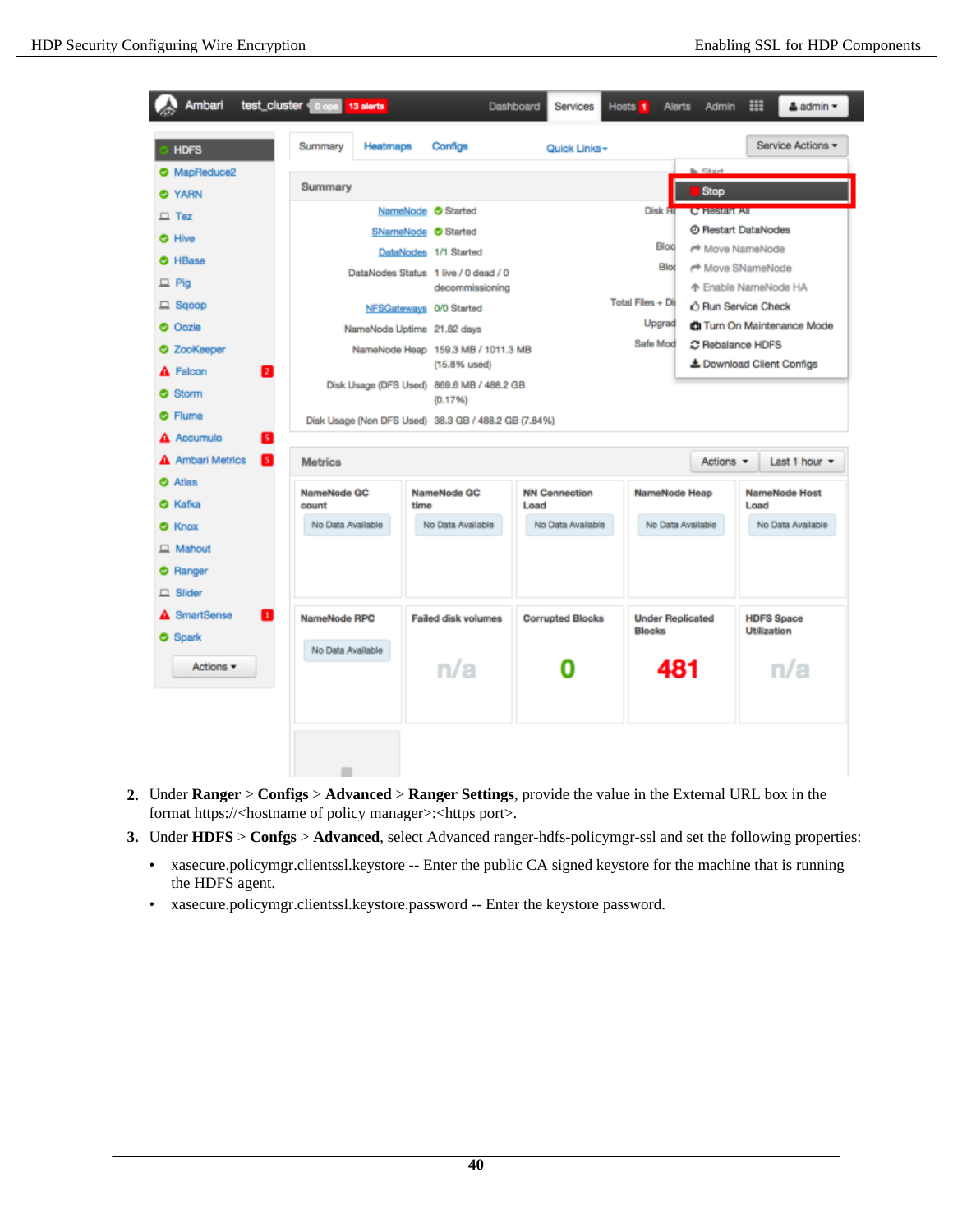| Advanced ranger-hdfs-policymgr-ssl                              |                                                                  |   |              |
|-----------------------------------------------------------------|------------------------------------------------------------------|---|--------------|
| xasecure.policymgr.<br>clientssl.keystore                       | /usr/hdp/current/hadoop-client/conf/ranger-plugin-keystore.jks   | ۰ | c            |
| xasecure.policymgr.<br>clientssl.keystore.<br>credential.file   | jceks://file{{credential_file}}                                  | ۰ | c            |
| xasecure.policymgr.<br>clientssl.keystore.<br>password          |                                                                  |   |              |
| xasecure.policymgr.<br>clientssl.truststore                     | /usr/hdp/current/hadoop-client/conf/ranger-plugin-truststore.jk: | ۰ | $\mathbf{C}$ |
| xasecure.policymgr.<br>clientssl.truststore.<br>credential.file | jceks://file{{credential_file}}                                  | o | c            |
| xasecure.policymgr.<br>clientssl.truststore.<br>password        | <br>***********************************                          |   |              |

**4.** Select Advanced ranger-hdfs-plugin-properties, then select the Enable Ranger for HDFS check box.

| ▼<br>Advanced ranger-hdfs-plugin-properties |                            |   |   |   |
|---------------------------------------------|----------------------------|---|---|---|
| Enable Ranger for HDFS                      | B<br>$\triangle$<br>ъ<br>c |   |   |   |
| Ranger repository config<br>password        | $\mathbf{a}$<br>           |   |   |   |
| Ranger repository config<br>user            | hadoop                     | ≙ | ⊕ | с |
| common.name.for.<br>certificate             |                            | ≙ | ⊕ |   |
| hadoop.rpc.protection                       |                            | ₿ | ٠ |   |
| Policy user for HDFS                        | ambari-qa                  | ≙ |   | c |

- **5.** Click Save at the top.
- **6.** Start HDFS by selecting **HDFS** > **Service Actions** > **Start**.
- **7.** Restart Ranger Admin: **Hosts** > **<Select host>** > **Ranger Admin / Ranger**, from the drop-down menu, select **Restart**.

Or: service ranger-admin restart

**8.** Log into the Ranger Policy Manager UI as the admin user. Click the Edit button of the HDFS repository and provide the CN name of the keystore as the value for Common Name For Certificate, then save your changes.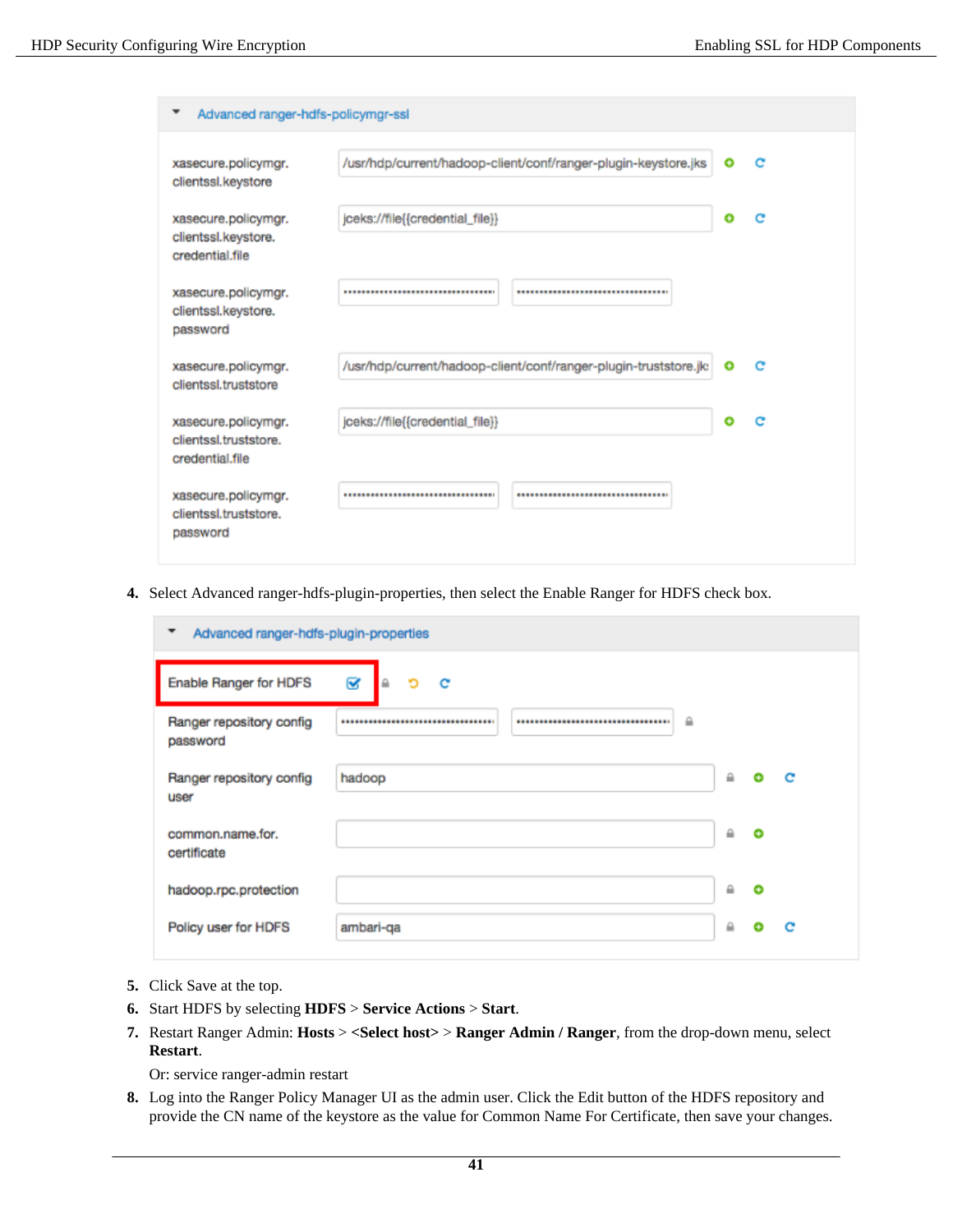**9.** Start the HDFS service by selecting **HDFS** > **Service Actions** > **Start**.

**10.**Select Audit > Agents. You should see an entry for your repo name with HTTP Response Code 200.

#### **Related Information**

[Configure the Ranger KMS Plugin for SSL](#page-41-0) [Configure Ranger HBase Plugin for SSL](#page-43-1) [Configure the Ranger KMS Plugin for SSL](#page-53-0)

### <span id="page-41-0"></span>**Configure the Ranger KMS Plugin for SSL**

How to configure the Ranger KMS Plugin for SSL, when setting up Ambari Ranger SSL using Public CA certificates. To configure the Ranger KMS (Key Management Service) plugin for SSL, use the procedure described in the task above, and then perform the following additional step.

### **Procedure**

- **1.** Complete "Configure the Ranger HDFS Plugin for SSL" (link below).
- **2.** Log into the Policy Manager UI (as the keyadmin user) and click the Edit button of your KMS repository. Provide the CN name of the keystore as the value for Common Name For Certificate and save your changes. This property is not provided by default, so it must be added.

| Ranger                                     | <b><i><u>DAccess Manager</u></i></b> | <b>A</b> Encryption    |                                  |                                               |
|--------------------------------------------|--------------------------------------|------------------------|----------------------------------|-----------------------------------------------|
| Service Manager ><br><b>Create Service</b> | <b>Edit Service</b>                  |                        |                                  |                                               |
| <b>Service Details:</b>                    |                                      |                        |                                  |                                               |
|                                            |                                      | Service Name *         | cl1_kms                          |                                               |
|                                            |                                      | Description            | kms repo                         |                                               |
|                                            |                                      | <b>Active Status</b>   | <b> ■</b> Enabled  ■ Disabled    |                                               |
| <b>Config Properties:</b>                  |                                      |                        |                                  |                                               |
|                                            |                                      | KMS URL *              | kms://https@ip-172-31-26-219.ec2 |                                               |
|                                            |                                      | Username *             | keyadmin                         |                                               |
|                                            |                                      | Password *             |                                  |                                               |
|                                            |                                      | Add New Configurations | Name                             | Value                                         |
|                                            |                                      |                        | commonNameForCertificate         | ip-172-31-26-219.ec2.internal<br>$\mathbf{x}$ |
|                                            |                                      |                        | $^\mathrm{+}$                    |                                               |
|                                            |                                      | <b>Test Connection</b> |                                  |                                               |
|                                            |                                      |                        | Cancel<br><b>Delete</b><br>Save  |                                               |

### **Related Information**

[Configure the Ranger HDFS Plugin for SSL](#page-38-0)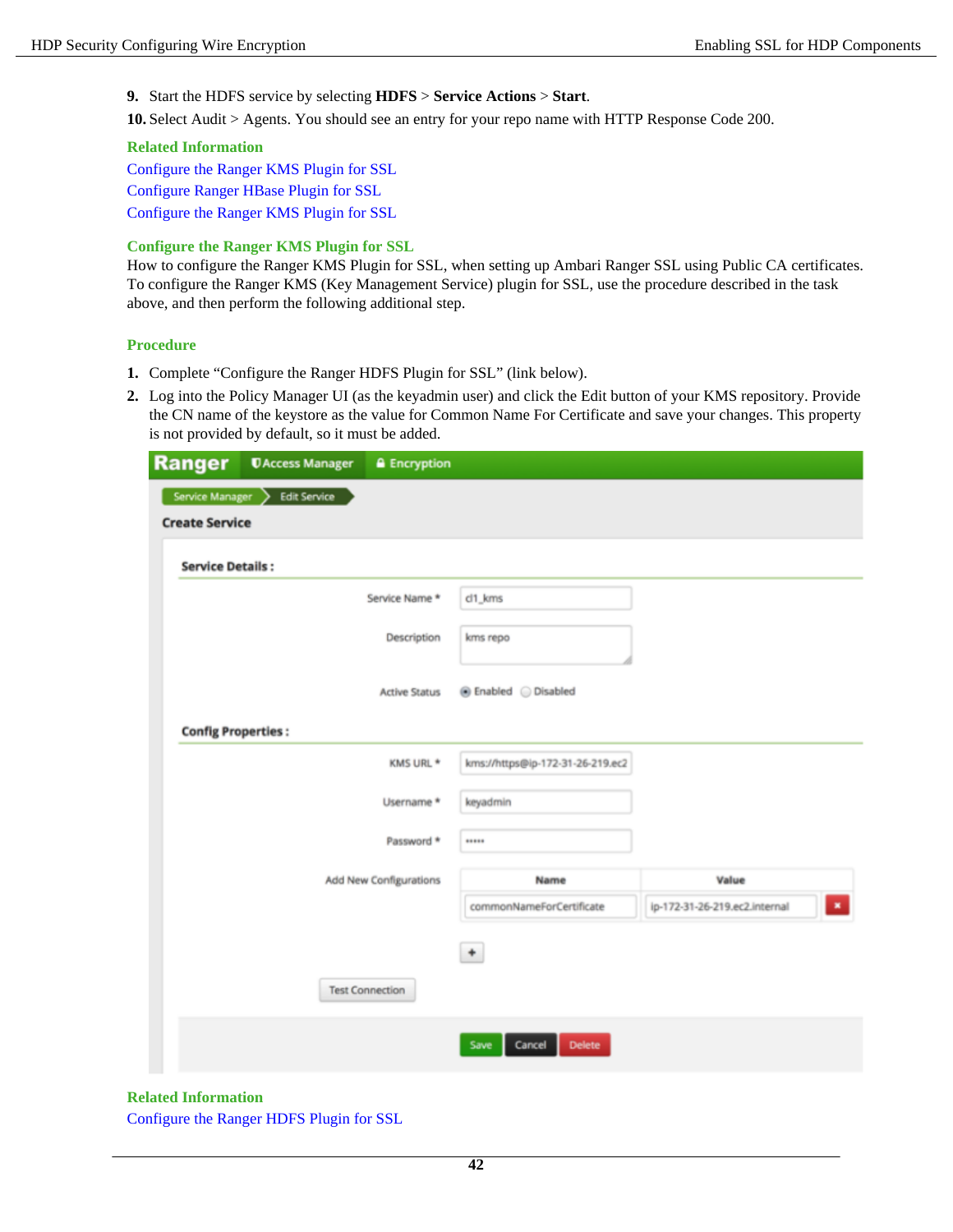### **Configure the Ranger KMS Server for SSL**

How to configure the Ranger KMS Server for SSL, when setting up Ambari Ranger SSL using Public CA certificates.

### **Procedure**

- **1.** Stop Ranger KMS by selecting Service Actions > Stop.
- **2.** Select Custom ranger-kms-site, then add the following properties as shown below:
	- ranger.https.attrib.keystore.file
	- ranger.service.https.attrib.keystore.file (duplicate of above workaround for now)
	- ranger.service.https.attrib.clientAuth
	- ranger.service.https.attrib.client.auth (duplicate of above workaround for now)
	- ranger.service.https.attrib.keystore.keyalias
	- ranger.service.https.attrib.keystore.pass
	- ranger.service.https.attrib.ssl.enabled
	- ranger.service.https.port

 $\bullet$  Custom ranger-kms-site

| ranger.https.attrib.<br>keystore.file             | /etc/ranger/kms/conf/ranger-kms-keystore.jks | ۰ |   |
|---------------------------------------------------|----------------------------------------------|---|---|
| ranger.service.https.<br>attrib.client.auth       | want                                         | ۰ |   |
| ranger.service.https.<br>attrib.clientAuth        | false                                        | ۰ |   |
| ranger.service.https.<br>attrib.keystore.file     | /etc/ranger/kms/conf/ranger-kms-keystore.jks | ۰ |   |
| ranger.service.https.<br>attrib.keystore.keyalias | rangerkms                                    | ۰ |   |
| ranger.service.https.<br>attrib.keystore.pass     | rangerkms                                    | ۰ | Θ |
| ranger.service.https.<br>attrib.ssl.enabled       | true                                         | ۰ |   |
| ranger.service.https.port<br>Add Property         | 9393                                         | ۰ |   |
|                                                   |                                              |   |   |

- **3.** Under Advanced kms\_env, update the value of kms\_port to match the value of ranger.service.https.port.
- **4.** Save your changes and restart Ranger KMS.

When you attempt to access the Ranger KMS UI with the HTTPS protocol on the port specified by the ranger.service.https.port property, the browser should report that it does not trust the site. Click Proceed anyway and you should be able to access the Ranger Admin UI over HTTPS.

#### **Configure Ranger KMS Database for SSL-enabled MySQL**

When an SSL-enabled database is configured for use with Ranger KMS, you must add certain configurations to Ranger. This explains how to configure the Ranger KMS Database for SSL-enabled MySQL, when setting up Ambari Ranger SSL using Public CA certificates.

### **Procedure**

**1.** In Ambari>Ranger KMS>Configs>Advanced>Custom kms-properties, add the following parameters: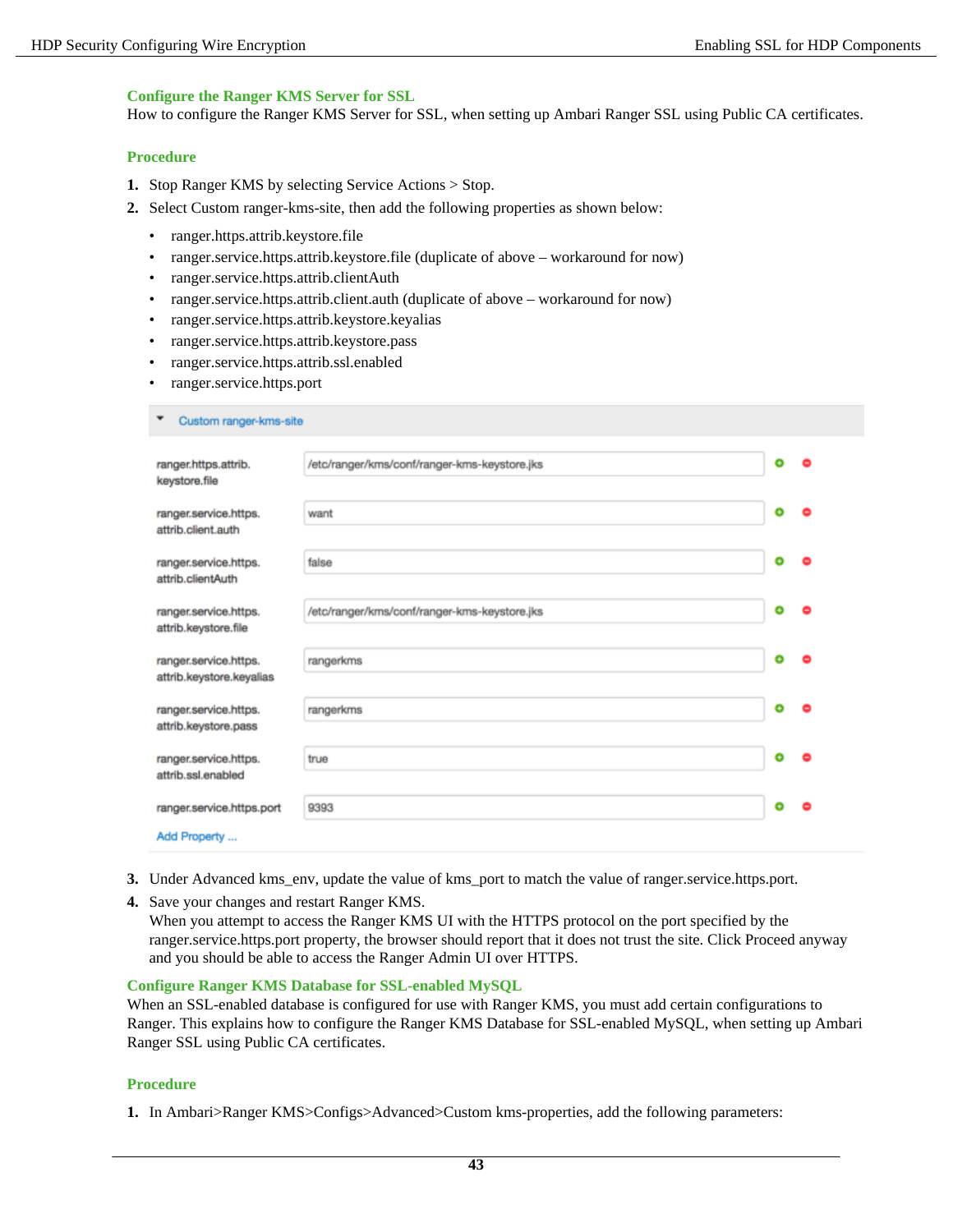- db\_ssl\_enabled=True
- db\_ssl\_required=True
- db\_ssl\_verifyServerCertificate=True
- javax\_net\_ssl\_keyStore=/etc/ranger/admin/keystore
- javax\_net\_ssl\_keyStorePassword=ranger
- javax\_net\_ssl\_trustStore=/etc/ranger/admin/truststore
- javax\_net\_ssl\_trustStorePassword=ranger

Change keystore and truststore file paths according to your environment.

If certificate verification is not required, you can set value false in property db\_ssl\_verifyServerCertificate. In this case, keystore and truststore file location need not to be valid and/or mandatory.

- **2.** In Ambari>Ranger KMS>Configs>Advanced>Custom dbks-site, add the following parameters:
	- ranger.ks.db.ssl.enabled=true
	- ranger.ks.db.ssl.required=true
	- ranger.ks.db.ssl.verifyServerCertificate=true
	- ranger.ks.keystore.file=/etc/ranger/admin/keystore
	- ranger.ks.keystore.password=ranger
	- ranger.ks.truststore.file=/etc/ranger/admin/truststore
	- ranger.ks.truststore.password=password

Change keystore file path according to your environment.

If certificate verification is not required, then you can set value false in property ranger.db.ssl.verifyServerCertificate. In this case, keystore and truststore file location need not to be valid and/or mandatory.

**3.** Install/restart Ranger KMS.

### <span id="page-43-1"></span>**Configure Ranger HBase Plugin for SSL**

How to configure the Ranger HBase Plugin for SSL, when setting up Ambari Ranger SSL using Public CA certificates.

### **Procedure**

Copy the truststore and keystore from the HBase master to all worker nodes running the RegionServers:

- a) Complete "Configure the Ranger HDFS Plugin for SSL" (link below), modified for HBase.
- b) From Ambari>HDFS>Configs>Advanced>Advanced ranger-hdfs-policymgr-ssl, copy the /path/ keystore.file.name from xasecure.policymgr.clientssl.keystore and distribute it to all nodes.
- c) From Ambari>HDFS>Configs>Advanced>Advanced ranger-hdfs-policymgr-ssl, copy the /path/ truststore.file.name fromxasecure.policymgr.clientssl.truststore and distribute it to all nodes.
- d) Restart HBase.

### **Related Information**

[Configure the Ranger HDFS Plugin for SSL](#page-38-0)

## <span id="page-43-0"></span>**Configuring a Self-Signed Certificate (Ranger SSL)**

How to configure Ranger SSL using self-signed certificates, when configuring Ranger SSL in an Ambari cluster.

If you do not have access to Public CA issued certificates, use the following steps to create a self-signed certificate and configure Ambari Ranger SSL.

### **Prerequisites**

Prerequisites for setting up Ambari Ranger SSL using self-signed certificates.

• Copy the keystore/truststore files into a different location (e.g. /etc/security/serverKeys) than the /etc/ <component>/conf folder.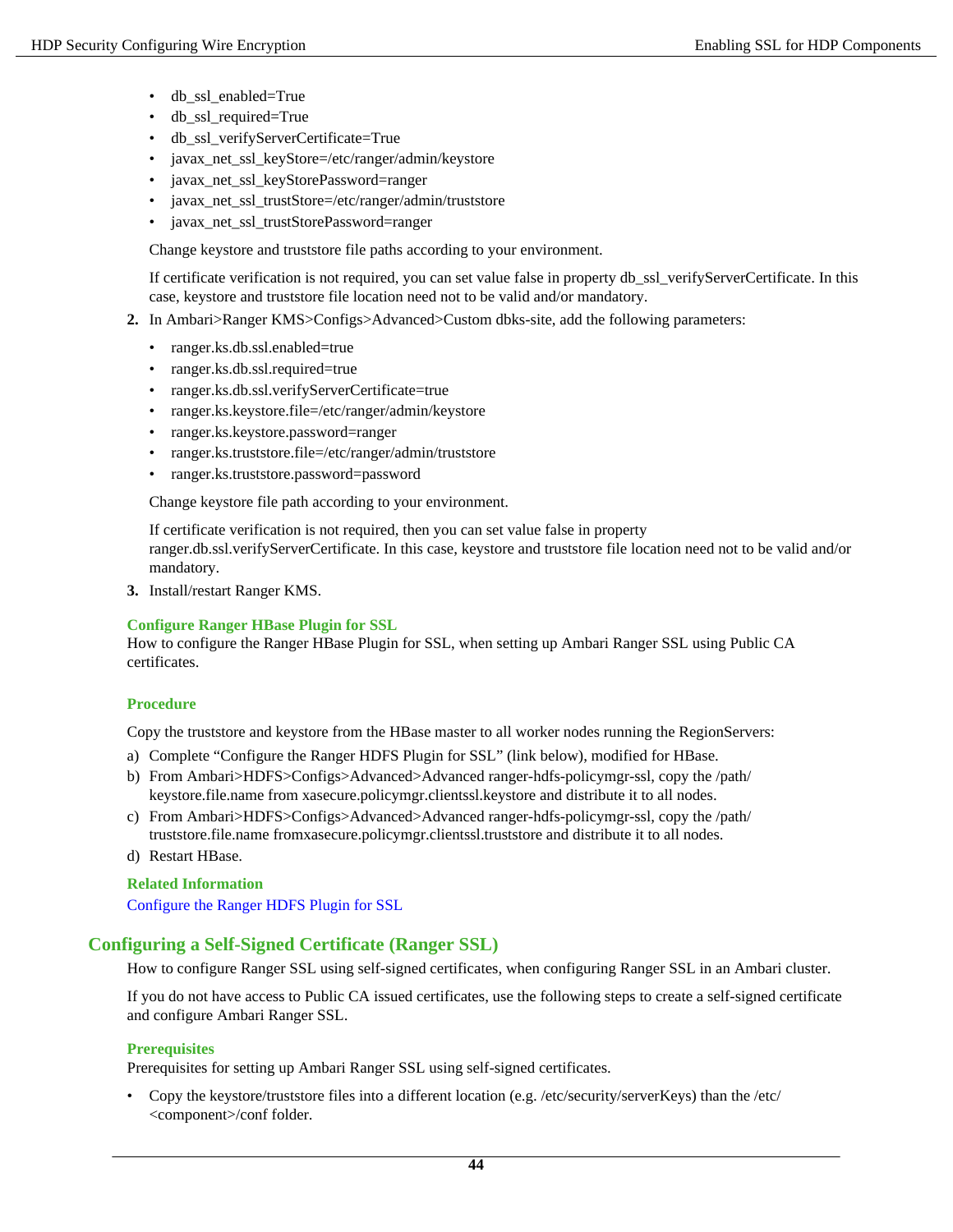- Make sure that the JKS file names are unique.
- Make sure that the correct permissions are applied.
- Make sure that passwords are secured.

### **Configure Ranger Admin**

How to configure Ranger Admin, when setting up Ambari Ranger SSL using self-signed certificates.

### **Procedure**

**1.** Stop Ranger by selecting **Ranger** > **Service Actions** > **Stop**.

| Ambari                       | test cluster 0 cos<br>12 ailerts | Dashboard<br>Services<br>Hosts 1 | 噩<br><b>≜</b> admin ▼<br><b>Alerts</b><br><b>Admin</b> |
|------------------------------|----------------------------------|----------------------------------|--------------------------------------------------------|
| O HDFS                       | Summary<br>Configs               | Quick Links -                    | Service Actions -                                      |
| <b>O</b> MapReduce2          |                                  |                                  | $\blacktriangleright$ Start                            |
| <b>O</b> YARN                | Summary                          |                                  | Stop                                                   |
| $\Box$ Tez                   | Ranger Admin Started             |                                  | C' Hestart All                                         |
| O Hive                       | Ranger Usersyng Started          |                                  | 个 Enable Ranger Admin HA                               |
| O HBase                      | Ranger HDFS plugin Disabled      |                                  | 心 Run Service Check<br>Turn On Maintenance Mode        |
| $\Box$ Pig                   | Ranger YARN plugin Disabled      |                                  |                                                        |
| $\Box$ Sqoop                 | Ranger Hive plugin Disabled      |                                  |                                                        |
| O Occie                      | Ranger HBase plugin Disabled     |                                  |                                                        |
| <b>O</b> ZooKeeper           | Ranger Storm plugin Disabled     |                                  |                                                        |
| A Falcon<br>П                | Ranger Knox plugin Disabled      |                                  |                                                        |
| <b>O</b> Storm               | Ranger Kafka plugin Disabled     |                                  |                                                        |
|                              |                                  |                                  |                                                        |
| A Flume                      |                                  |                                  |                                                        |
| A Accumulo<br>в              |                                  |                                  |                                                        |
| A Ambari Metrics<br><b>B</b> |                                  |                                  |                                                        |
| <b>O</b> Atlas               |                                  |                                  |                                                        |
| <b>O</b> Kafka               |                                  |                                  |                                                        |
| <b>O</b> Knox                |                                  |                                  |                                                        |
| <b>Q</b> Mahout              |                                  |                                  |                                                        |
| Ranger                       |                                  |                                  |                                                        |
| $\Box$ Slider                |                                  |                                  |                                                        |
| SmartSense                   |                                  |                                  |                                                        |
| <b>O</b> Spark               |                                  |                                  |                                                        |
| Actions *                    |                                  |                                  |                                                        |

**2.** Change to the Ranger Admin directory and create a self-signed certificate.

```
cd /etc/ranger/admin/conf
keytool -genkey -keyalg RSA -alias rangeradmin -keystore ranger-admin-
keystore.jks -storepass xasecure -validity 360 -keysize 2048
chown ranger: ranger ranger-admin-keystore.jks
chmod 400 ranger-admin-keystore.jks
```
- a) When prompted, provide the host name as the value for the "What is your first and last name?" question. then provide answers to the subsequent questions to create the keystore.
- b) When prompted for your password, press the Enter key. This will not work for Java keytool version 1.5.
- **3.** Disable the HTTP port and enable the HTTPS port with the required keystore information.
	- a) Select Configs > Advanced. Under Ranger Settings, clear the HTTP enabled check box (this blocks all agent calls to the HTTP port even if the port is up and working).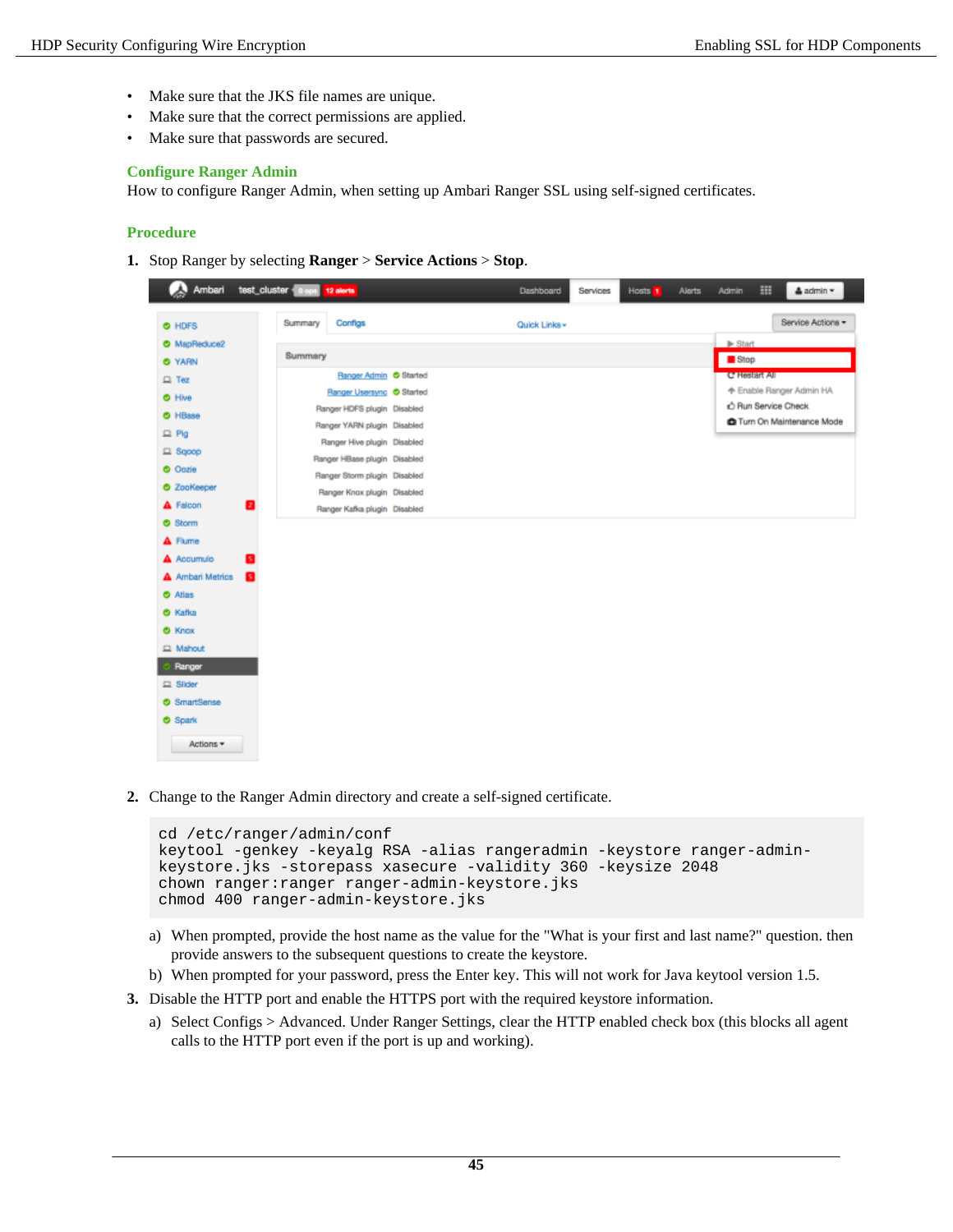|                     | Ambari test_cluster cops 15 sterts               |                                                           | Dashboard                     | <b>Services</b><br>Hosts 1     | Alerts<br><b>Admin</b> | 噩<br>& admin -           |
|---------------------|--------------------------------------------------|-----------------------------------------------------------|-------------------------------|--------------------------------|------------------------|--------------------------|
| O HDFS              | Configs<br>Summary                               |                                                           | Quick Links -                 |                                |                        | Service Actions *        |
| <b>3</b> MapReduce2 |                                                  |                                                           |                               |                                |                        | ene)                     |
| <b>O</b> YARN       | Group<br>Default (1)<br>$\overline{\phantom{a}}$ | Manage Config Groups                                      |                               |                                | Filter                 | $\overline{\phantom{a}}$ |
| $\Box$ Tez          | W                                                | w<br>admin<br>admin                                       | $ v_2 $<br>admin              | V1 <br>admin                   |                        |                          |
| <b>O</b> Hive       | 15 days ago                                      | 15 days ago<br>HDP-2.3<br><b>HDP-2.3</b>                  | 15 days ago<br><b>HDP-2.3</b> | 2 months ago<br><b>HDP-2.3</b> |                        |                          |
| <b>O</b> HBase      | ☞                                                |                                                           |                               |                                |                        |                          |
| $\Box$ Pig          | x.<br><b>V4</b>                                  | de admin authored on Thu, Jan 28, 2016 10:42              |                               |                                |                        | Discard<br>Save          |
| $\Box$ Sgoop        |                                                  | There is 1 configuration change in 1 service Show Details |                               |                                |                        |                          |
| <b>O</b> Oczie      |                                                  |                                                           |                               |                                |                        |                          |
| <b>O</b> ZooKeeper  |                                                  | Ranger Admin Ranger User Info Ranger Plugin Ranger Audit  | Advanced                      |                                |                        |                          |
| A Falcon            | R                                                |                                                           |                               |                                |                        |                          |
| Storm               | ٠<br>Admin Settings                              |                                                           |                               |                                |                        |                          |
| A Flume             |                                                  |                                                           |                               |                                |                        |                          |
| A Accumulo          | Ranger Admin host                                | c6403.ambari.apache.org                                   |                               |                                |                        |                          |
| A Ambari Metrics    | п<br>Ranger Admin usemame                        | amb_ranger_admin                                          |                               |                                |                        | $\bullet$<br>ù.<br>- c   |
| O Atlas             | for Ambari                                       |                                                           |                               |                                |                        |                          |
| <b>O</b> Kafka      | Ranger Admin user's                              |                                                           |                               |                                | $\ddot{u}$             |                          |
| <b>O</b> Knox       | password for Ambari                              |                                                           |                               |                                |                        |                          |
| <b>Q</b> Mahout     | Location of Sql                                  | /usr/share/java/mysql-connector-java.jar                  |                               |                                |                        | c                        |
| Ranger              | Connector Jar                                    |                                                           |                               |                                |                        |                          |
| $\Box$ Slider       |                                                  |                                                           |                               |                                |                        |                          |
| SmartSense          | ٠<br><b>Ranger Settings</b>                      |                                                           |                               |                                |                        |                          |
| <b>O</b> Spark      |                                                  |                                                           |                               |                                |                        |                          |
| Actions *           | <b>External URL</b>                              | https://c6403.ambari.apache.org:6182                      |                               |                                |                        | Ð<br>c                   |
|                     | Authentication method                            | <b>O LDAP</b>                                             |                               |                                |                        |                          |
|                     |                                                  | ACTIVE_DIRECTORY<br>$\bigcirc$ UNIX                       |                               |                                |                        |                          |
|                     |                                                  | O NONE                                                    |                               |                                |                        |                          |
|                     |                                                  | $\hat{m}$                                                 |                               |                                |                        |                          |
|                     | <b>HTTP</b> enabled                              | $\bullet$ $\circ$ $\circ$<br>ο.                           |                               |                                |                        |                          |

b) Under Ranger Settings, provide the value in the External URL box in the format https://<hostname of policy manager>:<https port>.

| <b>Ranger Settings</b><br>٠ |                                                                      |
|-----------------------------|----------------------------------------------------------------------|
| <b>External URL</b>         | https://c6403.ambari.apache.org:6182                                 |
| Authentication method       | <b>O</b> LDAP<br>ACTIVE_DIRECTORY<br>O UNIX<br>O NONE<br>$\tilde{m}$ |
| <b>HTTP</b> enabled         | $\widehat{\phantom{m}}$<br>$^{\circ}$<br>ີ                           |

- c) Under Advanced ranger-admin-site, set the following properties:
	- ranger.https.attrib.keystore.file -- Provide the location of the keystore file created previously: /etc/ranger/ admin/conf/ranger-admin-keystore.jks.
	- ranger.service.https.attrib.keystore.pass -- Enter the password for the keystore (in this case, xasecure).
	- ranger.service.https.attrib.keystore.keyalias -- Enter the alias name for the keystore private key (in this case, rangeradmin).
	- ranger.service.https.attrib.clientAuth -- Enter want as the value. This validates the client cert from all agents, but not the requests from web applications. Setting this value to want requires the client to have a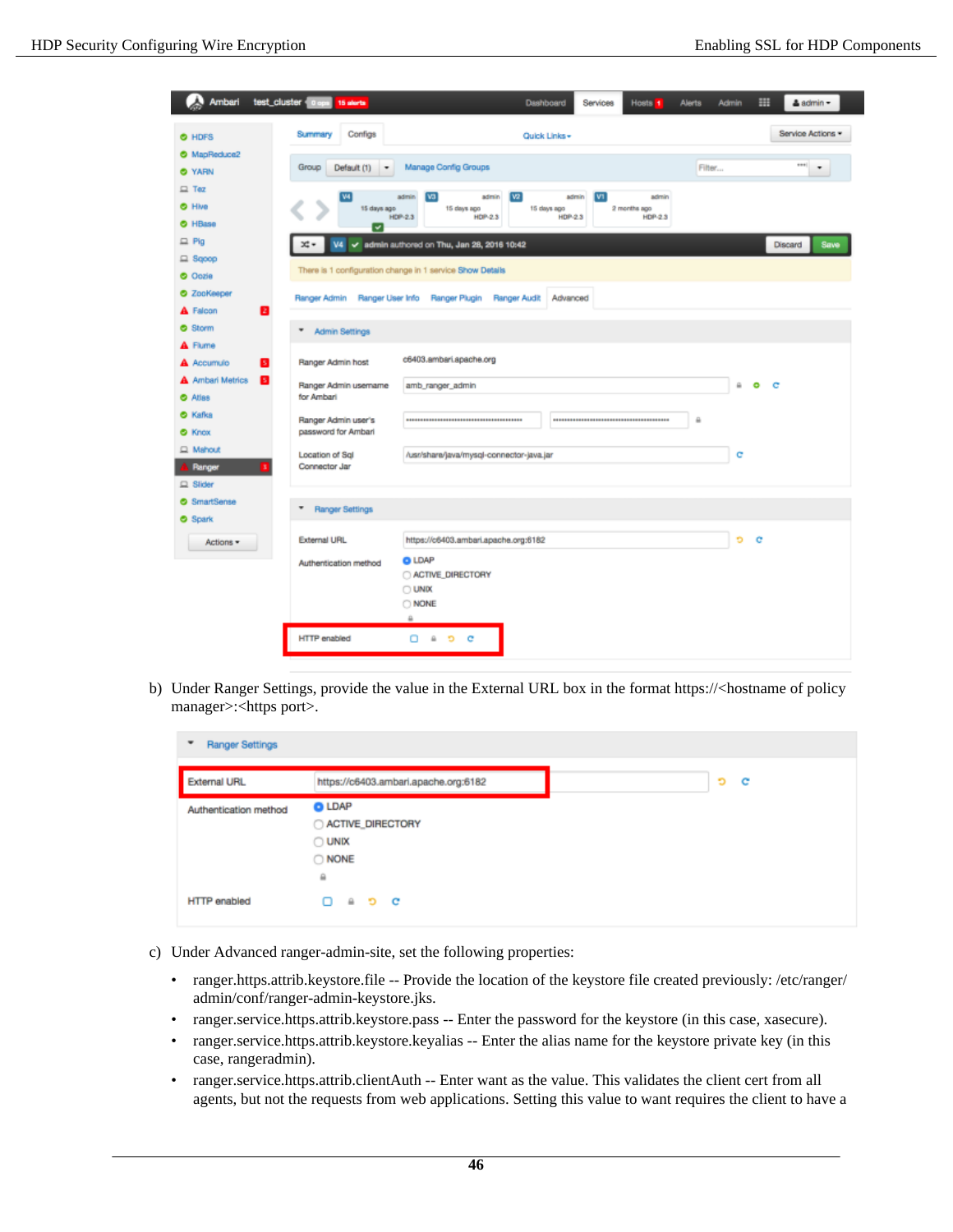certificate to use to sign traffic. If you do not want to put certificates on the client machines to do two-way SSL, this parameter can be set to false to enable one-way SSL.

- ranger.service.https.attrib.ssl.enabled -- set this property to true.
- ranger.service.https.port -- Make sure that this port is available, or change the value to an available port number.

| Advanced ranger-admin-site                        |                                                  |   |   |   |   |
|---------------------------------------------------|--------------------------------------------------|---|---|---|---|
| ranger.audit.source.type                          | solr                                             | ≙ | ۰ | c |   |
| ranger.credential.<br>provider.path               | /etc/ranger/admin/rangeradmin.jceks              |   |   | c |   |
| ranger.https.attrib.<br>keystore.file             | /etc/ranger/admin/conf/ranger-admin-keystore.jks |   |   |   |   |
| ranger.jpa.audit.jdbc.<br>credential.alias        | rangeraudit                                      |   |   |   |   |
| ranger.jpa.audit.jdbc.<br>dialect                 | {{idbc_dialect}}                                 |   | c | с |   |
| ranger.jpa.audit.jdbc.<br>driver                  | {{ranger_idbc_driver}}                           |   | Θ | c |   |
| ranger.jpa.audit.jdbc.<br>password                | ⋒                                                |   |   |   |   |
| ranger.jpa.audit.jdbc.url                         | {{audit_jdbc_url}}                               | ü | o | c |   |
| ranger.jpa.audit.jdbc.user                        | {{ranger_audit_db_user}}                         | ₽ | Θ | c |   |
| ranger.jpa.jdbc.<br>credential.alias              | rangeradmin                                      |   |   |   |   |
| ranger.jpa.jdbc.dialect                           | ((jdbc_dialect))                                 |   |   |   |   |
| ranger.jpa.jdbc.password                          | $\hat{m}$                                        |   |   |   |   |
| ranger.jpa.jdbc.user                              | {{ranger_db_user}}                               | ⋒ | ۰ | c |   |
| Group Search Base                                 | {{ranger_ug_idap_group_searchbase}}              |   |   | c |   |
| Group Search Filter                               | {{ranger_ug_Idap_group_searchfilter}}            |   |   | с |   |
| ranger.service.host                               | {{ranger_host}}                                  |   |   | е |   |
| ranger.service.http.port                          | 6080                                             | a | ۰ | с |   |
| ranger.service.https.<br>attrib.clientAuth        | want                                             | ₿ | ۰ | с |   |
| ranger.service.https.<br>attrib.keystore.keyalias | rangeradmin                                      | ۵ |   |   |   |
| ranger.service.https.<br>attrib.keystore.pass     | ≙                                                |   |   |   |   |
| ranger.service.https.<br>attrib.ssl.enabled       | true                                             |   |   | D | c |
| ranger.service.https.port                         | 6182                                             | a |   |   |   |

- **4.** Under Custom ranger-admin-site, add the following properties:
	- ranger.service.https.attrib.keystore.file -- Specify the same value provided for the ranger.https.attrib.keystore.file property.
	- ranger.service.https.attrib.client.auth -- Specify the same value provided for the ranger.service.https.attrib.clientAuth property.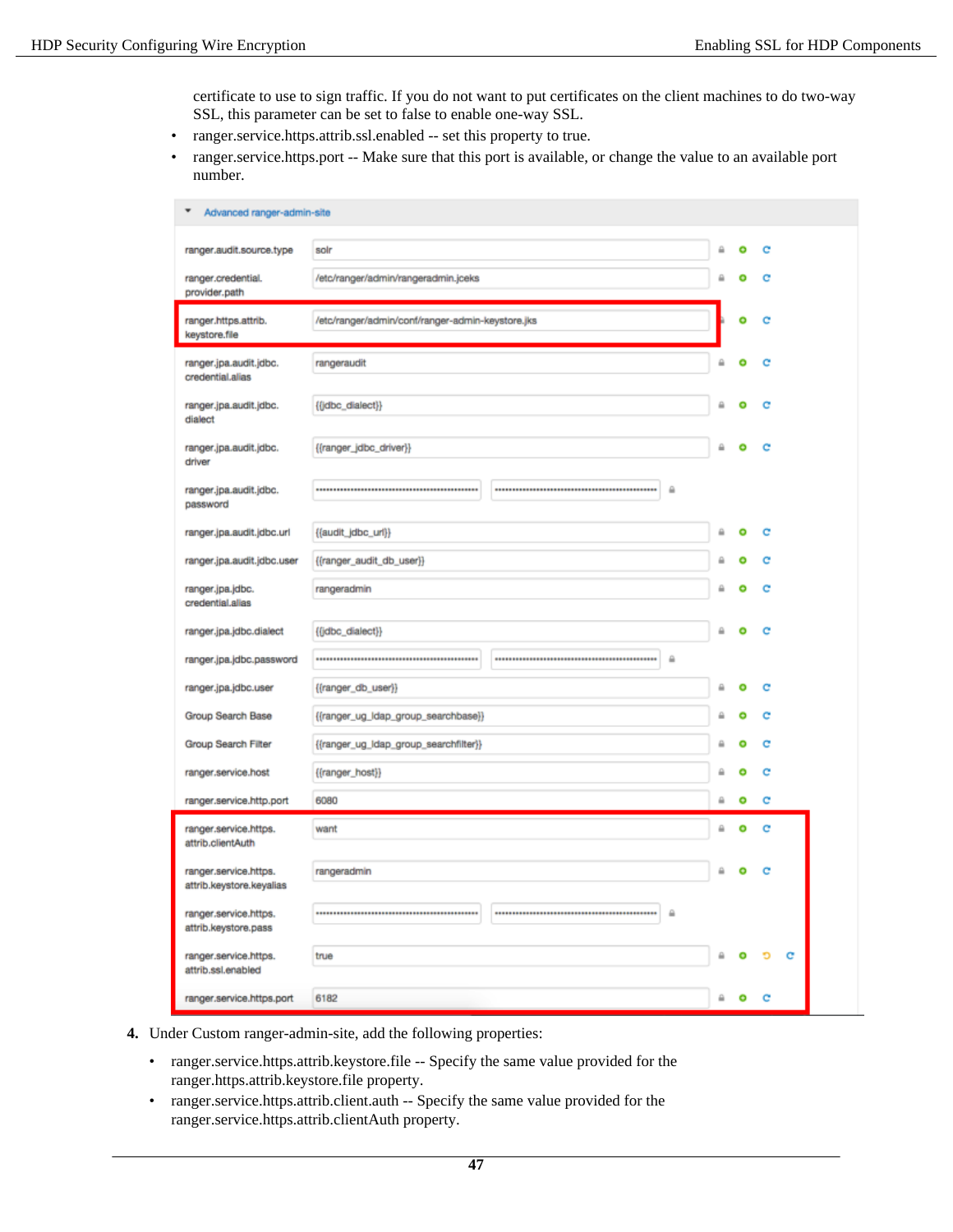- **5.** To add a Custom ranger-admin-site property:
	- a) Select Custom ranger-admin-site, then click Add Property.

| <b>AD Settings</b><br>▼          |                            |   |   |
|----------------------------------|----------------------------|---|---|
| ranger.ldap.ad.domain            | localhost                  | ₿ | c |
| ranger.ldap.ad.url               | Idap://ad.xasecure.net:389 | ⋒ | c |
| ۱<br><b>LDAP Settings</b>        |                            |   |   |
| ٠<br>Advanced ranger-admin-site  |                            |   |   |
| ٠<br>Advanced ranger-env         |                            |   |   |
| ۱<br>Advanced ranger-ugsync-site |                            |   |   |
| Custom admin-properties<br>٠     |                            |   |   |
| Custom ranger-admin-site<br>▼    |                            |   |   |
| Add Property                     |                            |   |   |
| ٠<br>Custom ranger-site          |                            |   |   |
| Þ<br>Custom ranger-ugsync-site   |                            |   |   |
| ٠<br>Custom usersync-properties  |                            |   |   |

b) On the Add Property pop-up, type the property name in the Key box, type the property value in the Value box, then click Add.

| <b>Add Property</b> | x                                                |
|---------------------|--------------------------------------------------|
| Type                | ranger-admin-site.xml                            |
| Key                 | ranger.service.https.attrib.keystore.file        |
| Value               | /etc/ranger/admin/conf/ranger-admin-keystore.jks |
|                     | Cancel<br>Add                                    |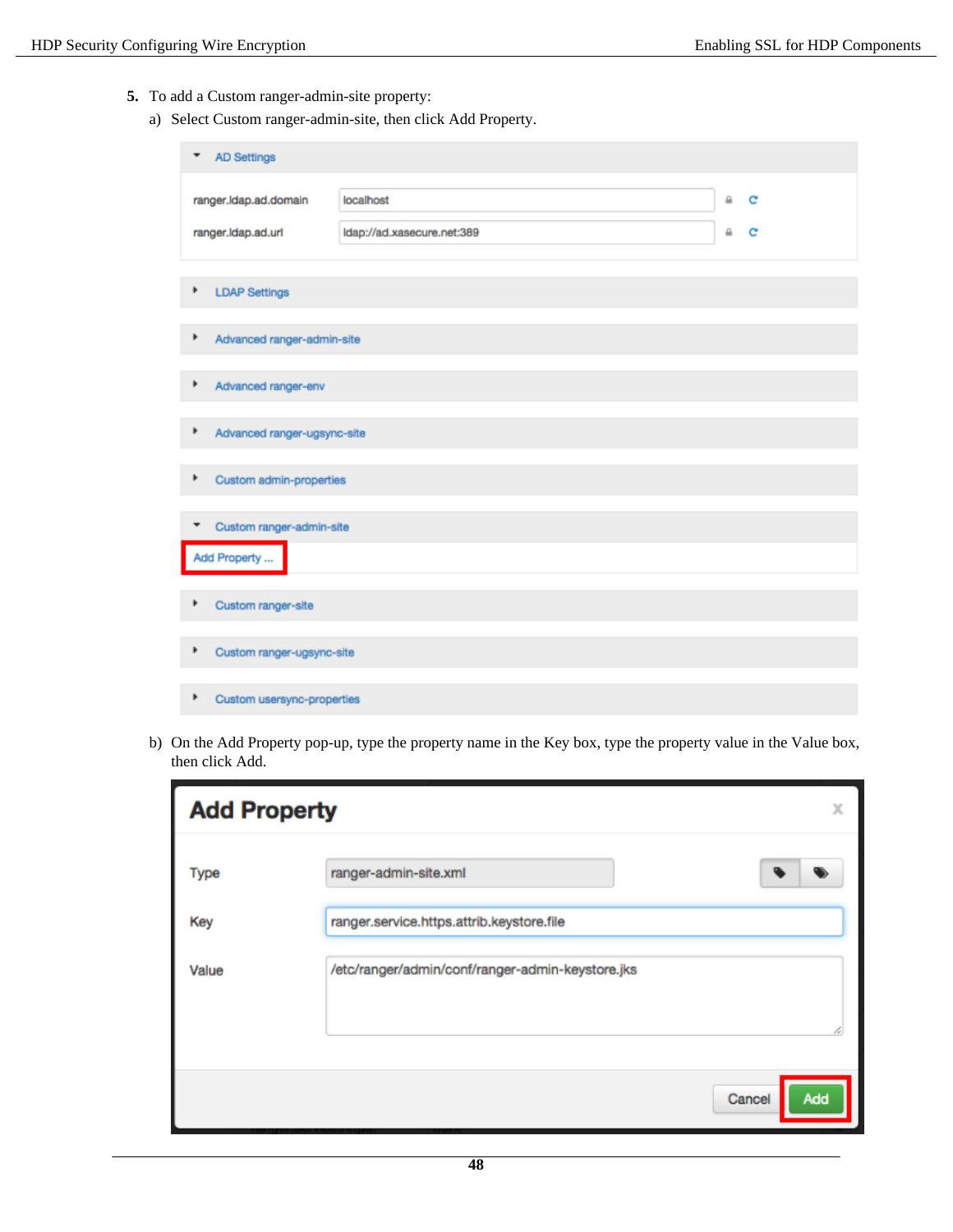**6.** Save your changes and start Ranger Admin.

When you attempt to access the Ranger Admin UI with the HTTPS protocol on the port specified by the ranger.service.https.port property, the browser should report that it does not trust the site. Click Proceed anyway and you should be able to access the Ranger Admin UI over HTTPS.

### **Configure Ranger Usersync**

How to configure Ranger Usersync, when setting up Ambari Ranger SSL using self-signed certificates.

### **Procedure**

**1.** Stop Ranger Usersync by selecting the Ranger Usersync link, then select Started > Stop next to Ranger Usersync.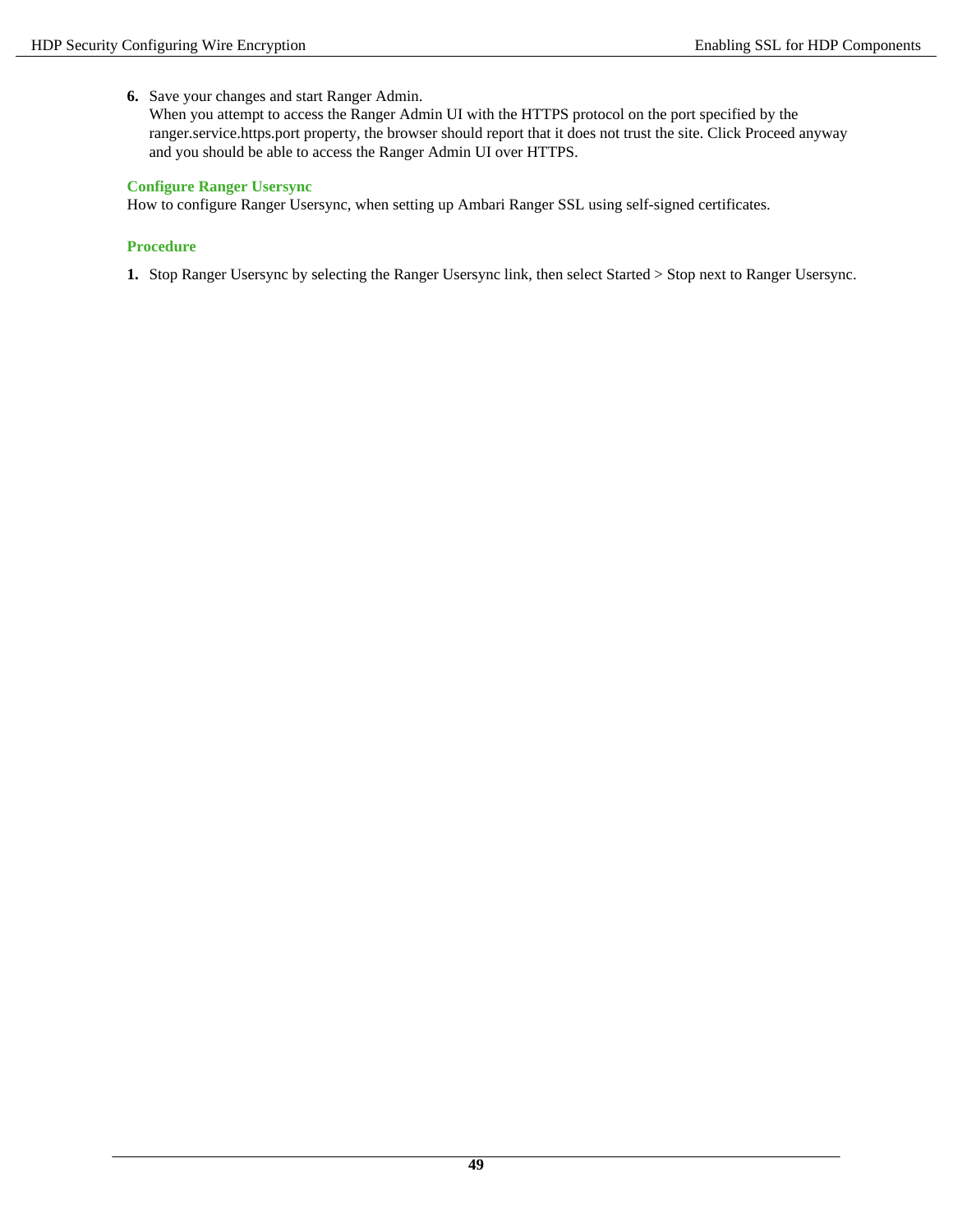| Ambari<br>test_cluster 0 ops<br>16 aierts        |                          | Dashboard<br><b>Services</b><br>Hosts <sup>1</sup> | ▦<br><b>Alerts</b><br>Admin<br>▲ admin ▼ |
|--------------------------------------------------|--------------------------|----------------------------------------------------|------------------------------------------|
| c6403.ambari.apache.org<br>$\leftarrow$ Back     |                          |                                                    |                                          |
| Configs<br>Alerts <sup>15</sup><br>Summary       | Versions                 |                                                    | Host Actions -                           |
| Components                                       | $+$ Add                  | <b>Host Metrics</b>                                | Last 1 hour $\sim$                       |
| A Accumulo GC / Accumulo                         | Stopped<br>۰             | No Data Available                                  | No Data Available                        |
| A Accumulo Master / Accumulo                     | Stopped<br>۰             |                                                    |                                          |
| A Accumulo Monitor / Accumulo                    | Stopped<br>۰             | CPU Usage                                          | Disk Usage                               |
| A Accumulo Tracer / Accumulo                     | Stopped<br>,             | No Data Available                                  | No Data Available                        |
| App Timeline Server / YARN                       | Started                  | Load                                               | Memory Usage                             |
| Atlas Metadata Server / Atlas                    | Started<br>۰             | No Data Available                                  | No Data Available                        |
| O DRPC Server / Storm                            | Started<br>٠             | Network Usage                                      | Processes                                |
| <b>A</b> Falcon Server / Falcon                  | Stopped<br>٠             |                                                    |                                          |
| <b>A</b> HBase Master / HBase                    | Stopped<br>۰             |                                                    |                                          |
| History Server / MapReduce2                      | Started<br>۰             |                                                    |                                          |
| Hive Metastore / Hive                            | Started<br>۰             |                                                    |                                          |
| HiveServer2 / Hive                               | Started<br>۰             |                                                    |                                          |
| <b>A</b> SmartSense HST Server /<br>SmartSense   | Stopped<br>۰             |                                                    |                                          |
| Kafka Broker / Kafka                             | Started                  |                                                    |                                          |
| Knox Gateway / Knox                              | Started<br>۰             |                                                    |                                          |
| <b>A</b> Metrics Collector / Ambari Metrics      | Stopped<br>٠             |                                                    |                                          |
| MySQL Server / Hive                              | ٠<br>Started             |                                                    |                                          |
| NameNode / HDFS                                  | Started<br>۰             |                                                    |                                          |
| Nimbus / Storm                                   | Started                  |                                                    |                                          |
| O Oozie Server / Oozie                           | Started<br>۰             |                                                    |                                          |
| Ranger Admin / Ranger                            | Started                  |                                                    |                                          |
| Ranger Usersync / Ranger                         | Started<br>۰             |                                                    |                                          |
| ResourceManager / YARN<br>Restart<br><b>Stop</b> |                          |                                                    |                                          |
| SNameNode / HDFS                                 | Turn On Maintenance Mode |                                                    |                                          |
| Spark History Server / Spark                     | Started<br>٠             |                                                    |                                          |
| Storm UI Server / Storm                          | Started                  |                                                    |                                          |

**2.** Check to see if unixauthservice.jks is in the /etc/ranger/usersync/conf/ directory. If not, run the following commands in the CLI:

```
cd /etc/ranger/usersync/conf/
mkdir cert
```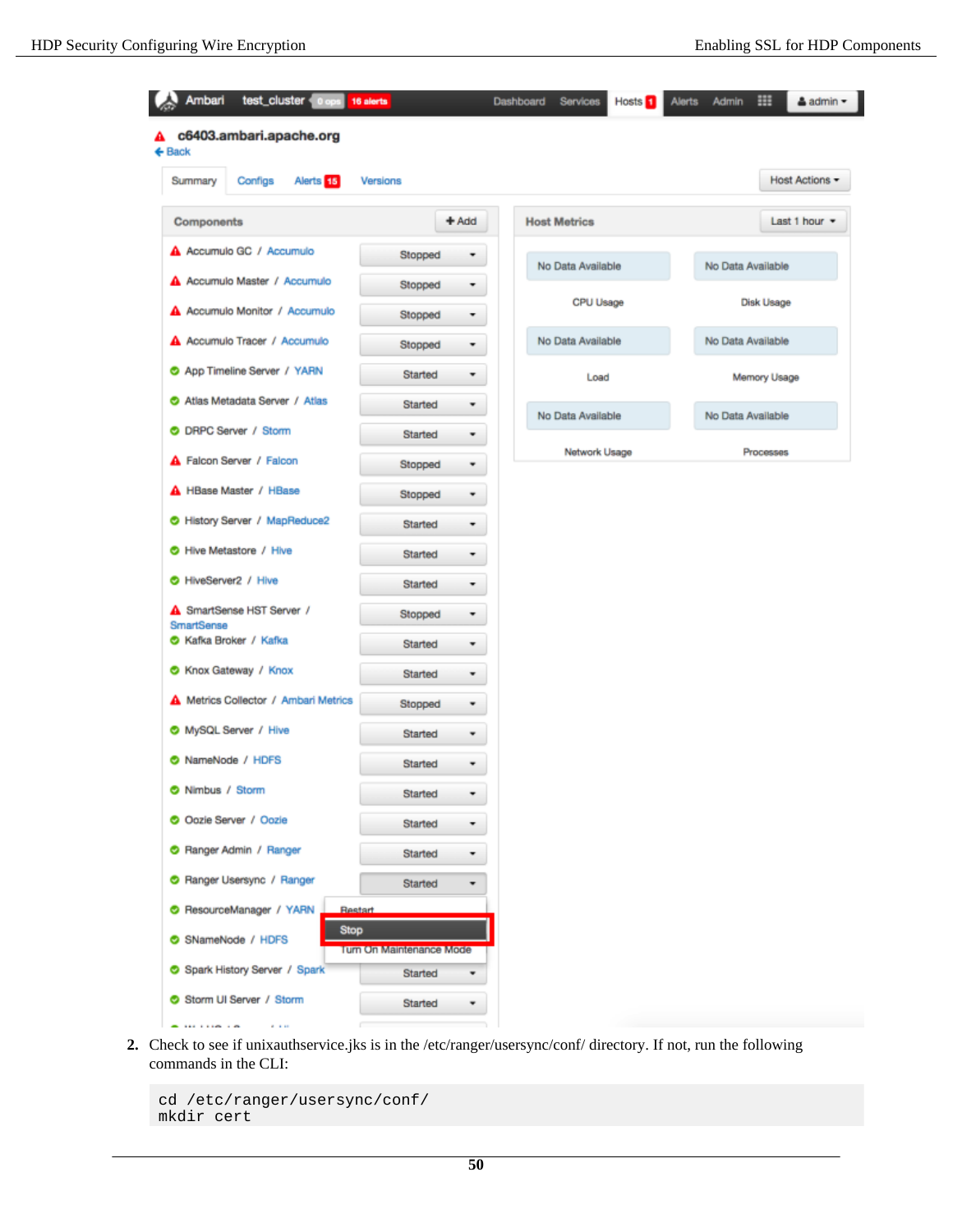keytool -genkeypair -keyalg RSA -alias selfsigned -keystore / etc/ranger/usersync/conf/cert/unixauthservice.jks -keypass UnIx529p -storepass UnIx529p -validity 3600 -keysize 2048 -dname 'cn=unixauthservice,ou=authenticator,o=mycompany,c=US' chown -R ranger: ranger /etc/ranger/usersync/conf/cert chmod -R 400 /etc/ranger/usersync/conf/cert

**3.** Create a truststore for the Ranger Admin's self-signed keystore. When prompted for a password, press the Enter key.

```
cd /etc/ranger/usersync/conf/
keytool -export -keystore /etc/ranger/admin/conf/ranger-admin-keystore.jks
 -alias rangeradmin -file ranger-admin-trust.cerchown -R ranger: ranger /
etc/ranger/usersync/conf/cert
keytool -import -file ranger-admin-trust.cer -alias rangeradmintrust -
keystore mytruststore.jks -storepass changeit
chown ranger: ranger mytruststore.jks
```
- **4.** Navigate back to Ranger and select Configs > Advanced, then click Advanced ranger-ugsync-site. Set the following properties:
	- ranger.usersync.truststore.file -- Enter the path to the truststore file.
	- ranger.usersync.truststore.password -- Enter the truststore password.

| ranger.usersync.<br>truststore.file     | /usr/hdp/current/ranger-usersync/conf/mytruststore.jks | ₩ | с |  |
|-----------------------------------------|--------------------------------------------------------|---|---|--|
| ranger.usersync.<br>truststore.password | ₽                                                      |   |   |  |

**5.** Start Ranger Usersync by selecting the Ranger Usersync link on the Summary tab, then select Stopped > Start next to Ranger Usersync.

#### **Configuring Ranger Plugins (Self-Signed Certificate)**

The following section shows how to configure the Ranger HDFS plugin for SSL with a self-signed certificate. You can use the same procedure for other Ranger components. Additional steps required to configure the Ranger KMS plugin and server are provided in subsequent sections.

#### **Configure the Ranger HDFS Plugin for SSL**

How to configure the Ranger HDFS Plugin for SSL, when setting up Ambari Ranger SSL using self-signed certificates. The following steps show how to configure the Ranger HDFS plugin for SSL. You can use the same procedure for other Ranger components.

### **Procedure**

**1.** Stop HDFS by selecting Service Actions > Stop.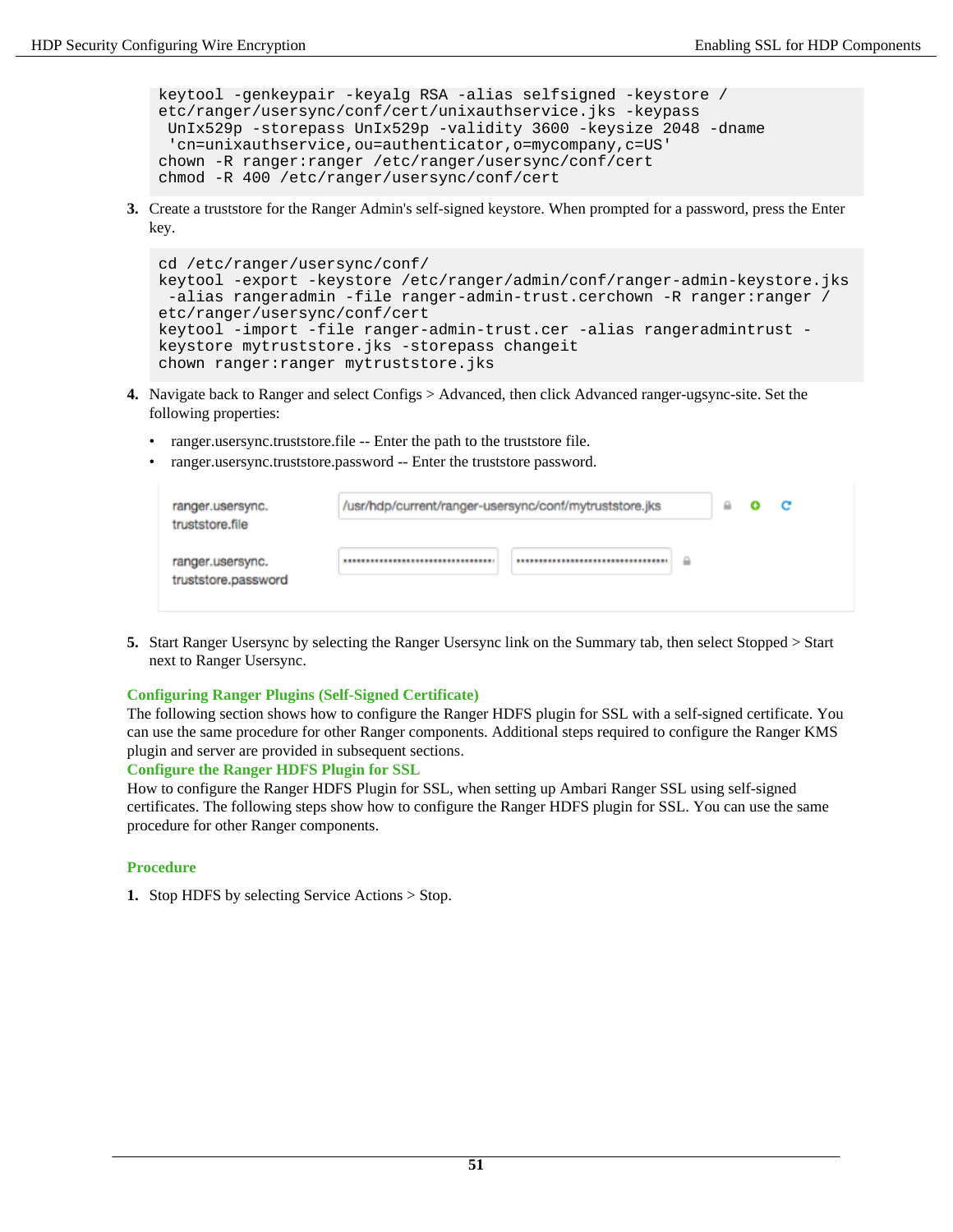| Ambari                                                         | test_cluster 0 ops<br>13 aierts                      |                                                                                    | Dashboard<br>Services        | Hosts <sub>1</sub><br><b>Alerts</b>             | Admin                                         | ▦<br>& admin ▼                                                  |
|----------------------------------------------------------------|------------------------------------------------------|------------------------------------------------------------------------------------|------------------------------|-------------------------------------------------|-----------------------------------------------|-----------------------------------------------------------------|
| <b>HDFS</b>                                                    | Summary<br>Heatmaps                                  | Configs                                                                            | Quick Links -                |                                                 |                                               | Service Actions -                                               |
| MapReduce2<br><b>O</b> YARN                                    | Summary                                              |                                                                                    |                              |                                                 | <b>N. Start</b><br><b>Stop</b>                |                                                                 |
| $\Box$ Tez<br><b>O</b> Hive                                    |                                                      | NameNode Started<br>SNameNode <sup>Started</sup><br>DataNodes 1/1 Started          |                              | Disk He<br>Bloc                                 | C-Present All<br>r <sup>+</sup> Move NameNode | @ Restart DataNodes                                             |
| <b>O</b> HBase<br>$\Box$ Pig<br>$\Box$ Sgoop                   |                                                      | DataNodes Status 1 live / 0 dead / 0<br>decommissioning<br>NFSGateways 0/0 Started |                              | Blod<br>Total Files + Dii                       | △ Run Service Check                           | r <sup>+</sup> Move SNameNode<br>个 Enable NameNode HA           |
| <b>O</b> Oozie<br><b>O</b> ZooKeeper                           | NameNode Uptime 21.82 days                           | NameNode Heap 159.3 MB / 1011.3 MB<br>$(15.8%$ used)                               |                              | Upgrad<br>Safe Mod                              | C Rebalance HDFS                              | <b>CI</b> Turn On Maintenance Mode<br>& Download Client Configs |
| A Falcon<br>12<br>Storm<br><b>Flume</b><br>⊛                   | Disk Usage (Non DFS Used) 38.3 GB / 488.2 GB (7.84%) | Disk Usage (DFS Used) 869.6 MB / 488.2 GB<br>(0.1796)                              |                              |                                                 |                                               |                                                                 |
| Accumulo<br>51<br><b>Ambari Metrics</b><br>в                   | <b>Metrics</b>                                       |                                                                                    |                              |                                                 | Actions $\blacktriangleright$                 | Last 1 hour =                                                   |
| <b>O</b> Atlas<br><b>O</b> Kafka                               | NameNode GC<br>oount                                 | NameNode GC<br>time                                                                | <b>NN Connection</b><br>Load | NameNode Heap                                   |                                               | NameNode Host<br>Load                                           |
| <b>O</b> Knox<br>$\Box$ Mahout<br>Ranger<br>◓<br>$\Box$ Slider | No Data Available                                    | No Data Available                                                                  | No Data Available            | No Data Available                               |                                               | No Data Available                                               |
| <b>A</b> SmartSense<br>П<br><b>O</b> Spark<br>Actions =        | NameNode RPC<br>No Data Available                    | <b>Failed disk volumes</b><br>n/a                                                  | <b>Corrupted Blocks</b>      | <b>Under Replicated</b><br><b>Blocks</b><br>481 |                                               | <b>HDFS Space</b><br><b>Utilization</b><br>n/a                  |
|                                                                |                                                      |                                                                                    |                              |                                                 |                                               |                                                                 |

**2.** Change to the Ranger HDFS plugin directory and create a self-signed certificate.

```
cd /etc/hadoop/conf
keytool -genkey -keyalg RSA -alias rangerHdfsAgent -keystore ranger-
plugin-keystore.jks -storepass myKeyFilePassword -validity 360 -keysize
  2048
chown hdfs:hdfs ranger-plugin-keystore.jks
chmod 400 ranger-plugin-keystore.jks
```
**3.** When prompted, provide an identifiable string as the value for the "What is your first and last name?" question. then provide answers to the subsequent questions to create the keystore. When prompted for a password, press the Enter key.



# **Note:**

Important note: In the case where multiple servers talking to ranger admin for downloading policies for the same service/repository (e.g. HBase Master and Region servers, multiple NameNodes or Hive servers in an HA environment, be sure to use the repo name or a common string across all of the nodes (such as HbasePlugin, HdfsPlugin etc). (Note this and enter the same value in Common Name For Certificate field in the edit repository page in the Policy Manager UI).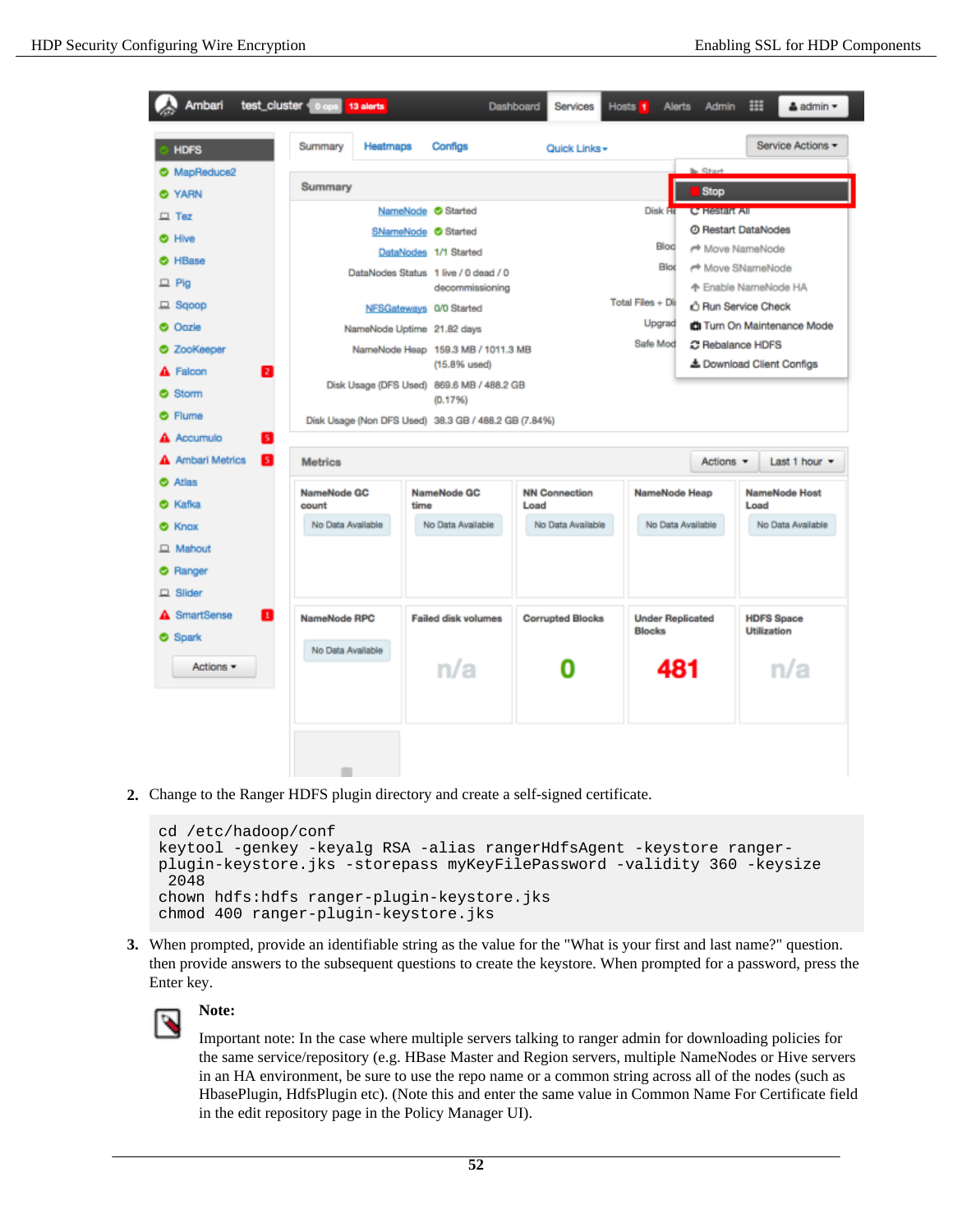**4.** Create a truststore for the agent and add the Admin public key as a trusted entry. When prompted for a password, press the Enter key.

```
cd /etc/hadoop/conf
keytool -export -keystore /etc/ranger/admin/conf/ranger-admin-keystore.jks
  -alias rangeradmin -file ranger-admin-trust.cer
keytool -import -file ranger-admin-trust.cer -alias rangeradmintrust -
keystore ranger-plugin-truststore.jks -storepass changeit
chown hdfs:hdfs ranger-plugin-truststore.jks
chmod 400 ranger-plugin-truststore.jks
```
- **5.** Under Ranger Settings, provide the value in the External URL box in the format https://<hostname of policy manager>:<https port>.
- **6.** Select Advanced ranger-hdfs-policymgr-ssl and set the following properties:
	- xasecure.policymgr.clientssl.keystore -- Enter the location of the keystore created in the previous step.
	- xasecure.policymgr.clientssl.keystore.password -- Enter the keystore password.
	- xasecure.policymgr.clientssl.truststore -- Enter the location of the truststore created in the previous step.
	- xasecure.policymgr.clientssl.truststore.password -- Enter the truststore password.

| Advanced ranger-hdfs-policymgr-ssl                              |                                               |   |   |   |
|-----------------------------------------------------------------|-----------------------------------------------|---|---|---|
| xasecure.policymgr.<br>clientssl.keystore                       | /etc/hadoop/conf/ranger-plugin-keystore.jks   | ۰ |   | е |
| xasecure.policymgr.<br>clientssl.keystore.<br>credential.file   | jceks://file{{credential_file}}               | ۰ | е |   |
| xasecure.policymgr.<br>clientssl.keystore.<br>password          | ,,,,,,,,,,,,,,,,,,,,,,,,,,,,,,,,,,            |   |   |   |
| xasecure.policymgr.<br>clientssl.truststore                     | /etc/hadoop/conf/ranger-plugin-truststore.jks | ۰ |   | е |
| xasecure.policymgr.<br>clientssl.truststore.<br>credential.file | jceks://file{{credential_file}}               | ۰ | c |   |
| xasecure.policymgr.<br>clientssl.truststore.<br>password        | <br>                                          |   |   |   |

**7.** Select Advanced ranger-hdfs-plugin-properties, then select the Enable Ranger for HDFS check box.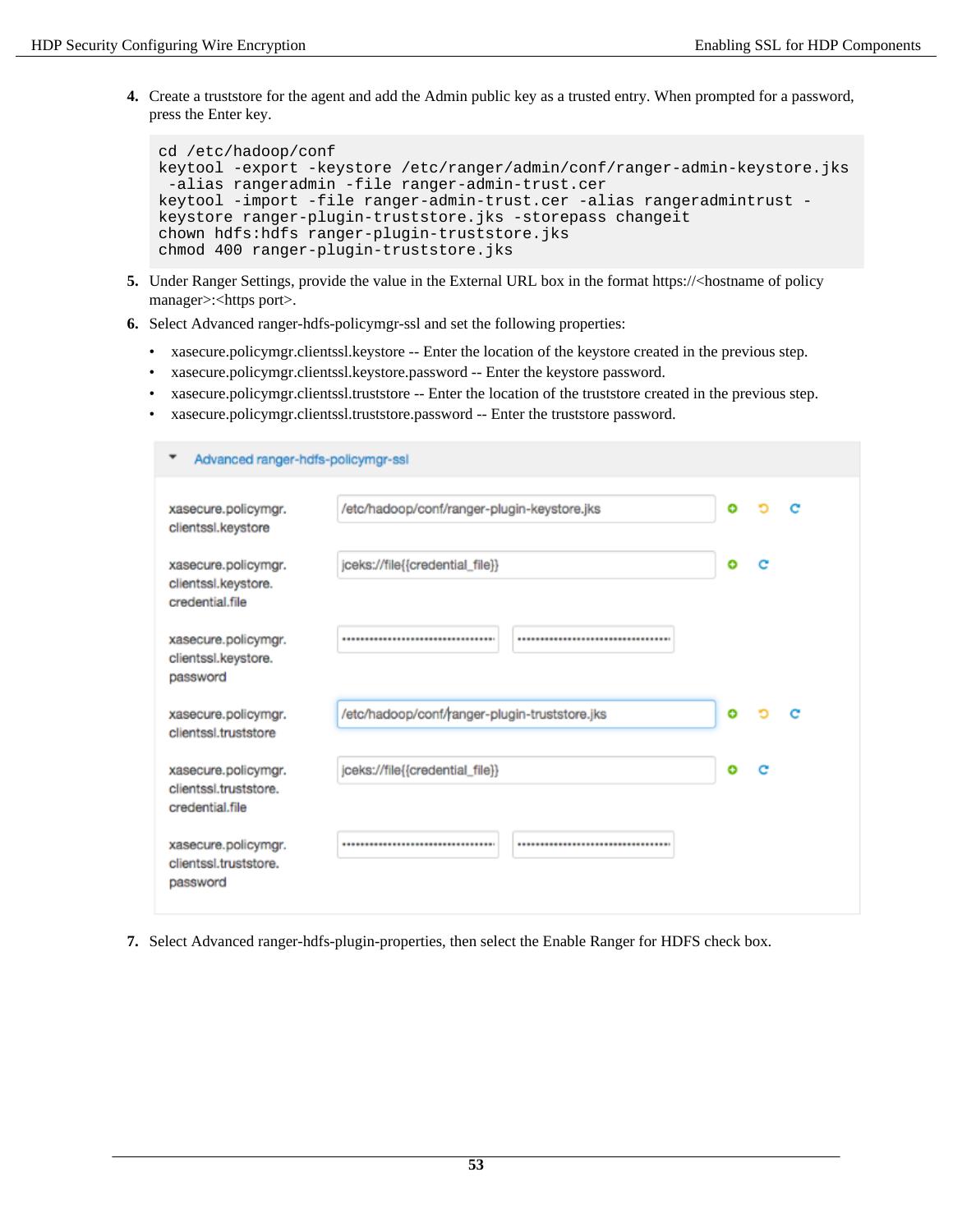| Advanced ranger-hdfs-plugin-properties<br>▼          |              |   |           |              |
|------------------------------------------------------|--------------|---|-----------|--------------|
| B<br>Enable Ranger for HDFS<br>Ю<br>$\triangle$<br>c |              |   |           |              |
| Ranger repository config<br><br>password             | $\mathbf{a}$ |   |           |              |
| Ranger repository config<br>hadoop<br>user           |              | ≙ | ٠         | $\mathbf{C}$ |
| common.name.for.<br>certificate                      |              | ≙ | $\bullet$ |              |
| hadoop.rpc.protection                                |              | ≙ | ۰         |              |
| ambari-qa<br>Policy user for HDFS                    |              | ≙ |           | c            |

- **8.** Click Save.
- **9.** Start HDFS by selecting Service Actions > Start.
- **10.**Stop Ranger Admin by selecting Service Actions > Stop.
- **11.** Add the agent's self-signed cert to the Admin's trustedCACerts.

```
cd /etc/ranger/admin/conf
keytool -export -keystore /etc/hadoop/conf/ranger-plugin-keystore.jks
  -alias rangerHdfsAgent -file ranger-hdfsAgent-trust.cer -storepass
 myKeyFilePassword
keytool -import -file ranger-hdfsAgent-trust.cer -alias
  rangerHdfsAgentTrust -keystore <Truststore file used by Ranger Admin -
  can be the JDK cacerts> -storepass changeit
```
### **12.** Restart Ranger Admin.

- **13.** Log into the Ranger Policy Manager UI as the admin user. Click the Edit button of your repository (in this case, hadoopdev) and provide the CN name of the keystore as the value for Common Name For Certificate, then save your changes.
- **14.**Start the HDFS service.

**15.** In the Policy Manager UI, select Audit > Plugins.

You should see an entry for your repo name with HTTP Response Code 200.

### <span id="page-53-0"></span>**Configure the Ranger KMS Plugin for SSL**

How to configure the Ranger KMS Plugin for SSL, when setting up Ambari Ranger SSL using self-signed certificates. To configure the Ranger KMS (Key Management Service) plugin for SSL, use the procedure described in the task above, and then perform the following additional step.

### **Procedure**

- **1.** Complete "Configure the Ranger HDFS Plugin for SSL" (link below), modified for HBase.
- **2.** Log into the Policy Manager UI (as the keyadmin user) and click the Edit button of your KMS repository. Provide the CN name of the keystore as the value for Common Name For Certificate and save your changes. This property is not provided by default, so it must be added.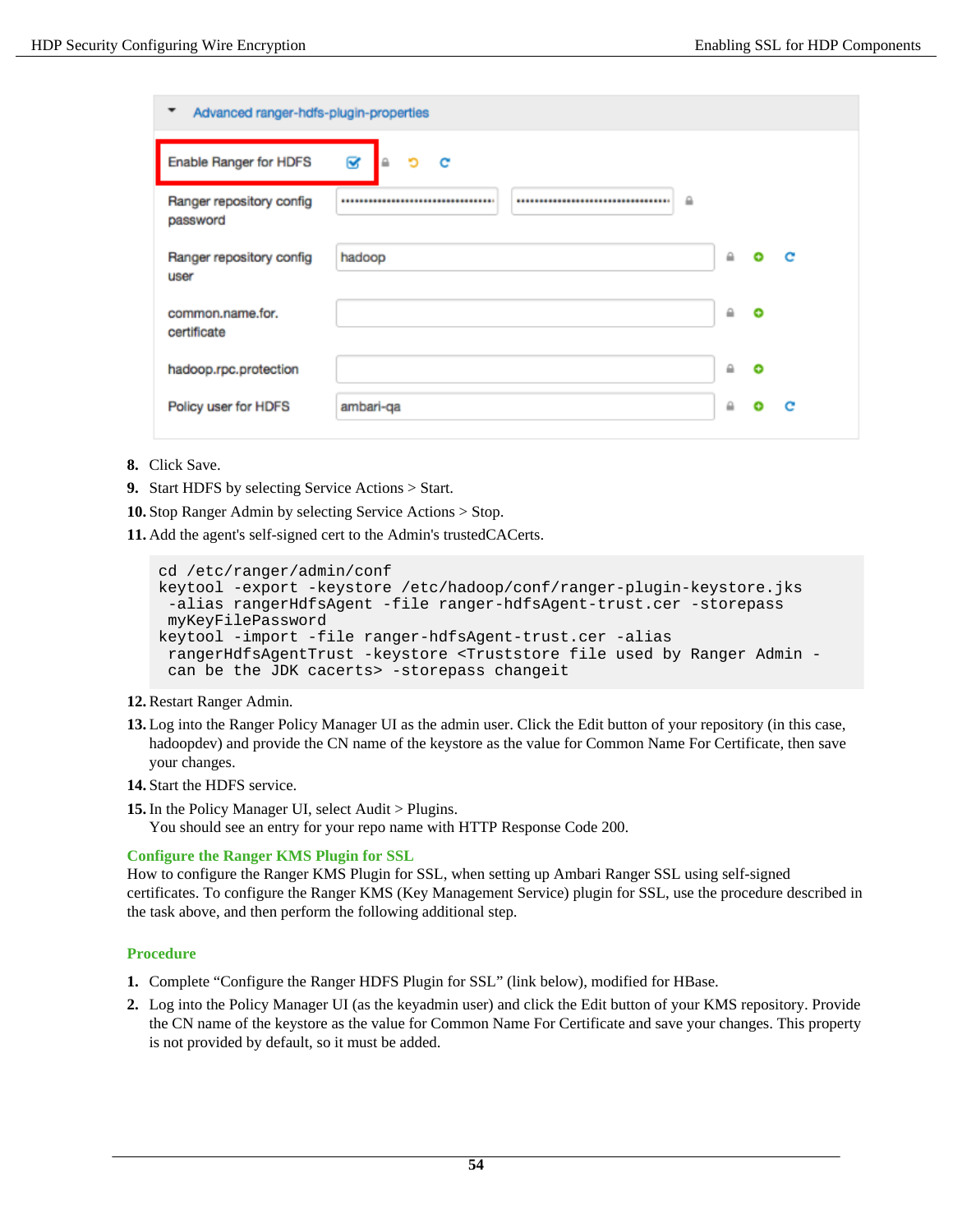| <b>Ranger</b>                              | <b><i>UAccess Manager</i></b> | <b>A</b> Encryption    |                                  |                               |
|--------------------------------------------|-------------------------------|------------------------|----------------------------------|-------------------------------|
| Service Manager ><br><b>Create Service</b> | <b>Edit Service</b>           |                        |                                  |                               |
| <b>Service Details:</b>                    |                               |                        |                                  |                               |
|                                            |                               | Service Name *         | cl1_kms                          |                               |
|                                            |                               | Description            | kms repo                         |                               |
|                                            |                               | <b>Active Status</b>   | <b> ■</b> Enabled  ■ Disabled    |                               |
| <b>Config Properties:</b>                  |                               |                        |                                  |                               |
|                                            |                               | KMS URL *              | kms://https@ip-172-31-26-219.ec2 |                               |
|                                            |                               | Username *             | keyadmin                         |                               |
|                                            |                               | Password *             | *****                            |                               |
|                                            |                               | Add New Configurations | Name                             | Value                         |
|                                            |                               |                        | commonNameForCertificate         | ip-172-31-26-219.ec2.internal |
|                                            |                               |                        | $^\mathrm{+}$                    |                               |
|                                            |                               | <b>Test Connection</b> |                                  |                               |
|                                            |                               |                        | Cancel<br>Delete<br>Save         |                               |

### **Related Information**

[Configure the Ranger HDFS Plugin for SSL](#page-38-0)

#### **Configure the Ranger KMS Server for SSL**

How to configure the Ranger KMS Server for SSL, when setting up Ambari Ranger SSL using self-signed certificates.

### **Procedure**

- **1.** Stop Ranger KMS by selecting Service Actions > Stop.
- **2.** Change to the Ranger KMS configuration directory and create a self-signed certificate.

```
cd /etc/ranger/kms/conf
keytool -genkey -keyalg RSA -alias rangerkms -keystore ranger-kms-
keystore.jks -storepass rangerkms -validity 360 -keysize 2048
chown kms:kms ranger-kms-keystore.jks
chmod 400 ranger-kms-keystore.jks
```
- a) When prompted, provide an identifiable string as the value for the "What is your first and last name?" question. then provide answers to the subsequent questions to create the keystore.
- b) When prompted for a password, press the Enter key.
- **3.** Select Custom ranger-kms-site, then add the following properties as shown below: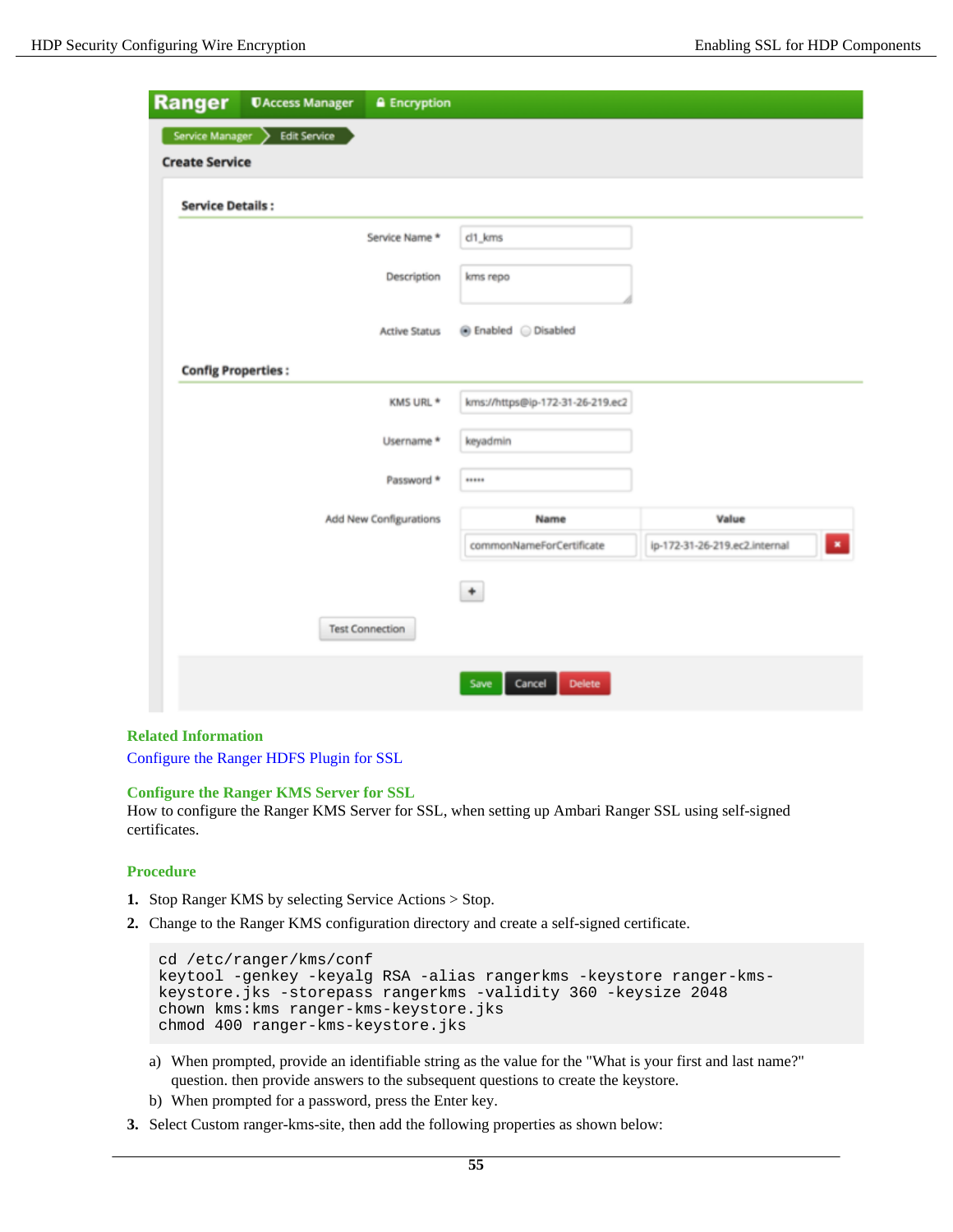- ranger.https.attrib.keystore.file
- ranger.service.https.attrib.keystore.file (duplicate of above workaround for now)
- ranger.service.https.attrib.clientAuth
- ranger.service.https.attrib.client.auth (duplicate of above workaround for now)
- ranger.service.https.attrib.keystore.keyalias
- ranger.service.https.attrib.keystore.pass
- ranger.service.https.attrib.ssl.enabled
- ranger.service.https.port

| /etc/ranger/kms/conf/ranger-kms-keystore.jks<br>۰<br>0<br>ranger.https.attrib.<br>keystore.file    |
|----------------------------------------------------------------------------------------------------|
|                                                                                                    |
| ۰<br>ranger.service.https.<br>want<br>attrib.client.auth                                           |
| ۰<br>ranger.service.https.<br>false<br>attrib.clientAuth                                           |
| ۰<br>/etc/ranger/kms/conf/ranger-kms-keystore.jks<br>ranger.service.https.<br>attrib.keystore.file |
| ۰<br>۰<br>rangerkms<br>ranger.service.https.<br>attrib.keystore.keyalias                           |
| ٥<br>rangerkms<br>ranger.service.https.<br>attrib.keystore.pass                                    |
| ۰<br>ranger.service.https.<br>true<br>attrib.ssl.enabled                                           |
| ۰<br>ranger.service.https.port<br>9393<br>Add Property                                             |

- **4.** Under Advanced kms\_env, update the value of kms\_port to match the value of ranger.service.https.port.
- **5.** Save your changes and restart Ranger KMS. When you attempt to access the Ranger KMS UI with the HTTPS protocol on the port specified by the ranger.service.https.port property, the browser should report that it does not trust the site. Click Proceed anyway and you should be able to access the Ranger Admin UI over HTTPS.
- **6.** Export the Ranger KMS certificate.

```
cd /usr/hdp/<version>/ranger-kms/conf
keytool -export -keystore ranger-kms-keystore.jks -alias rangerkms -file
  ranger-kms-trust.cer
```
**7.** Import the Ranger KMS certificate into the Ranger Admin truststore.

```
keytool -import -file ranger-kms-trust.cer -alias rangerkms -keystore
  <Truststore file used by Ranger Admin - can be the JDK cacerts> -
storepass changeit
```
**8.** Import the Ranger KMS certificate into the Hadoop client truststore.

```
keytool -import -file ranger-kms-trust.cer -alias rangerkms -keystore /
etc/security/clientKeys/all.jks -storepass bigdata
```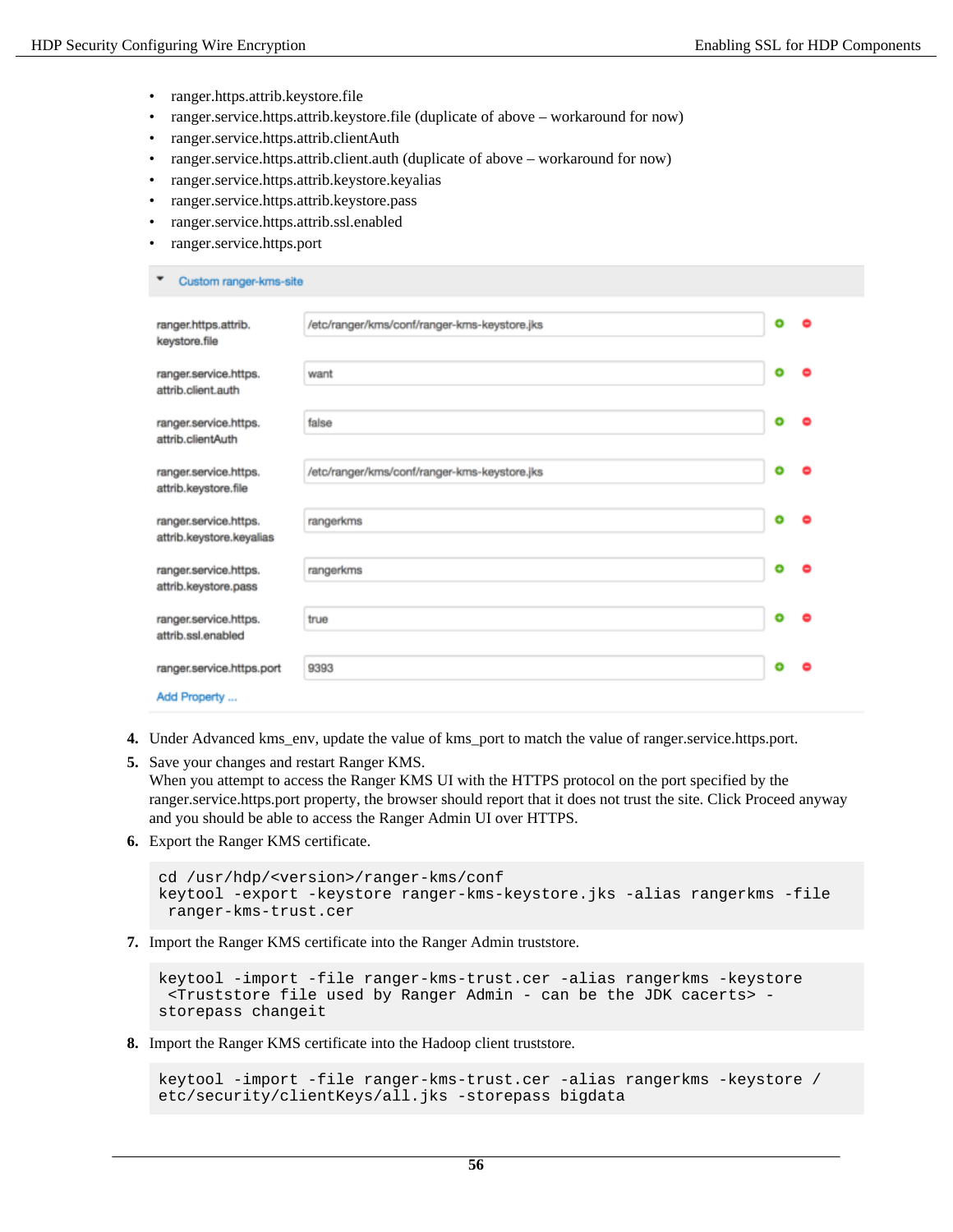**9.** Restart Ranger Admin and HDFS.

## <span id="page-56-0"></span>**Configure Ranger Admin Database for SSL-Enabled MySQL (Ranger SSL)**

When an SSL-enabled database is configured for use with Ranger, you must add certain configurations to Ranger

### **Procedure**

- **1.** In Ambari>Ranger>Configs>Advanced>Custom admin-properties, add the following parameters:
	- db\_ssl\_enabled=True
	- db\_ssl\_required=True
	- db\_ssl\_verifyServerCertificate=True
	- javax\_net\_ssl\_keyStore=/etc/ranger/admin/keystore
	- javax\_net\_ssl\_keyStorePassword=ranger
	- javax\_net\_ssl\_trustStore=/etc/ranger/admin/truststore
	- javax\_net\_ssl\_trustStorePassword=ranger

Change keystore and truststore file paths according to your environment.

If certificate verification is not required, you can set value false in property db\_ssl\_verifyServerCertificate. In this case, keystore and truststore file location need not to be valid and/or mandatory.

- **2.** In Ambari>Ranger>Configs>Advanced>Custom ranger-admin-site, add the following parameters:
	- ranger.db.ssl.enabled=true
	- ranger.db.ssl.required=true
	- ranger.db.ssl.verifyServerCertificate=true
	- ranger.keystore.file=/etc/ranger/admin/keystore
	- ranger.keystore.password=ranger

Change keystore file path according to your environment.

If certificate verification is not required, then you can set value false in property ranger.db.ssl.verifyServerCertificate. In this case, keystore and truststore file location need not to be valid and/or mandatory.

- **3.** In Ambari>Ranger>Configs>Advanced>Advanced ranger-admin-site, add the following parameters:
	- ranger.truststore.file=/etc/ranger/admin/truststore
	- ranger.truststore.password=password
- **4.** Install/restart Ranger.

# <span id="page-56-1"></span>**Connecting to SSL Enabled Components**

This section explains how to connect to SSL enabled HDP Components.

# <span id="page-56-2"></span>**Connect to SSL-Enabled HiveServer2 using JDBC**

How to connect to SSL-enabled HiveServer2 using JDBC.

### **About this task**

HiveServer2 implemented encryption with the Java SASL protocol's quality of protection (QOP) setting that allows data moving between a HiveServer2 over JDBC and a JDBC client to be encrypted.



**Tip:**

See HIVE-4911 for more details on this enhancement.